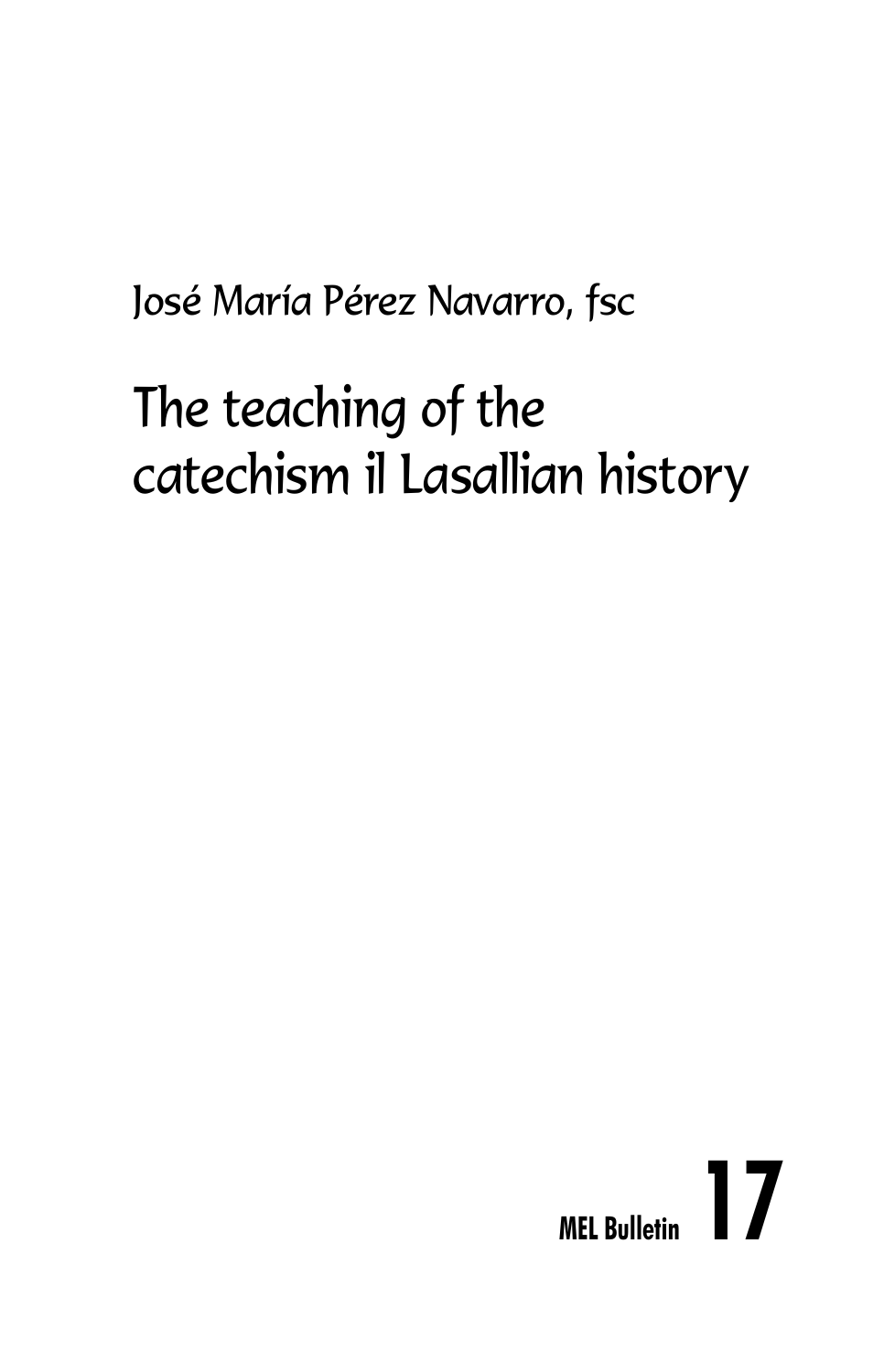Translator: Martin Spellman

Brothers of the Christian Schools Via Aurelia 476 00165 Rome, Italy

April 2005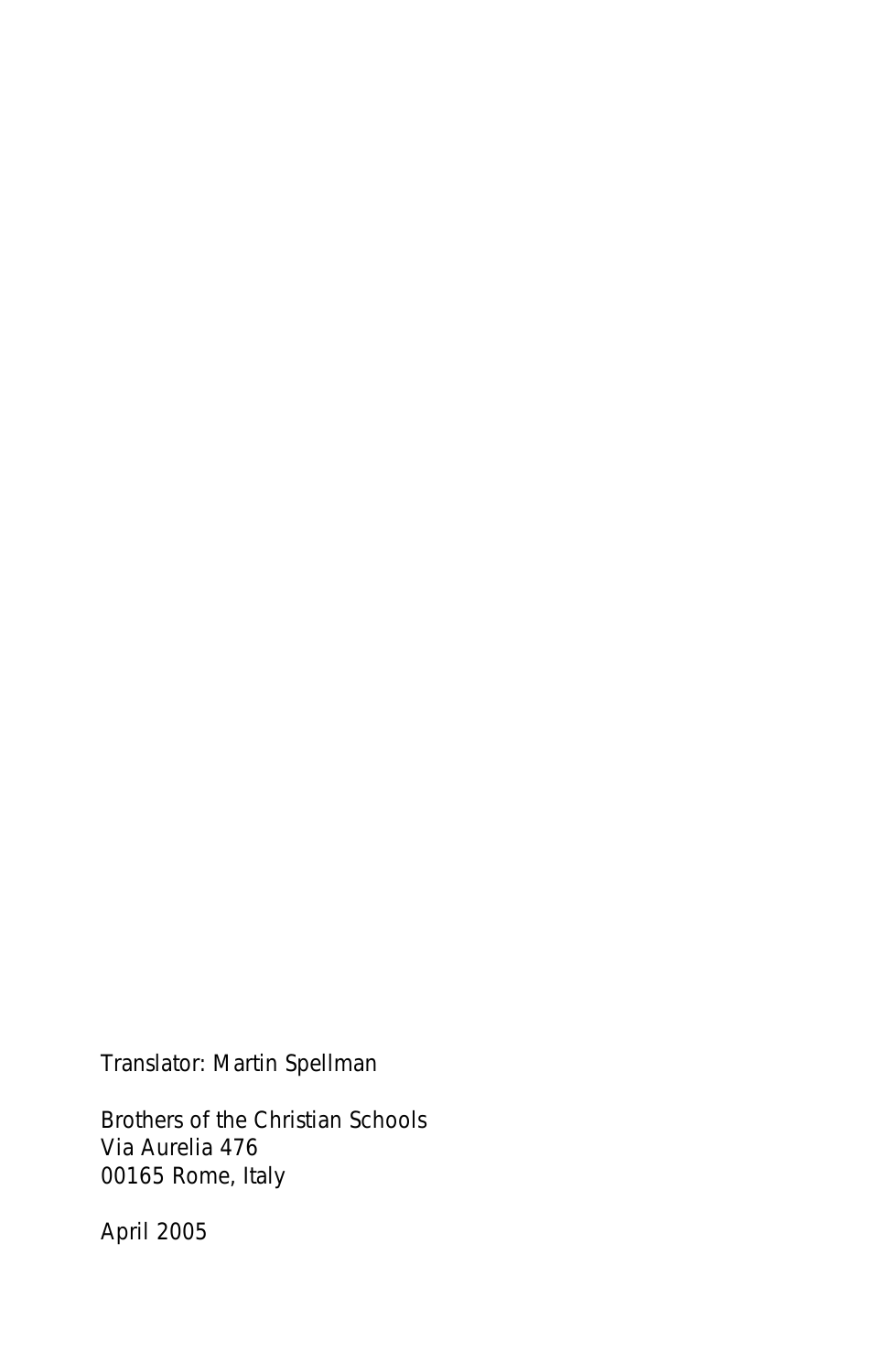Br. José María Pérez Navarro is in charge of formation in the Spanish Lasallian Centre in Madrid. In 2001 he defended a Doctorate thesis at the Salesian Pontifical University in Rome. This thesis studied the catechetical work of the Institute from its origins and especially from the 1950s.

This is a fascinating document. It shows us a teaching Institute constantly facing up to one of its main objectives: procuring a Christian education and "teaching the truths of Christianity and the maxims of the Holy Gospel".

If the Lasallian school is indeed a place of culture, of relationships, of knowledge, of apprenticeship, a place of personal and collective growth, it cannot truly be so except in fidelity to its overall plan which is an opening to the Spirit up to the point of a respectful and free offering of the Gospel.

This MEL booklet has chosen to offer to its readers, part of this study. The choice fell on the period which is closest to us and which best helps us understand what we are living today in the domain of catechesis. It puts things into perspective in a very enlightening way.

- A first chapter shows us the commitment of the Institute between the years 1950 and 1980. Here we find a great political will, the creation of prestigious centres, the emergence of prominent figures in Spain, Italy, France, Australia, Chile, the USA…
- A second chapter places the difficult Lasallian catechesis in the context of the great social and ecclesiastical challenges from the 1980s up to the year 2000.
- A third chapter presents to us the ten challenges which we face today throughout the world.

Here we would like to thank Br. José María Pérez for the excellent contribution which he has made to us in these pages.

They deserve to be read. Furthermore, they are an invitation to our pastoral teams to undertake a serious evaluation of their work in order to take the initiatives best adapted to our era and to our new contexts.

Our history itself invites us to do this.

Br. Nicolas Capelle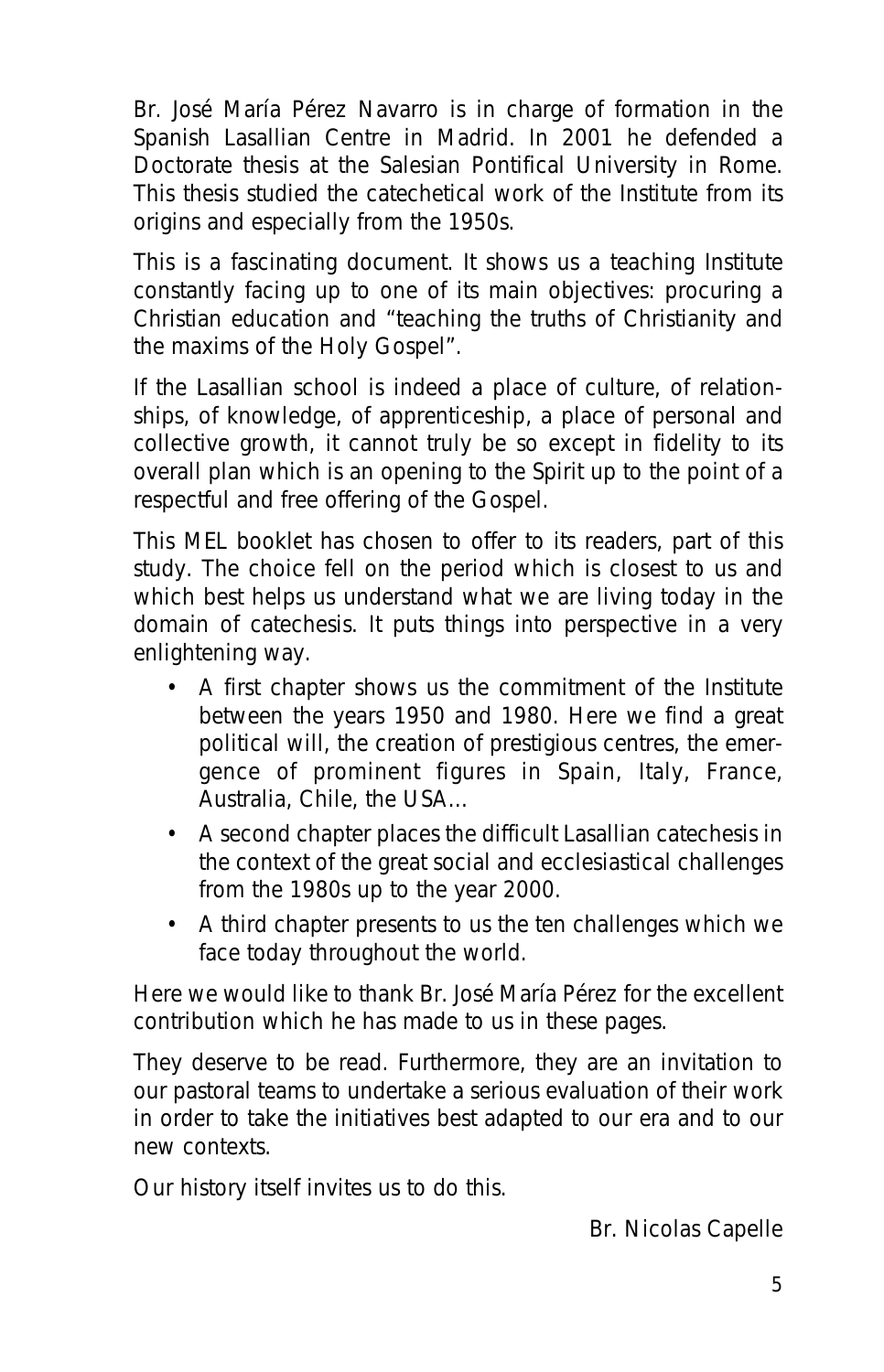# General presentation

"The purpose of this Institute is to provide a Christian education to children; and for this end the Brothers maintain schools so that, having the pupils under the direction of their teachers from morning until the evening, they can teach them how to live, instructing them in the mysteries of our holy religion, inspiring them with Christian maxims and thus giving them the education that they need"<sup>1</sup>.

With these words the Founder of the Brothers of the Christian Schools, St. John Baptist de La Salle, indicated to his Brothers what the purpose of the newly created Institute was to be: the human and Christian education of children, especially of poor children.

In the original design of the Institute, the teaching of the catechism and religious formation were not, therefore, a secondary element; such teaching is a basic and fundamental element, our "principal function", as the Founder himself would repeat on so many occasions.

This awareness of the capital importance of catechetical instruction has been present in the thought and action of all the Lasallians who have advanced this program for more than three centuries. Nevertheless, in the rich and fascinating history of the Brothers of the Christian Schools, moments of intense interest with this topic have been interspersed with times of forgetfulness; insights, triumphs and successes, together with some resounding failures and mistakes; periods of renewal with stretches of stagnation. The Institute has boasted of several great catechists in certain periods of its history; it has exercised a notable leadership in catechetical reflection in the Church and has established some outstanding institutions for the formation of catechists but, at the same time, it has undergone periods in which its principal function has been forgotten. The theological and catechetical formation of its members has been neglected when there has been too great a concern for pedagogical successes in detriment of its pastoral work.

<sup>1</sup> . Common Rules of the Brothers of the Christian Schools 1718, 1, 3. Henceforth it will be listed as CR.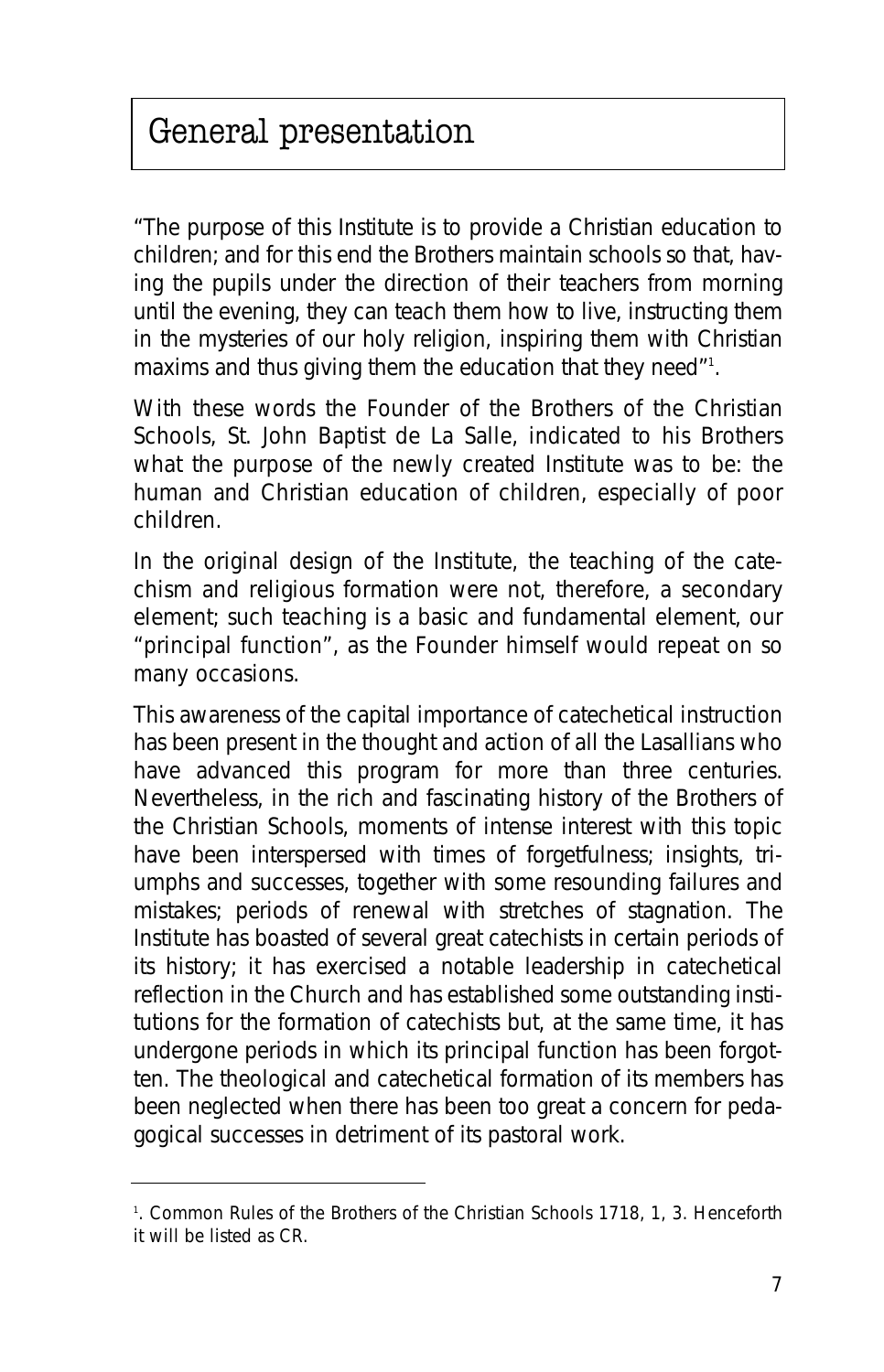# A. 1950 – 1980. The active participation and the pioneering work of the institute

# The period from 1956 to 1962. On the eve of Vatican Council II.

The General Chapter had sounded a strong call to intensify the formation of the Brothers in a number of areas which would permit them to offer an excellent religious education. Some regions of the Institute, France for example, had authored their own materials and examinations, quite apart from the center of the Institute. They had organized numerous encounters and cursillos. They continued publishing many catechetical revues. In 1960, another of these was born, the *Sinite* journal, linked to the *Instituto San Pío X* of Spain. Several publishing enterprises of the Institute of the Brothers put out catechetical offerings of real worth; among these we can single out: AyC (Italy), Bruño (Spain), St. Mary's Press (United States) and Ligel (France). But we wish to call special attention in this period to two undertakings: the creation of two catechetical institutes of much prestige for the benefit not only of the Brothers of the Christian Schools but also for the Institutes of Religious teaching Brothers and the reflection carried out by the Institute on the educational ministry of the Brother, so much a part of the thought of the Founder and so neglected in these past two centuries.

During this period that concerns us, various graduate centers in catechetics and religious sciences were created in the Church. Among these there were Paris, Nimegen, Lumen Vitae, Louvain, Strasbourg, Graz, the Pontifical Institute of Catechetics of the Salesian Atheneum. Vienna, etc.

The Institute also felt impelled to create Institutes of Higher Formation, destined, first of all, for its own members and secondly, open to other persons, especially lay religious, men and women, who have not had the opportunity for admittance to Faculties of Theology.

Let us speak now of two of these, the "Jesus Magister" Institute of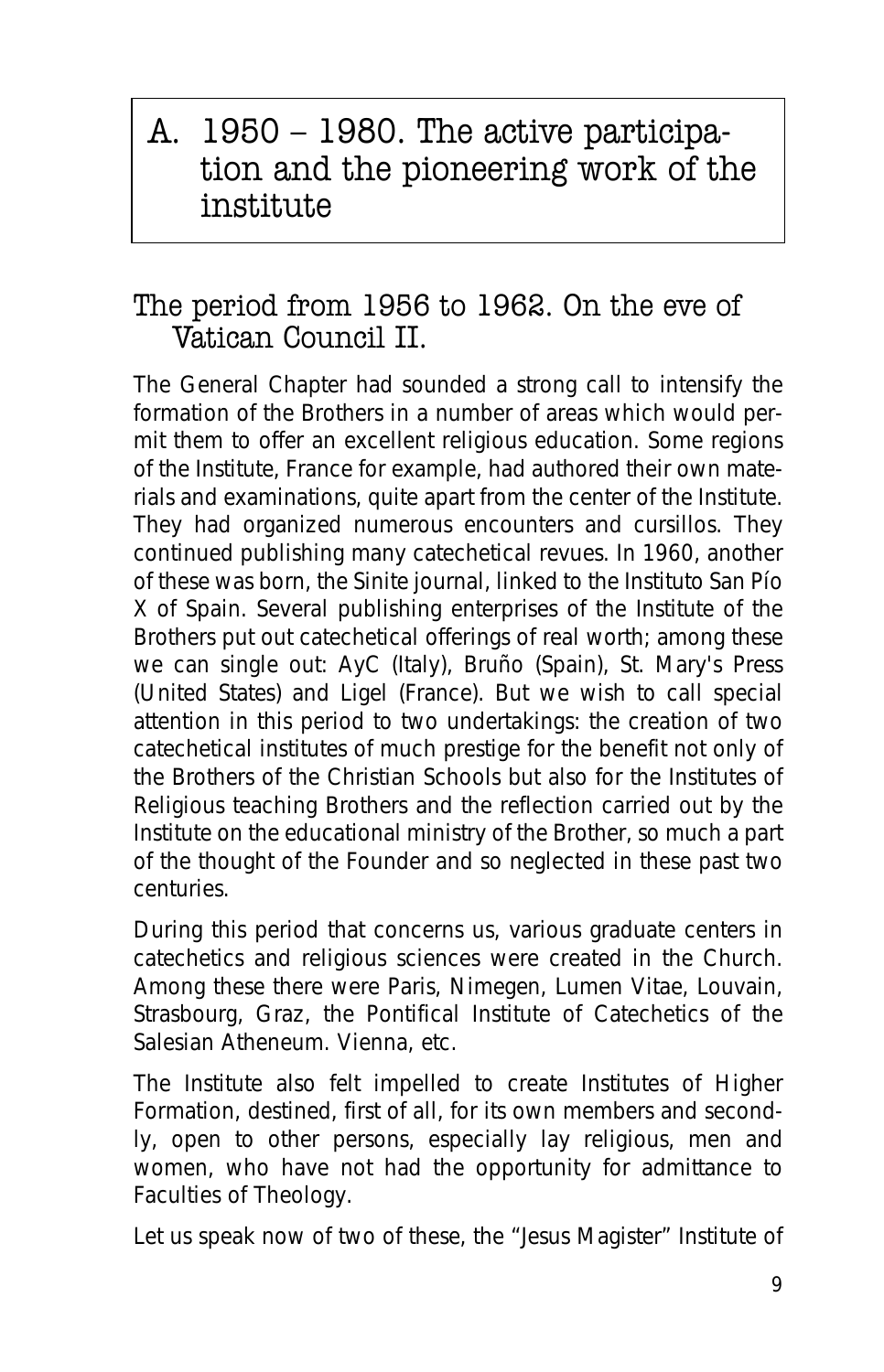Rome and the "San Pío X" Institute that had its original site in Salamanca (Spain).

#### **The birth of the "Jesus Magister" Institute**

The General Chapter had no sooner ended than the Brother Superior General and his Assistants set to work to fulfill the proposition approved by the Chapter and suggested by the Cardinal Prefect, namely, the creation of the Higher Institute of Religious Culture destined for the formation of lay religious educators. On the 19<sup>th</sup> of July, 1956, Brother Nicet Joseph wrote a letter to all the Superiors General of Institutes of Religious Teaching Brothers. His purpose was to present the possible creation of this Institute devoted to the formation of lay religious educators, with professors from the Institutes themselves as well as priests of the Roman universities, all of them with the proper degrees that would permit their graduates to teach classes of religion in their scholastic centers. The first course would begin in the 1957-1958 school year.

In the first year a total of 22 students were inscribed. The number would increase until it would pass 100 students by the fourth year, reaching 140 students for the 1962-63 course. This was the high water mark; the numbers began to decrease somewhat from that date.

## 1. The pioneers of the Catechetical Movement in the Institute of the Brothers of the Christian Schools

The pressing need for catechetical reform was felt in five distinct places in the Institute. This renewal has always been linked to certain Brothers who saw so clearly what had to be done. Each one of them lived a difficult and complex situation, working tirelessly to bring about change. We are going to pause here to learn something of the development of the events in the five countries where, as I understand it, these efforts for renewal were most noteworthy in the years prior to Vatican Council II: France, Spain, Italy, the United States and Australia.

#### **a. France. Brothers Charles-Bruno Prat and Vincent Ayel. The Catéchistes Revue.**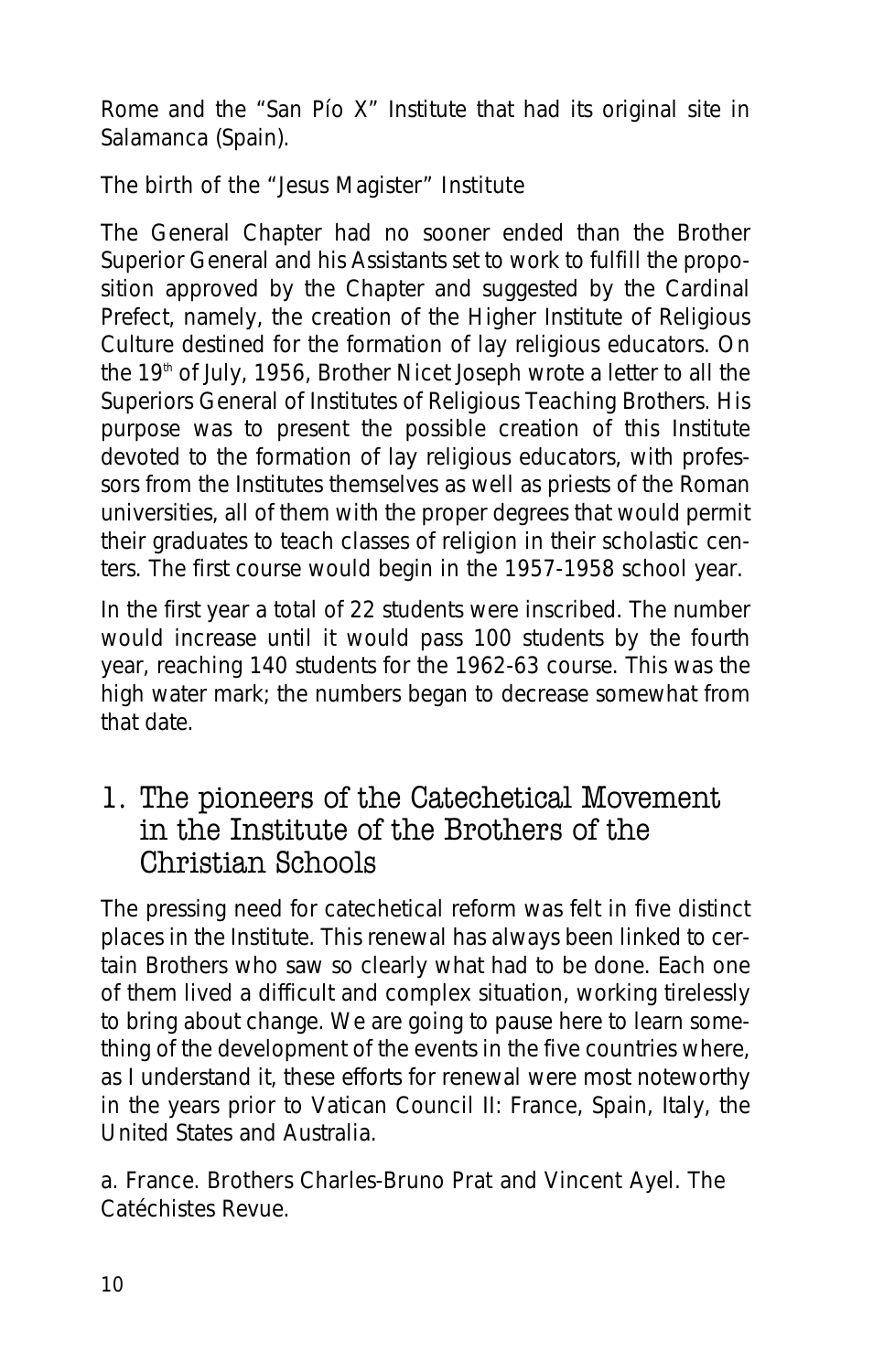In treating the origins of the French catechetical movement of the Institute of the Brothers of the Christian Schools we must lay special emphasis on the person of Brother Charles-Bruno Prat, Visitor of the District of La Puy from 1934 to 1947. When he assumed that responsibility he fixed his attention on the formation of young Brothers. The Second World War put a halt to formation as such but once the conflict ended and now being able to count on a core group of highly motivated Brothers for catechetical activity, he sent them to study in the Faculties and Higher Institutes of Lille and Lyon. Here the Brothers came under the powerful influence of the great fathers of the catechetical, Biblical, liturgical and theological renewal. Once they completed these university studies they were assigned to the Scholasticate of Caluire where, besides advancing their knowledge, they were able to form other Brothers in their initial formation.

Not content to work only in the formation of young Brothers, they organized workshops and study weeks aimed at the ongoing formation of all the Brothers of France.

The preparation of these Brothers was rendering its first fruits and the future held much promise with the direction of Brother Charles-Bruno Prat and the efforts of Brothers Vincent Ayel, Louis Falcombello, J. Raynaud and Michel Sauvage.

However the Superiors in Rome did not have the same vision and the discourses of Brother Athanase-Emile held to the hard line of no change, no innovation, remaining faithful to the original Rule and prohibiting any deviation. The situation came to the boiling point at the time of the retreat for superiors in March of 1947 in Rome. The interventions of the Brother Superior General were a litany of prohibitions. Brother Charles-Bruno Prat wrote of letter of resignation to the Superior.

The resignation was accepted. Shortly afterwards a critical event took place with the naming of Brother Charles as Director of Services at the General Procure of Paris. The most important activity of this office was the publication of the school textbooks of the Institute. This General Procure would become in a short while the LIGEL Publications (*Librairie Générale de l'Enseignement Libre*).

The preparation of a group of young Brothers in catechetics with valuable contacts with the world of the French catechetical move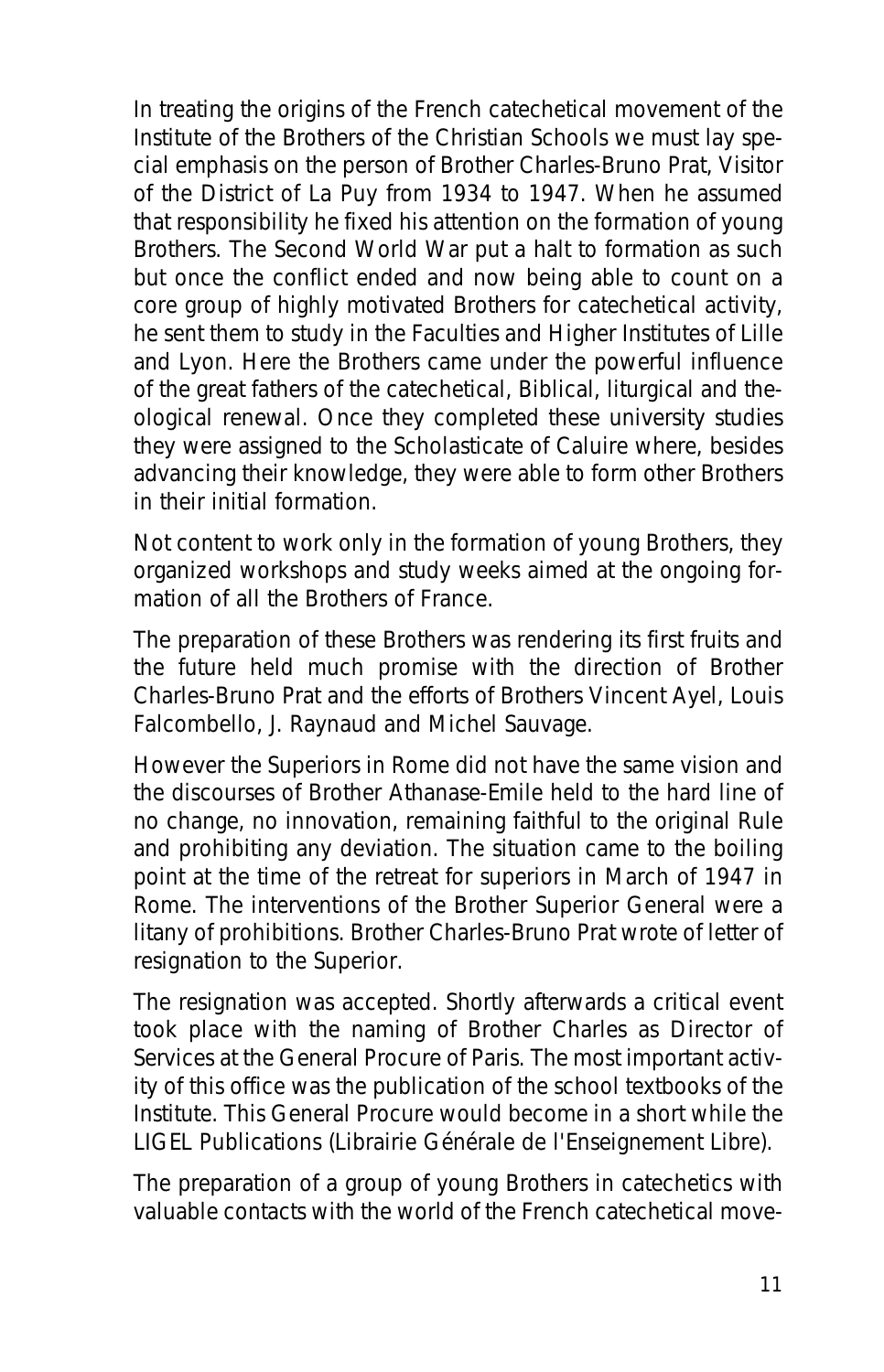ment, the leadership of Brother Charles as head of the LIGEL publications and the express desire of the Brother Superior General to have a prestigious revue of the Institute in the catechetical field were favorable factors that gave rise to the birth of the *Catéchistes* revue.

The magazine had an enormous success. It began with a print run of 2,000 copies, eventually covering all of France and the different communities of the Institute throughout the world. It should be remembered that this magazine was not imposed (which was the normal way for the official publications of the Institute), rather that each Brother or each community could freely subscribe to it.

What might explain the success of the revue? It was owing, first of all, to the personality and the good name of its authors, among them many famed workers in the catechetical movement (Quinet, Fargues, Boyer, Colomb, Coudreau, Babin, etc.). Besides these the revue provided a platform for such great figures of the Biblical and liturgical renewal who would come to have such a decisive influence in the Second Vatican Council (Martimort, Gelin, Roguet). Finally, it succeeded due to the quality of the articles of the Brothers themselves (Ayel, Fermet, Piveteau, Sauvage, Fiévet, etc.). All of these contributions brought the revue to a very high intellectual level.

Secondly, the revue was aimed at the formation of catechists. Thus, the interest in a balance between doctrine and practice was a constant theme. The readers were continually called upon to make their own contributions and express their reactions.

Thirdly, the revue maintained close collaboration with the evolution of the catechetical movement. So, when in the early decade of the fifties, there was so much attention to the problem of method, articles appeared on the topic by such renowned and competent catechists as Fargues, Derkenne, Dingeon, etc. Later, with the development of the kerigmatic catequesis, we find articles dealing with liturgy and the Bible. Echoes of the famous "crisis of the progressive catechism" are found in 1957. Pages are devoted to the works of the Second Vatican Council. In the decade of the sixties, we encounter the famous anthropological current of catechetics. Then arose the vogue of the so-called political catechetics, a reflection of the catechetical congress of Medellín. The rapidity of the social and cultural changes of the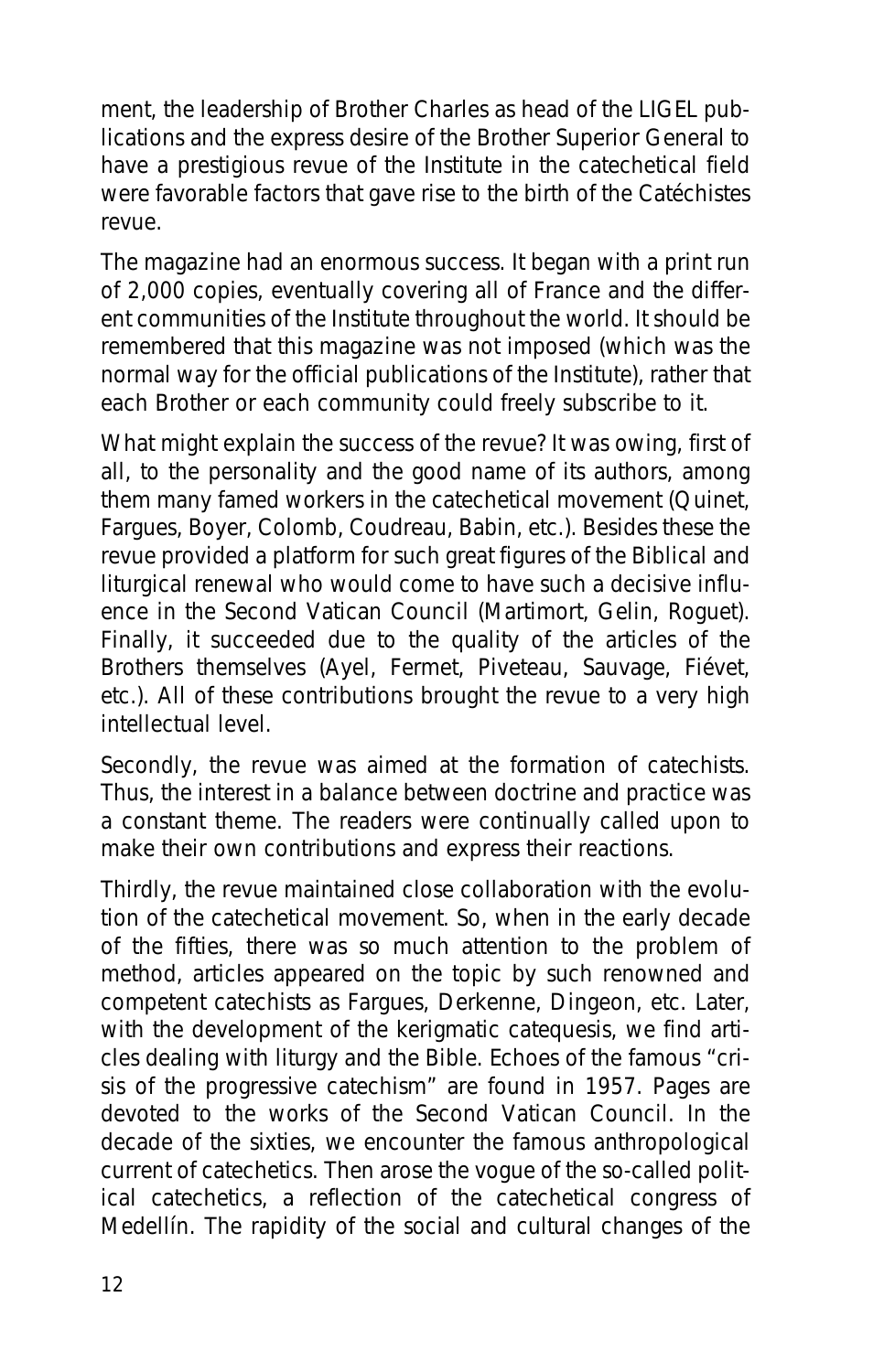post-conciliar period found expression in the authors of *Catéchistes* who would nudge the changes of the catechism toward a new language of faith.

In fourth place, the thorny and polemical topics of those days were confronted in depth and without trepidation. These were the themes of morality and dogma, catechetics and earthly values, the final ends, religious freedom and the human person. Special attention in this regard were the articles dedicated to Teilhard de Chardin, the evolution of the school, the attitude of Christians in relation to the Jews or the polemics in the post-conciliar period as to whether there even needed to be catechetical instruction.

By the time the revue reached the number 100, the editors realized that the changes wrought in the areas of catechetics and religious teaching had been so great that it would be necessary to found a new revue that would provide Christians with new ways of pronouncing "Jesus Christ" and "God" in the present day world.

From early 1975 *Temps et Paroles* was born but it only survived five years with 25 numbers. And so ended the catechetical revues of the French Brothers in 1979.

#### **b. Spain. Brother Guillermo Félix. The creation of the San Pío X Institute of Catechetical Sciences. La Salle Catechist.**

With the end of the Spanish Civil War (1939) the so-called National Catholicism took hold in Spain. Its basic principle was "Catholicism and Fatherland are co-substantial". The Concordat between the Spanish State and the Church, signed in 1953, legitimized the system. At the start of the period we are studying, 1946, Spain was suffering political and economic isolation because of its dictatorial system and its affinity for the losing nations of the Second World War. This situation limited the communication of the Spanish Church with the theological and human sciences that were developing in the rest of Europe. Catechetics, without Biblical and theological renewal, were stuck in doctrinal and methodological niceties. The new catechetical trends, such as the kerigmatic renewal, were introduced later than in other countries, owing to the priests and religious who were studying in European universities.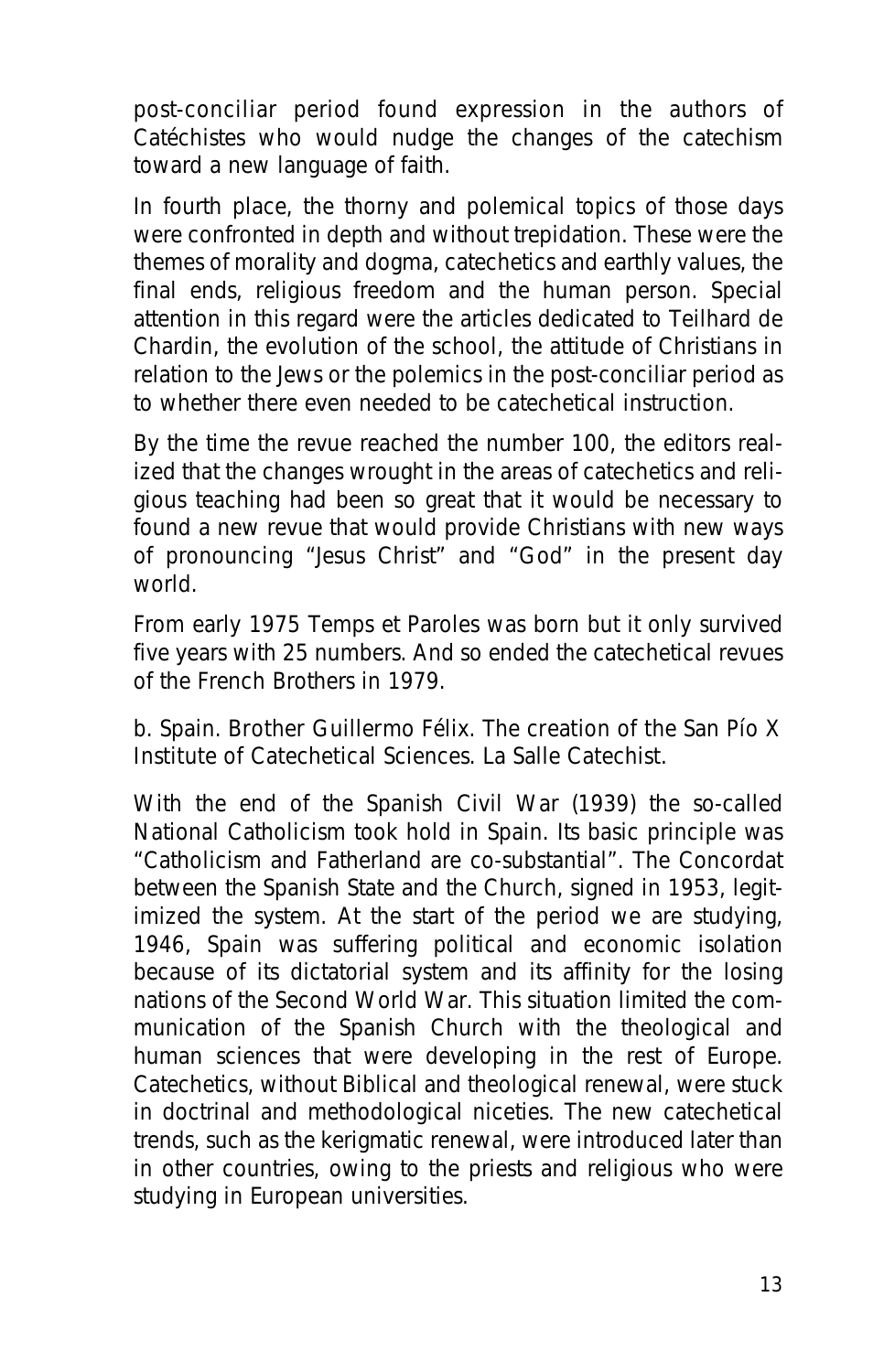As to the Lasallian Institute in Spain, during the decade 1946- 1956, the most salient feature was the establishment on the 12<sup>th</sup> of October, 1955, in Salamanca, of an institution which in its early days was called "Lasallian Studies". Later it would come to be called the Superior Institute of Catechetical Sciences San Pío X. Such was the importance and the worth of this Center that some authors would affirm, "The foundation of this institution meant the initial launch from the shore of inertia and medieval thinking that had permeated the catechetical movement in Spain from the time of the Civil War<sup>"2</sup>

In a Church and a Society that were so profoundly clerical, it is extraordinary that the first Institute of Catechetics in Spain was founded by an Institute of Lay Religious. How did that come to be?

Just as it took one Brother in France, Charles-Bruno Prat, who had some authority in the Institute, to movilize and inspire the French Brothers in their catechetical efforts, so too in Spain there was one Brother who had all the influence and responsibility needed to undertake the same challenge. Brother Guillermo Félix (1897- 1995) was the Assistant General from 1946 until 1966 and it was he who headed up the institutions and catechetical work of the Spanish Brothers in the years before the Second Vatican Council.

Since 1930 Brother Guillermo Félix had wanted to dedicate himself to the study of theology at the university level but he came up against a complete negative for it was unthinkable at that period for a Brother to do so. After the Civil War however he had a meteoric rise through positions of authority-school director, Visitor of the District of Madrid, capitulant to the General Chapter of 1946 in Rome. It was there that he was elected Assistant General for Spain, Portugal, Panamá and Perú-Bolivia.

From the first moment, Brother Guillermo Félix felt that the complete formation of Brothers should be a fundamental element for the future of the Institute in Spain. He had understood the urgent need to assure a theological, pedagogical and spiritual formation for all the Brothers that would be of the same caliber as their professional preparation.

<sup>2</sup> . J. A. LOPEZ, Analysis of the Catechetical Movement in Spain before Vatican Council II. 46.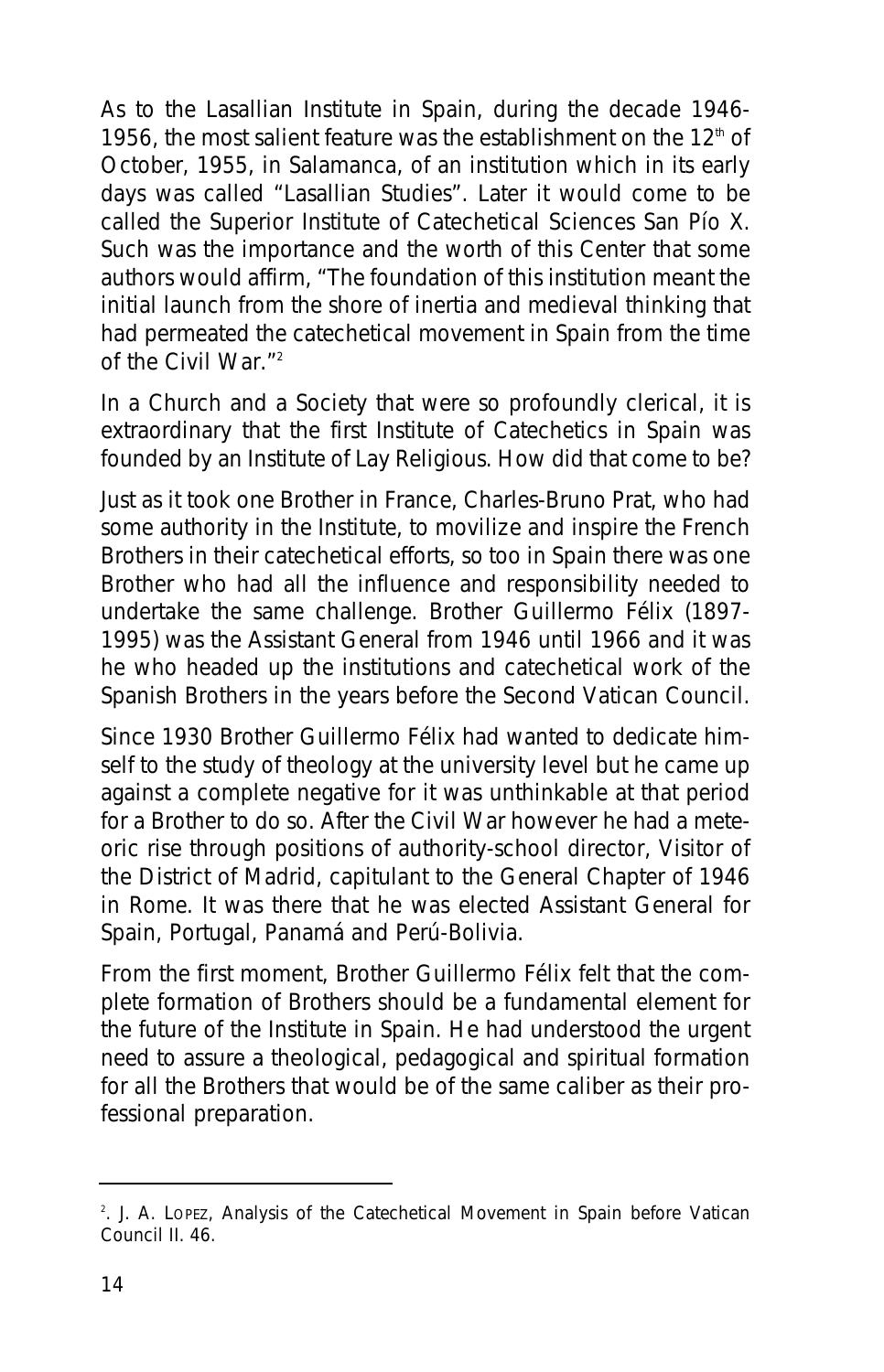An educational law, promulgated in 1940 was one factor that, unwittingly, was key for the theological formation of the Brothers. One of the articles of this law, interpreted literally, required that religious education of the older students would be exclusively in the hands of priests, even in the schools of lay religious. In some dioceses this stipulation was given a more ample reading and many Brothers were able to continue competently imparting religion classes to students of the upper grades. But such was not the case in other dioceses and it was here that the problems began. Brother Guillermo Félix thought that the right to give religion classes should not be denied to those Brothers who would follow superior levels of theology. What he would attempt to have then was "a flying group of theologians who would be willing to go wherever the danger was the greatest."

So it was that he decided to create of core group of well-prepared teachers, and so in 1949 he sent four young Brothers to Rome who represented each one of the four districts of Spain in order to begin their studies at the Gregorian University of Rome. In 1953 a new group arrived bringing to ten the number of Spanish student Brothers.

The Brothers Visitor of Spain, during this time, saw the need to create a national center where the Brothers, before commencing their civil career, could acquire those disciplines that are indispensable for the religious educator. They could already count on Brothers who had been well prepared through their studies in European universities but who lacked a proper place for this formation center. Several sites came under consideration but finally it was decided to establish it in Tejares, a small village close by to Salamanca. One the  $12<sup>th</sup>$  of October, 1955, this new work was inaugurated with the title of "Lasallian Studies".

The foundation of the Tejares Center was, without a doubt, the most significant and visible work of the catechetical thrust of the Spanish Brothers but it is also necessary to speak of other concrete accomplishments that are worth mentioning.

The origin of this new launch of the catechetical ministry of the Institute in Spain can be traced to the year 1950, a significant milestone for Lasallians as it marked the 300<sup>th</sup> anniversary of the birth of the Founder. Among the activities planned by Brother Guillermo Félix were found the "National Catechetical Work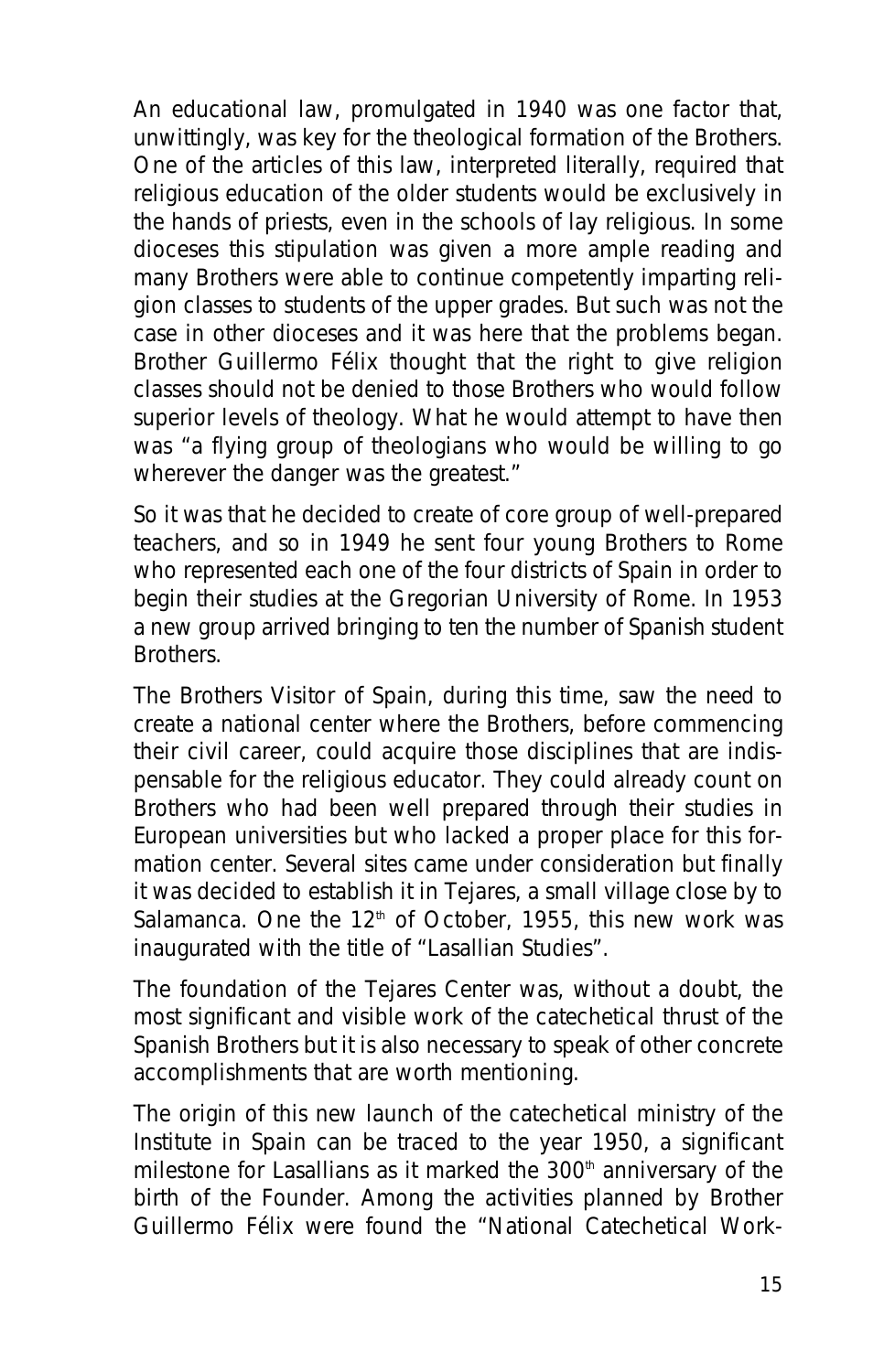shops". The Brother Assistant convoked Brothers from the several districts of Spain to gatherings dedicated to the catechism, with competitions, study sessions etc. He had invited the well-known catechist, Brother Leone di María, to be the keynote speaker of the first meeting. The success was tremendous and the workshops would continue year after year until 1963. The minutes and acts of these workshops were printed.

The offshoot in Spain of these catechetical happenings was the creation of a catechetical entity, the "Catequética La Salle", which in time would convert into useable materials all the ideas coming from of the workshops.

Its first activity and the result of what had been elaborated in the "National Catechetical Workshops" was the *Fichero Catequístico*, a collection of catechetical resources, which eventually would reach 12,000 copies. One of these *Fichero* was reprinted up to four editions and spread throughout the Spanish speaking world. It was a practical resource in which ideas, quotations, examples, teaching plans and all that might help to prepare were offered for a catechism class or a conference. This particular *Fichero* ended in 1973, after having published 8,990 copies.

Another activity of the "Catequética La Salle" was the publication of textbooks for the Lasallian Schools. We cannot in fairness say that these materials were particularly innovative for they continued to maintain the perennial scholastic philosophy but they did offer a more attractive presentation and gave greater importance to Scripture, liturgy and moral. The real innovation would come with the methodology that they incorporated, the fruit of a true team effort with frequent revisions of the basic text.

To all these initiatives the different districts added a goodly number of activities, such as catechetical libraries, conferences, courses, etc. Many Brothers came forward to offer to conduct workshops or be present in diocesan catechetical commissions, or writing books, etc.

#### **c. Italy. Brother Leone di María. The Italian Catechetical Commission. The Catechetical Didactic.**

In a previous number of the MEL, dedicated to the catechism in Lasallian history, we called special attention to the Italian Brothers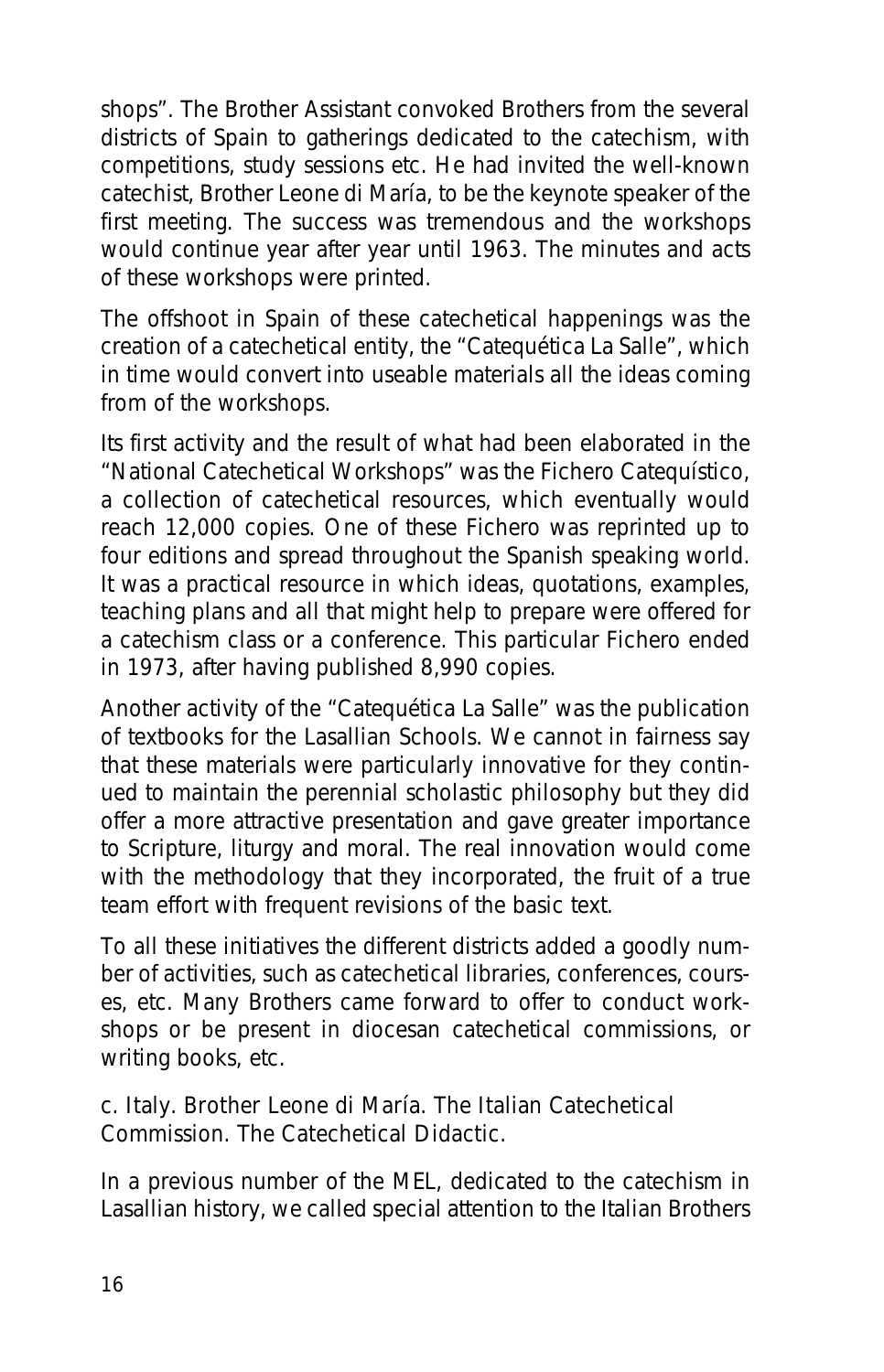as being the ones who, thanks to the impulse they had from Brother Cándido Chiorra, carried out an excellent work in the field of catechetics in the first half of the  $20<sup>th</sup>$  century.

This dedicated labor of the Italian Brothers would go on with surprising intensity in the years after the Second World War. In April of 1942 and following the call of the Vicar General, Arese-Casimir, a group of Brothers of the Districts of Rome and of Turin met in Erba and created the Lasallian Catechetical Commission. Three months afterwards they celebrated the "Catechetical Agreement" of Fano, which provided the necessary thrust to the commission to animate, control and regulate the various catechetical efforts being realized in the two districts.

If up to that point the efforts had been abundant, thanks to the impulse of this commission they were able to mount approximately 1,500 annuals participations in congresses, conferences, colloquia with priests, religious men and women, catechists, and lay professors of the Brothers' schools who traveled all over the Italian dioceses to explain their catechetical didactical methods.

The Sussidi Revue, founded in 1936, was the organ of formation and information of the Brothers of the Lasallian Catechetical Commission. This publication was at first a bi-monthly issue but it came out monthly from 1950 on. It offered, besides its theoretical articles, a large number of catechetical resources for educators in the faith. Thus it was that from the outset it was seen to be a didactic magazine rather than one of catechetical reflection properly speaking, as was, for example, the Catéchistes revue in France. Its final pages were always devoted to information about the numerous activities being carried out by the Brothers of the peninsula. The magazine was, doubtless, very important for the catechism in Italy, especially in that pre-conciliar period.

Starting with February of 1962, in each one of its issues, the magazine dealt with a monographic theme; at the same time it fell into a certain decline. The lack of interest on the part of the Brothers, the absence of replacements to shoulder the burden of the founding members and a failure to keep the contents up to date brought about its disappearance in 1977. In 1985, Brother Mario Presciuttini and a group of collaborators from the District of Rome initiated a new period of the magazine with the same title: *Sussidi per la Catechesi*, a bi-monthly publication.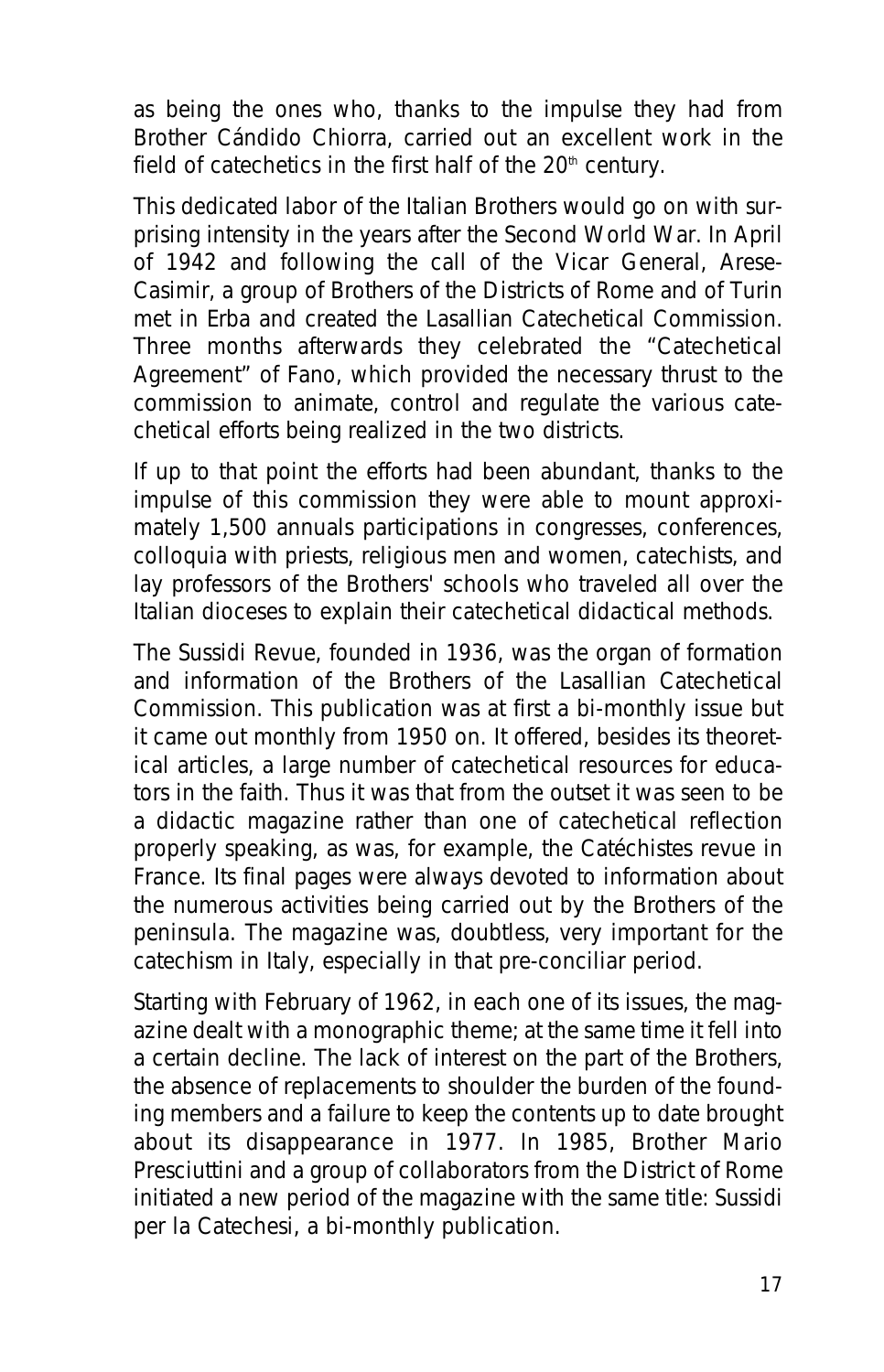Together with the publication of the revue, the Brothers edited a great quantity of books on catechetical methodology, psychology, biographies of well-known catechists, etc. They made use of their own publishing house ("AyC") to produce their own works.

Within this Lasallian Catechetical Commission, the principal mover was Brother Leone di Maria (1892-1969). He occupied the presidency of the commission from the date of its foundation in 1942 until 1968, just a few months before his death.

Brother Leone di Maria was for years the Professor of Catechetics in the Major Seminary of Turin (1929-1937) as well as in the Pastoral Institute of the Lateran Pontifical University (1963-65). He was the National Inspector of Religious Education for Italian Schools (1943-1960), member of the National Catechetical Council, presenter at many diocesan catechetical congresses, catechetical courses and gatherings. He was a participant in the International Catechetical Congress of Rome in 1950. In the Institute of the Brothers of the Christian Schools he held the post of Postulator General from 1938 until his death, and was Assistant General for the Region of Italy from 1956 until 1966.

All this brilliant curriculum of Brother Leone di Maria speaks of the enormous prestige he enjoyed both in the Institute and in the Italian Church.

His catechetical output was wide-ranging; some weeks before dying Brother Leone di Maria edited and published a short booklet in which he listed the more than 600 of his writings, among them books, tracts, installments, articles, reviews and prefaces.

Brother Leone di Maria wrote catechisms, a course in theology for the young, didactic guides for teachers and catechists, and conferences. His major contribution consisted in being the great defender of active methods in catechetics.

Brother Leone di Maria described the active catechism lesson as one in which, rather than giving explanations in a largely expository way, he would often elicit the ideas of the students in order to arrive at the truth so that they might look for the practical applications for what they were finding. They were invited to find examples that could confirm their arguments and which might express their personal feelings. They were asked to make judgments on events and statements so that they could answer too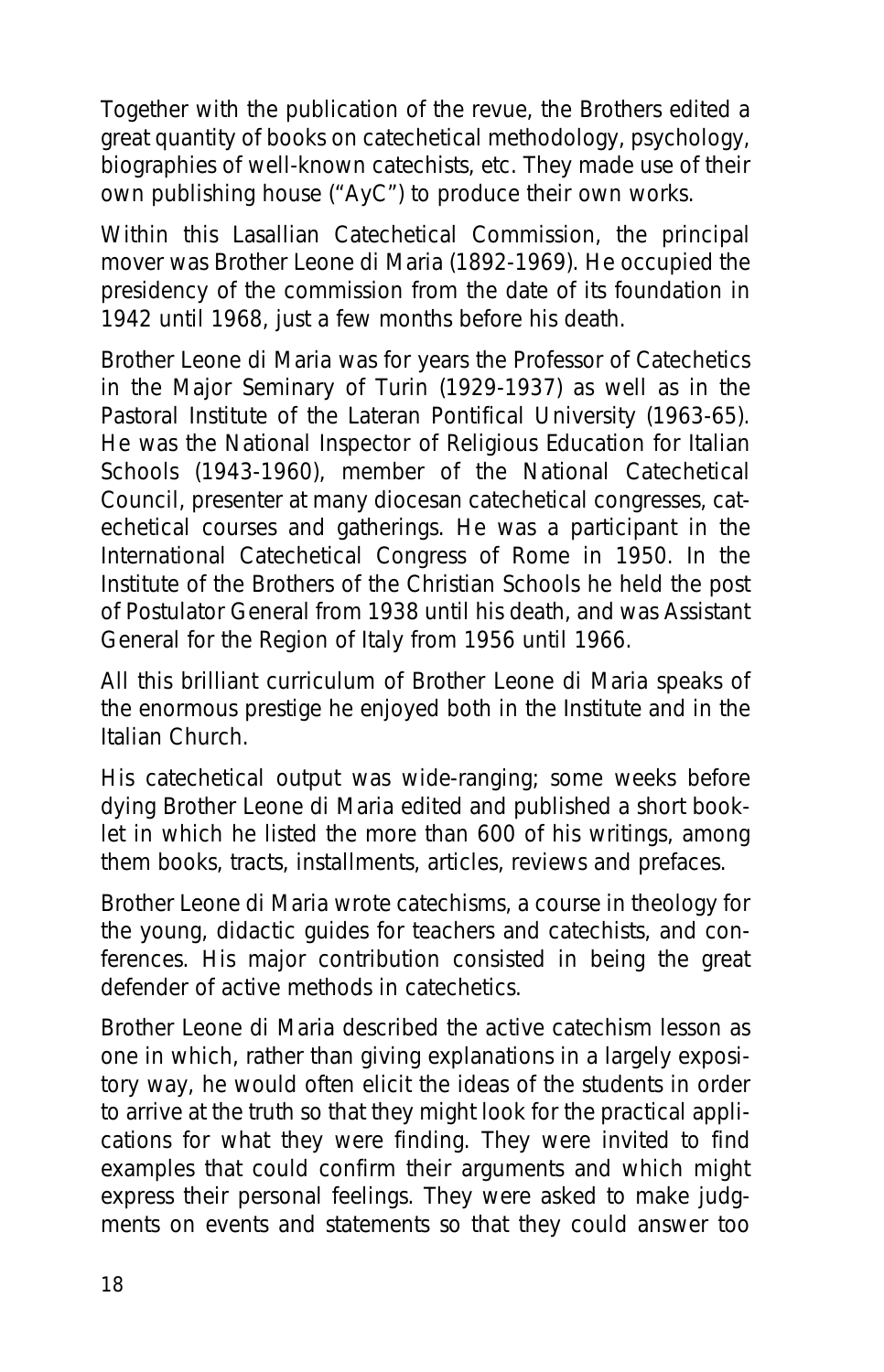facile arguments in practical matters. Thus they could come to some direct action in reference to the topic they were dealing with, etc. The "active school" sought the participation of the student and encouraged the student to develop not only his ability to memorize but all his other potentialities.

In a period in which the traditional Lasallian method had been "canonized", made untouchable, Brother Leone di Maria showed that the method proposed by St. John Baptist de La Salle in the *Conduct of the Christian Schools* was already fully active. De La Salle did not want the catechism teacher to speak too much; he should ask many questions of his students so that they could discover the truth. He should try to ask questions of all of them so that they would all be fully "active" and attentive to the lesson. Besides this, the early Lasallian school engaged the participation of the students in the various "offices" foreseen in the *Conduct*. Brother Leone thus demonstrated that this "new" method was truly the perfecting of the methods of the Founder.

As followers of Brother Leone we find a numerous group of Brothers, among the standouts are Brother Agilberto, Alberto di Maria, Anselmo Balocco, Beniamino, Remo di Gesú… and many others.

When in the thinking of the catechetical movement emphasis was applied to the problem of content, the Italian Brother put all their stress on didactics. The problem that they sought to resolve was the perfection, through the new technologies, as the "task" of the catechism. The content of the catechism was immutable and predetermined. What they had been trying to do was, while taking into account the psychology of the child, make doctrine more "digestible". If the kerigmatic movement fostered the rediscovery of the Bible and the liturgy in catechesis, the manuals of the Italian Brothers faithfully remained wedded to more traditional texts. The cause, perhaps, of this situation could basically be found in the lack of theological, Biblical and liturgical renewal of the Brothers of the peninsula during these years.

#### **d. The United States. Brothers John Joseph and Alphonsus Pluth. The Saint Mary's College Press.**

Just as in the case of Italy, in order to understand the great development of the catechetical movement of the Brothers of the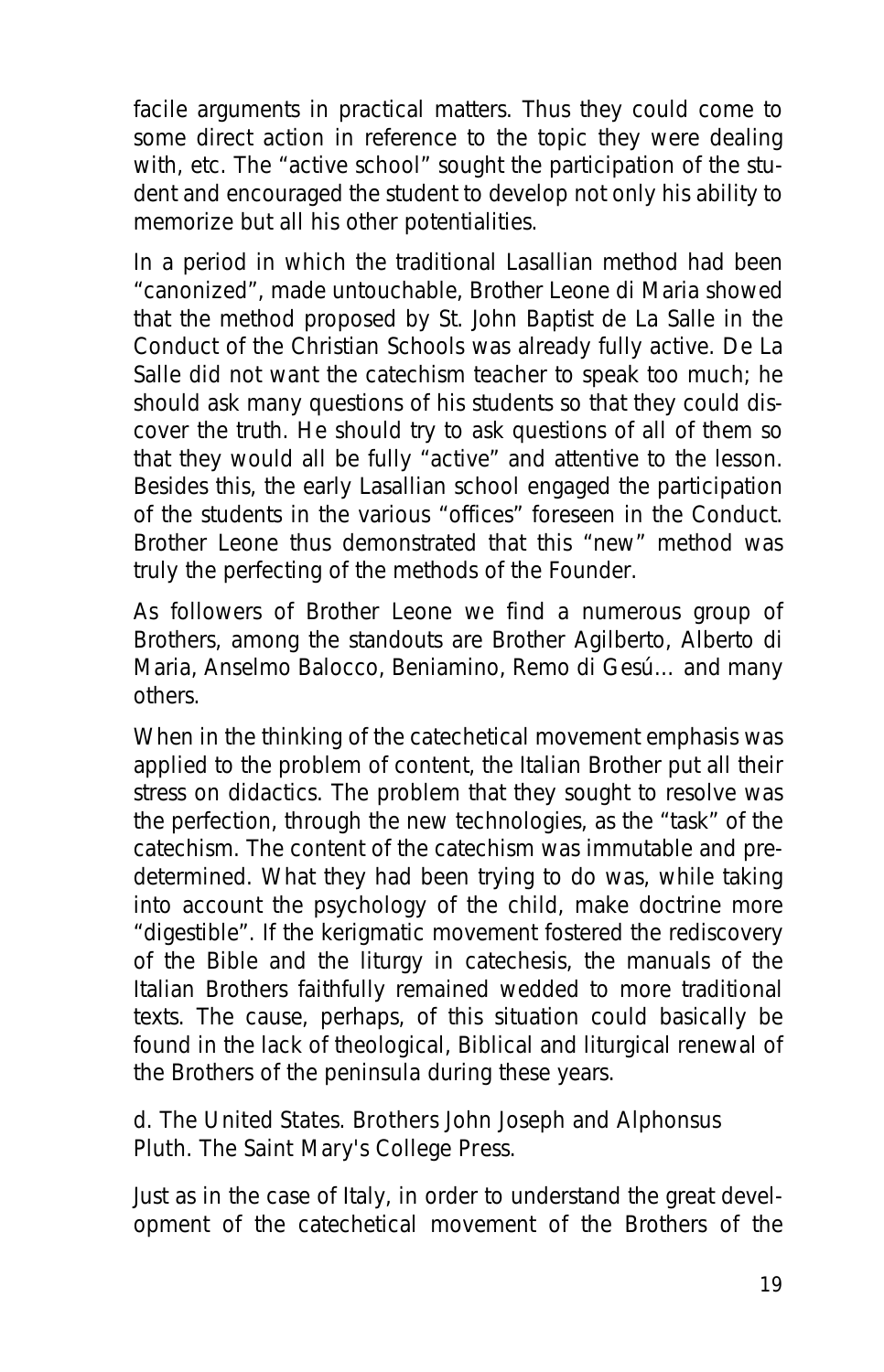Christian Schools in the United States, we must fix our attention on earlier times. In the case of the USA, that would be in the decades of the 20s and 30s. The most evident and tangible product of the Brothers there was a catechetical textbook, *Living With Christ*, finalized in 1957. However, to reach that achievement, it had passed through a series of steps which it is interesting to trace.

For many, many years, the perennial catechism used in parishes and Catholic schools in the United States had been the wellknown *Baltimore Catechism*, a textbook commissioned by the American Bishops during their Third Plenary Conference in 1884 and published the following year. The text was revised on different occasions and in 1911 was given its definitive title: *Catechism of Christian Doctrine*. It consisted in a series of 499 questions and answers, distributed over 38 lessons and divided into three main parts: creed, commandments and sacraments. It was a traditional manual, scholastic and clear in style, designed to discourage any sort of theological discussion. In the tone of catechetical manuals of the period, it was a dry and arid text, boring, focused exclusively on doctrinal aspects with little evidence of the Word of God and the liturgy and distant from the real life of the children being catechized.

For the more traditional Catholics, it was a good manual that stated clearly the essential knowledge of the faith. Nonetheless, for the larger majority, this catechism did not respond to what Catholics needed for their education in the faith.

The various parishes, dioceses, religious congregations and Catholic movements all realized the urgent need for a renewal of the Catholic catechism for the United States.

As Father Gerald Sloyan, principal renovator of the catechism previous to the Second Vatican Council, recognized, the Brothers of the Christian Schools were the religious who contributed the most to the renewal of the catechism in that country.

The great pioneer of the catechetical movement of the Brothers in the States was Brother John Joseph McMahon (1873-1942). He attained an enormous prestige as a speaker and writer of the Catholic Church in the United States. On many occasions he was called upon to address conferences, encounters and meetings with bishops, priests and religion professors, all of whom expect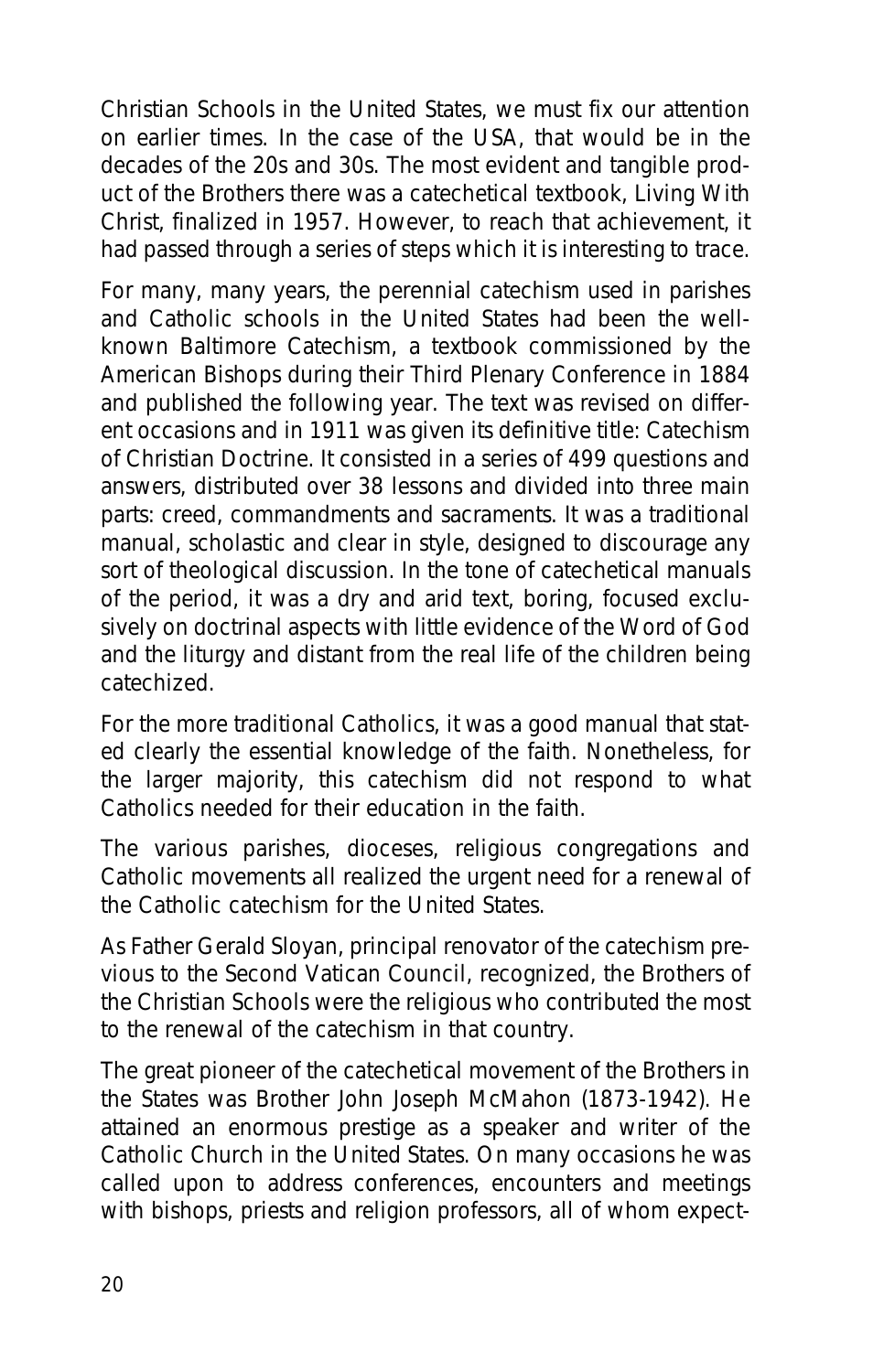ed a renewed method for catechism from Brother John Joseph. He did publish numerous articles in reviews dedicated to the topic as well as several books.

In the Institute in the United States, he is the father of catechetical renewal. He organized the catechetical office of the District of St. Louis, created the department of religion at St. Mary's College. He was the professor of religion in several schools and imparted many courses to the young Brothers of the district, especially in catechetics. The conferences that he gave awakened such enthusiasm in these young men that, in 1934, they launched the publication of a small catechetical review entitled the *Lasalle Catechist*, the very first catechetical magazine in the history of the Institute.

Brother John Joseph's principal work was his *Religion Outlines*, published in 1932. In this book as in his other articles, he would develop his essential concept: Christ is primordial, the very core of his catechesis. Dry memorization of pat answers of the catechism were to be shelved in favor of fixing our attention on the central message of Christianity which is Christ.

Once the *La Salle Catechist* was begun the young Brothers dedicated themselves to a new project, starting in 1939, under the direction of Brother Alphonsus Pluth (1913-1986). The title of this new material was *The Gospel Units*, consisting in a series of practical plans for religion teachers, based on the ideas of Brother John Joseph.

In 1941, a new phase was initiated. All these combined efforts of the student Brothers of the district led to the creation of the Catechetical Commission whose fundamental purpose was to promote and coordinate the work of religion teachers of the district.

In the meeting of the Catechetical Commission of 1942, Brother Alphonsus Pluth was asked to undertake the work of writing a updated religion textbook for the first year of high school. It was to be the culmination of all the efforts of the recent years and the inspiration of Brother John Joseph. With the help of assistants and volunteers who offered their own materials, practical lesson plans and ideas were offered to launch the arduous task of writing the textbook that would replace the old manual of 1911.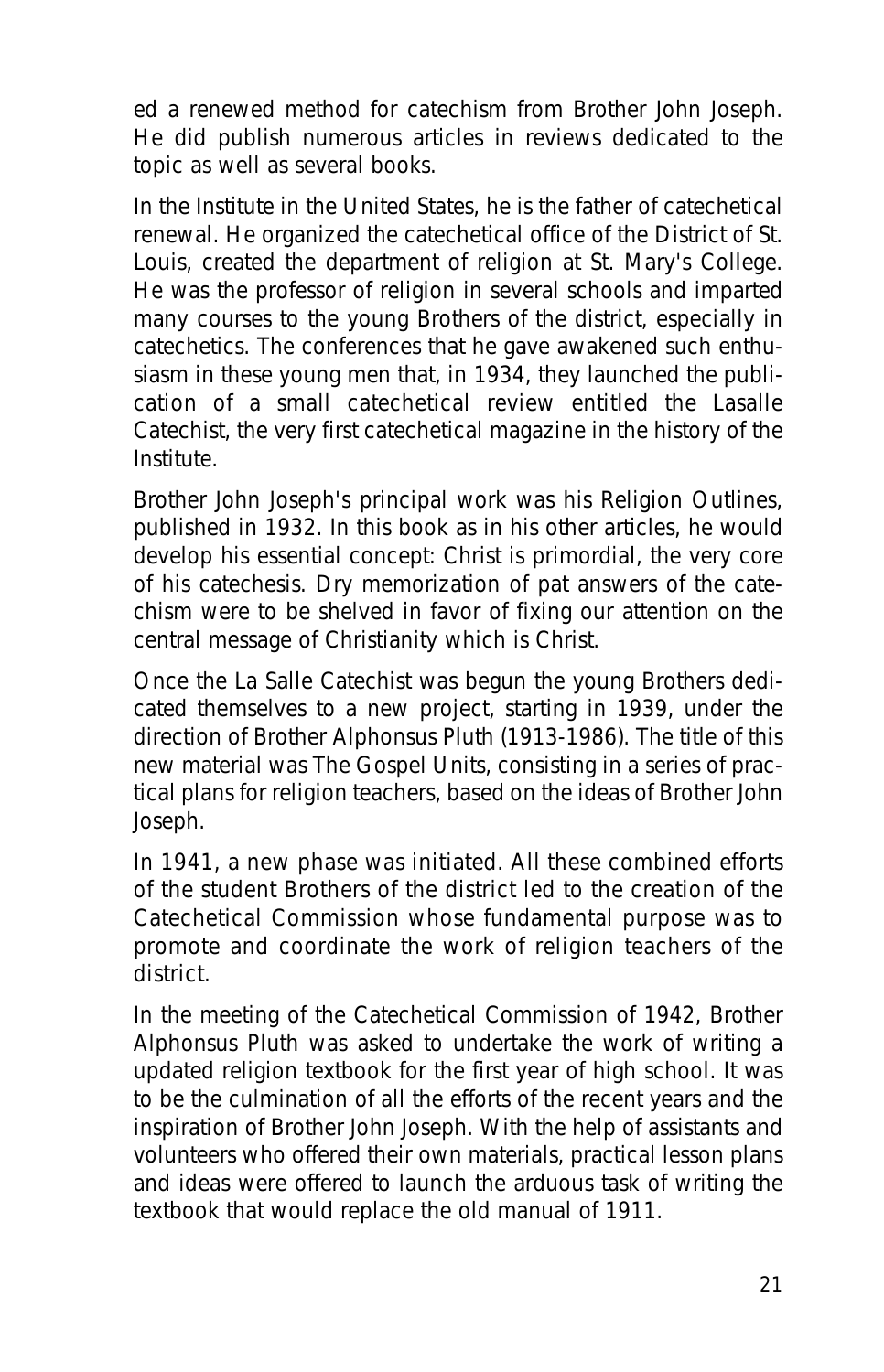The work was completed in 1943. It bore the title *Living With Christ*, 1<sup>st</sup> course, intended for the freshmen classes of high school Brother Joel Stanislaus, at that time president of St. Mary's College, asked that it be published under the aegis of the *St. Mary's College Press*, an enterprise that did not even exist until that moment. Thus was born the press of the Brothers of the Christian Schools dedicated, fundamentally, to the publication of textbooks and materials of the Catholic faith.

This first textbook was tried out in several high schools of the Brothers with great success and then revised and reedited in 1946. The volumes for the second year (1947), the third year (1950) and the hefty textbook of the fourth course (1957) would follow. To the actual text, lesson plans and support materials for the teachers were added. The success of these publications in Catholic circles was quite extraordinary.

These textbooks followed the methodology of an ongoing discourse. At the end of each one of the lessons there would be a series of questions that could provoke reflection and discussion in the classroom, not exclusively material for memorization. The presentation was agreeable, with an abundance of drawings, photographs, and maps. As to the contents, a complete course of religious formation was presented, very clearly imprinted with its Christocentric character.

#### **e. Australia. Brothers Christian Moe and Aloysius Carmody. The** *Our Apostolate* **magazine. Catechism Workbooks.**

The case of Australia is an example of the catechetical efforts of the Brothers that is worthy of mention. The Brothers of the Christian Schools, (called De La Salle Brothers in the country here treated) arrived in Australia in 1906.

In the decade of the 1950s, the Australian Catholics represented a minority (between 25 and 30%) of the population in a nation largely Protestant. The historic commitment of Australian Catholics was: "every Catholic child in a Catholic school". Thus the religious congregations dedicated to education created a great number of schools, very often associated with the parishes. The result of this massive presence of Catholic children was that the evolution of catechetics would be in large measure tied in with Catholic schools and the religious that had founded them.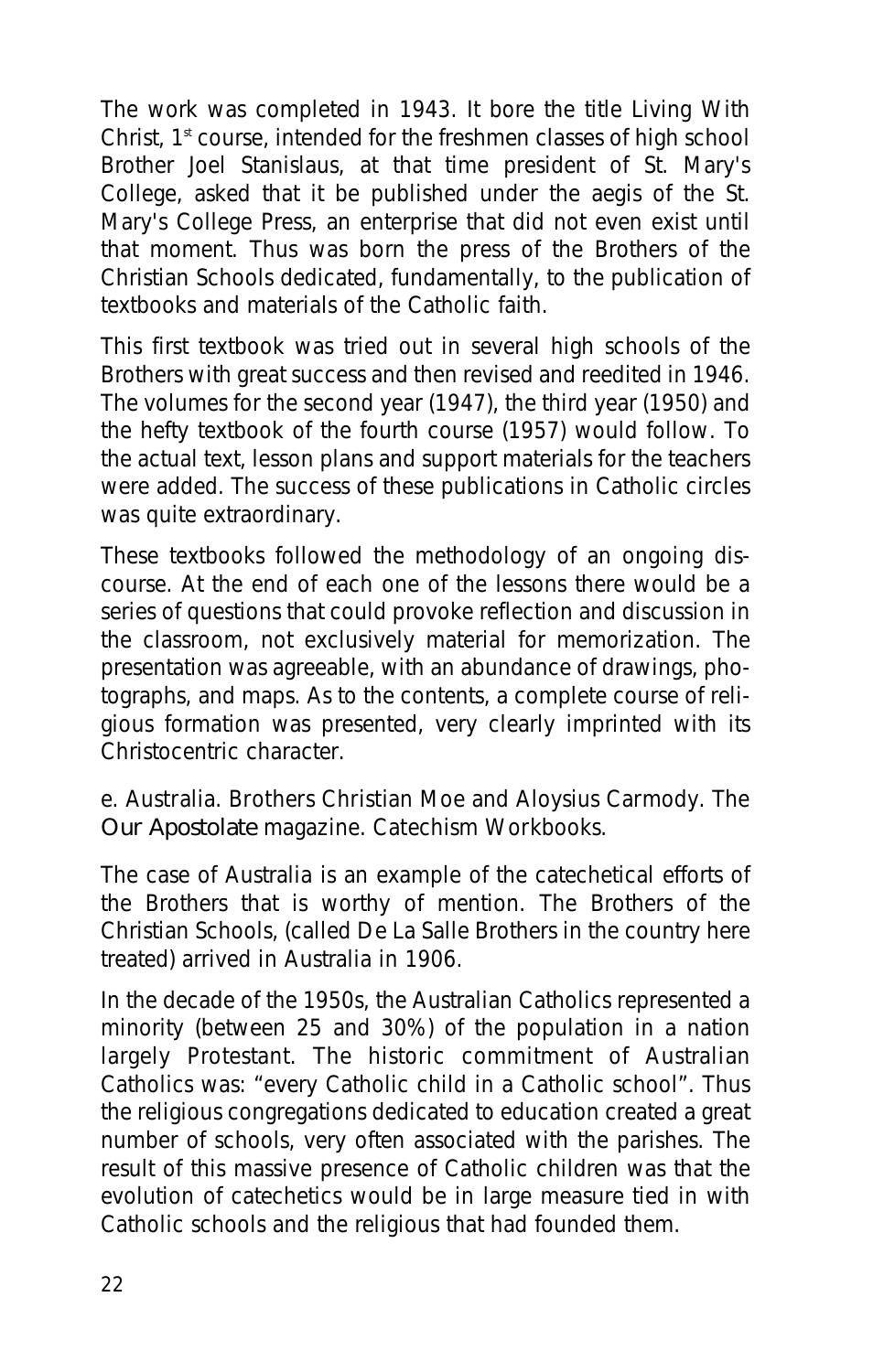The Brothers of the Christian Schools were not the most numerous among the congregations devoted to teaching; nonetheless, in spite of the fewness of their number, they wielded a strong influence of leadership in Australian education in those years.

Their first contribution was the creation, in April of 1953, of the *Our Apostolate* revue, conceived from the start as catechetical help for the De La Salle Brothers of the Austrialian province, which, by the way, included New Zealand and Papua New Guinea as well as Australia. The suggestion for this magazine came from Brother Lawrence O'Toole, Irish Assistant General, who for some twenty years (1946 to 1966) was in charge in the Superior's name of many English speaking sectors of the Institute.

Originally it was thought that the magazine would be just for the congregation to serve as a sounding board of information and experiences on the topic of catechetics. However, owing to the absence of this type of publication in the Australian church, it became the only catechetical journal in the country from 1952 to 1975.

The journal had a two-fold purpose: it sought to inform its readers of the development of the catechetical movement during those years; it also offered some really practical materials that the readers could use in their respective religion classes.

For the first years of the magazine we must highlight the work of two Brothers who served as directors of the publication. They are Brother Christian Moe, from 1953 to 1957 and Brother Aloysius Carmody, from 1957 to 1964. These two men authored a large quantity of articles, establishing the magazine on solid ground. Both were obliged to leave the direction of the publication when they were called to Europe by the Superiors.

The next contribution of the Brothers was in a series of workbooks for the catechism class, called *Catechism Workbooks*; however the preparation in catechetics and theology of the Brothers was not of university standard for such did not exist in the country. Toward the end of the 1950s and especially during the 1960s, a goodly number of Brothers were sent to Europe to take degrees in those disciplines.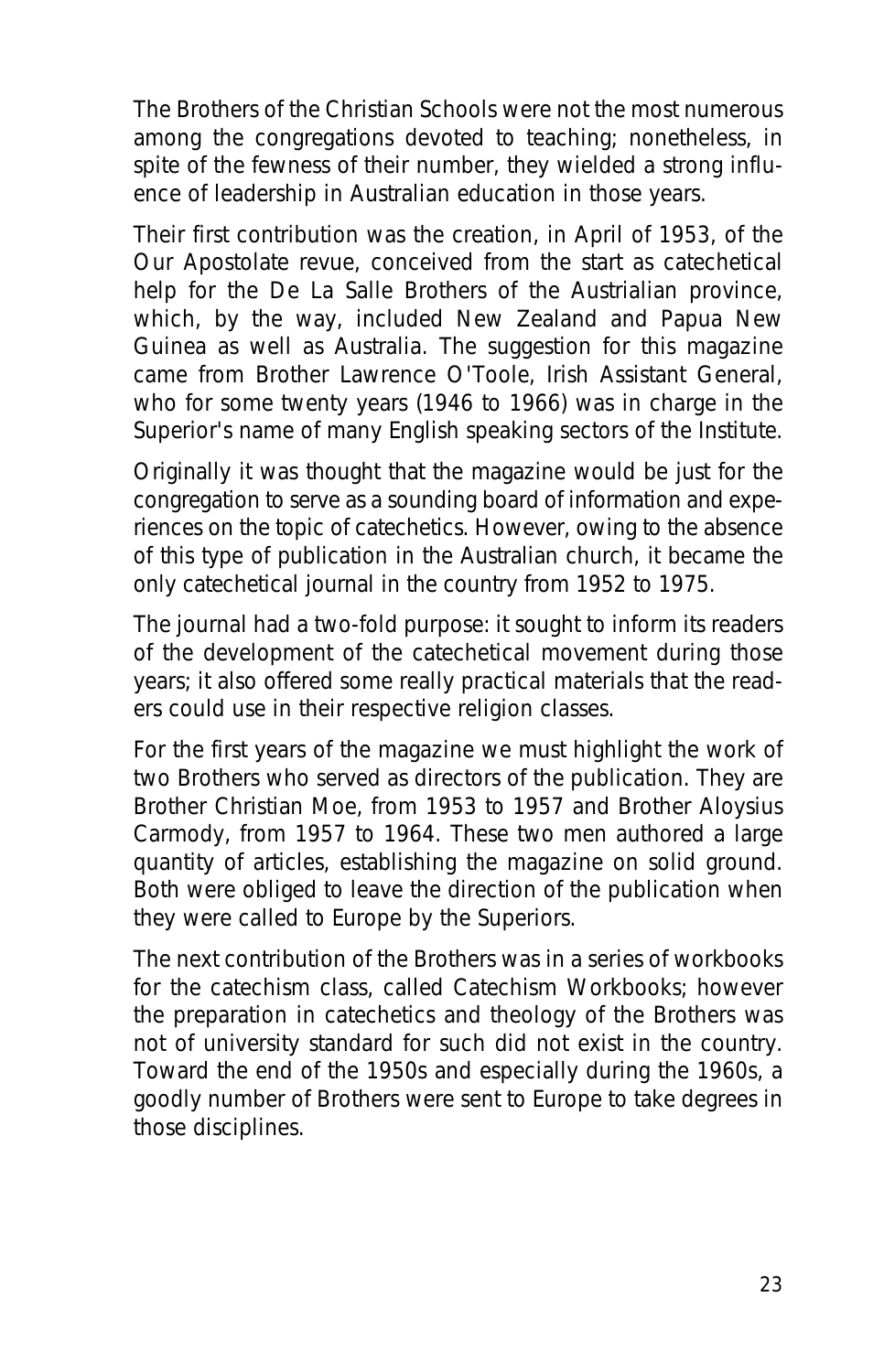## 2. The genesis of new institutions of theology and catechetics. The disappearance of the "Jesus Magister" institute.

During the post-conciliar period the Institute was enriched in the creation of new institutions dedicated to the formation of catechists. At the same time, one of its institutions created shortly before the Vatican Council II, the "Jesus Magister" Institute began, from 1968 on, a period of crisis that would end with its final closure.

In 1968, the Argentine Brothers established the Pastoral Institute of Adolescence (IPA) in Buenos Aires, answering to the need of catechists for adolescents that found themselves perturbed by the events of the national scene. Traditional catechetics had lost its attraction for these Brothers who felt that they needed a training that could respond more positively to the new challenges of catechetics. Since 1972 it has obtained the official recognition of the hierarchy and continues its work to these days.

The Central American Institute of Religious Sciences (ICCRE) of Guatemala, founded in 1978, is a center of higher religious studies intended for the Brothers of several religious congregations as well as for Sisters and lay people. It offers a plan of studies for catechetical and pastoral formation.

Also on the American continent, mention must be made of the school of educators in the faith of the University of Mexico (ULSA) and the department of Religious Sciences of the Faculty of Sciences of Education of the La Salle Social and Catholic University of Bogotá (Colombia).

In Asia, one of the works that is dear to the heart of the Brothers is the formation center for catechists of Kushpur. The Brothers founded this center in 1964 in collaboration with the bishops of the area, with the purpose of forming lay catechists for the six dioceses of Pakistan. The merit of this work resides fundamentally in the preparation of catechists for an Islamic country in which the Christians are but 1% of the total population and in which the pressure of Islam gives rise to some very difficult life situations.

In Africa, the Brothers have participated actively in collaboration since 1968 in the AMECEA Pastoral Institute of Gabba (Kenya). This is a center of catechetical and pastoral renewal through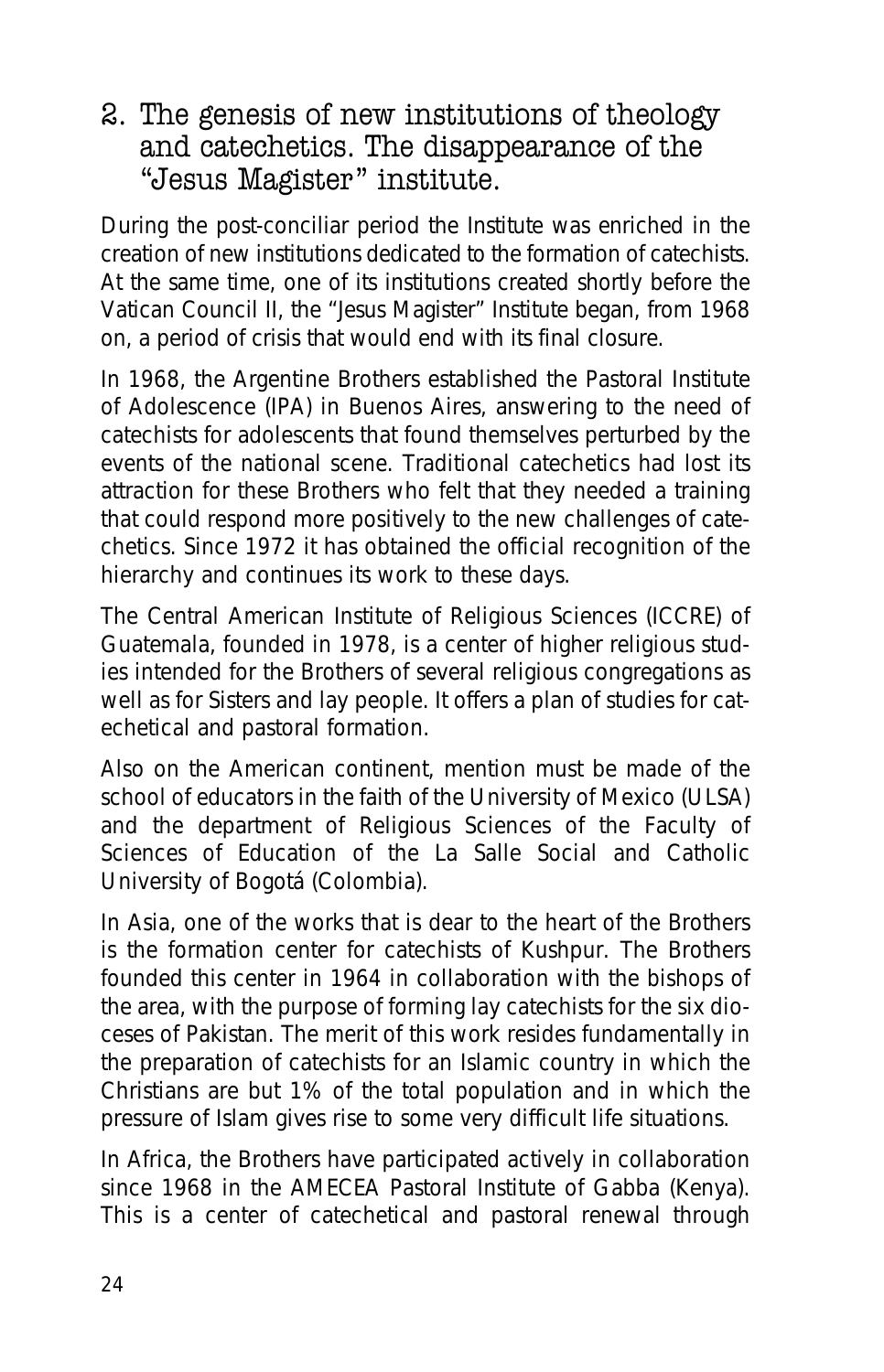courses and publications for religious, priests and lay people. The CELAF (Center of LaSallian Studies of Africa) was founded in Abidjan (Cote d'Ivoire) in 1992 for the human, theological and catechetical formation of young men and women religious.

To all these higher centers of catechetical formation we should add other forms of the pastoral ministry of catechetics, such as: the Catechetical Center of Quimper (France); the "campus ministry" movement in the United States, which is a form of chaplaincy for students; the encounters for catechetical updating of the Brothers of the District of Turin; the center of catechetical documentation of the District of Ireland; the direction of groups of catechist mothers in Mexico; the catechumenal formation of adults in Spain; the catechetical efforts of the Brothers in Greece, working in cooperation with Orthodox Christians; the "Saint Cassian Center" for retreats and catechetics of the young in Great Britain; the "Youth Villas" or summer camps, places of encounter, catechetics and religious celebration in Quebec, Canada…

On the negative side, it is necessary to mention the final closure of the "Jesus Magister Institute" in 1971. As was said in the previous issue, this institution that had been so dear to the Institute was designed for the formation of lay religious educators in the several subjects necessary for the realization of their ministry. It was begun in 1957 but had a relatively short existence.

After functioning for some years with a provisional charter, because of not having its definitive Statutes approved, these did receive approbation on the 25<sup>th</sup> of June, 1965. However, ironically, at the same time the Institute was experiencing a period of crisis that led to the disappearance of Jesus Magister.

3. The "San Pio X" pontifical institute, pioneer and promoter of the catechetical movement in Spain.

In the period for 1962 to 1980, the "San Pio X" Institute occupied an important place in the post-conciliar renewal of the Spanish Church.

The true prestige of the institution in these years was owing basically to the great activity that was taking place in carrying out the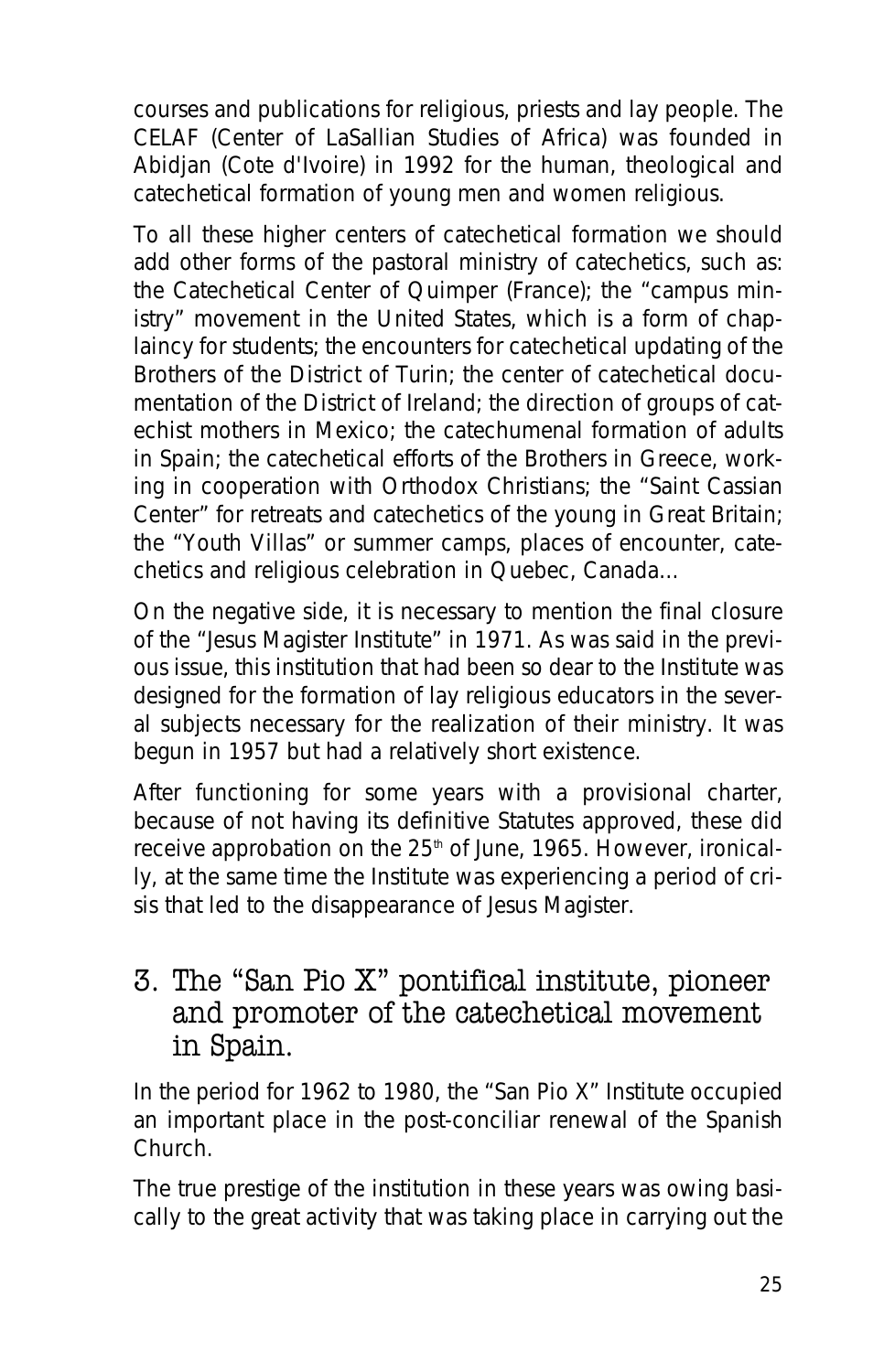objective of preparing excellent catechists in those times of postconciliar renewal. The "San Pio X" Institute was see to be at the forefront of the Spanish Church at the time. Among its most outstanding activities, besides those strictly academic, we can mention: the on-going formation of educators in the faith; the conferences, encounters and workshops, (signaling especially the famous workshops for the pastoral ministry of education); publications (catechetical posters, yearly plans for catechetics, vocational apostolates, *Sínite*, teaching plans for catechists, the "music and liturgy" collection, the catechetical collection, and finally, religion textbooks).

## 4. Catechetical publications of the Brothers of the christian schools, disappearance of the catechetical revues.

It was not only the San Pio X Institute of Salamanca (Spain) that published abundant catechetical material in those post-conciliar years. The publishing houses which at that time the Brothers operated also were engaged in important projects for the presentation of renewed materials.

In France the Ligel Publishing House, under the direction of Brother Charles-Bruno Prat and with the creative talent of Brother Vincent Ayel and some younger Brothers, published between the years 1960 and 1968 a collection entitled, "Horizons de la Catéchese", (Horizons of Catechetics), which could boast of eight works of such renowned catechists and theologians of the day as Martimort, Gelin, Faynel, Moran, etc.

This same house, with its special attention to school textbooks, continued its work until at the end of the seventies, a financial and editorial crisis struck, bringing about the definitive closure in the early eighties.

The French Brothers were also concerned about the lack of formation and theological and catechetical renewal of Brothers, priests, other religious and Christians after the Second Vatican Council. One group, comprised of Brothers Vincent Ayel, André Fermet, Xavier Mulmann and Robert Comte, during the decade of the seventies, decided to publish dossiers entitled, *Foi et Langages*, (Faith and Languages) with the subtitle, *Dossier Pour*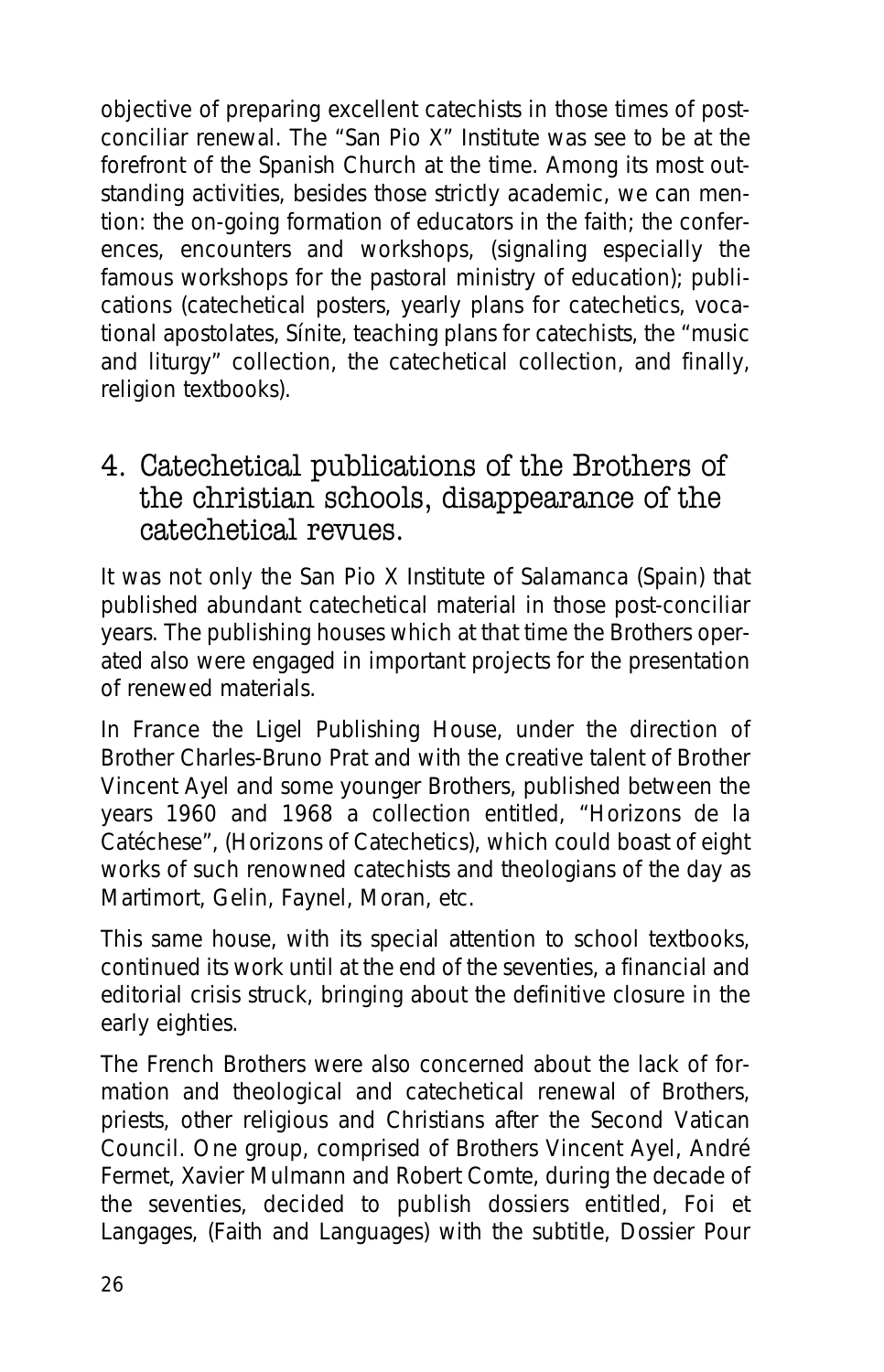*Repenser Notre Foi Aujourd'hui*, (documents to rethink our faith today). These were truly a catechesis for adults. Twenty-two of these numbers were in print, dealing with theological questions like "Crisis of Faith", "God", "Original Sin", "Christology", "The Church", "Ministries" and "Morality". They employed a language adapted to the man of today and his mentality. The first number came out in 1970 and the last one in November of 1981. The reception of these *dossiers* was very positive and some of them had to be re-issued.

The Italian Brothers had been the real specialists and model catechists for the rest of the Institute. In 1969 brother Leone di Maria died, and with his passing the progressive diminution in catechetical work of the Italian Brothers was accentuated, something that had been noted for a number of years. They continued publishing books, organizing conferences and courses, and annually celebrating the meetings of the Lasallian Catechetical Commission. The AyC press continued putting out issues of *Sussidi* but the impetus was waning. What was lacking was a renewal of ideas and key persons.

In the United States the Lasallian St. Mary's College Press had completed its series of religion textbooks for secondary school *Living with Christ* by 1957 (see above). The success achieved with this very innovative series in parishes and schools had the writers beginning a revision as soon as the fourth volume of the series came out; which revision in its turn was followed by a third edition published after Vatican Council II.

But from 1967 the St. Mary's College Press suffered a crisis. After Vatican II a general confusion and lack of certainty permeated the market of the Catholic secondary school. The teachers were not in agreement about what should or what should not be taught in the religion class. The costs of printing increased while the demand became ever less.

In 1975 the Press formulated a clear statement of principles, in which stress was placed on the mission of service to religious educators and students, with special emphasis on the publishing of religion textbooks.

From that moment, thanks to its professional management and the assistance from various quarters, the St. Mary's College Press began a comeback, due mainly to the publication of two works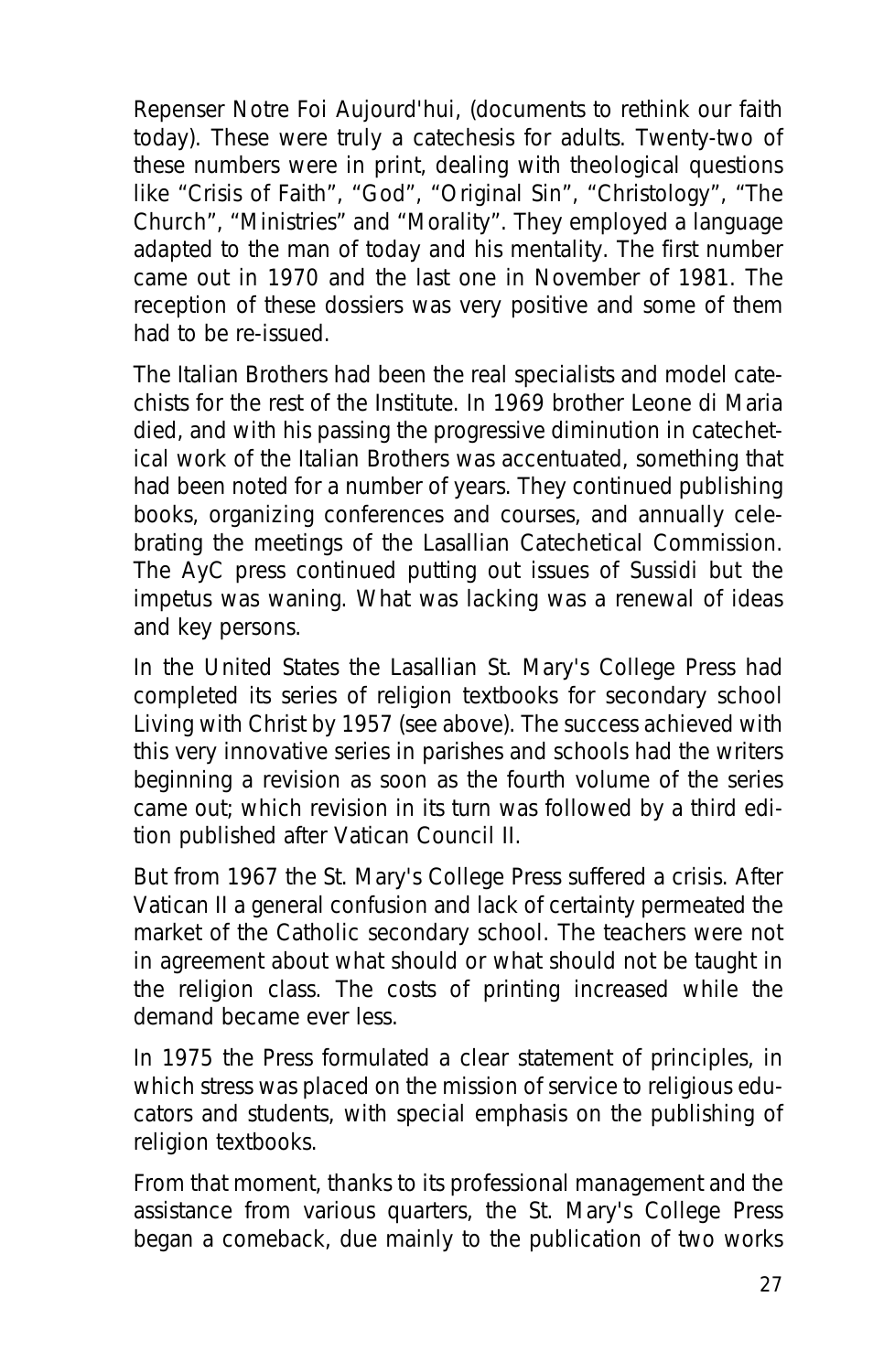that met with great success: *Sharing the Christian Message*, religious education for adults in the parishes (from 1976) and *Making Moral Decisions. Living Our Christian Faith*, a textook for secondary education (from 1979). In 1978 the Press made a slight name change; henceforth it would be called "Saint Mary's Press. Christian Brothers Publications", which is its name today. It is considered to be the premier Catholic publisher in the United States of religion textbooks for schools and parishes.

A critical moment for catechetics in the Church and the Institute was clearly marked by the disappearance of three of the five great catechetical revues, founded in diverse parts of the Institute in previous years.

The first of these to go was the very first founded, the *La Salle Catechist* of the United States. It ceased in 1968 after 34 consecutive years of publication. The financial crisis of the Saint Mary's Press and the need to create new materials and adapt resources for the post-conciliar renewal all contributed toward its demise.

In 1977 the *Sussidi* revue of the Italian Brothers ceased publication. Not one of the final numbers of this magazine gives a clue as to why it was terminated. The prestigious *Catéchistes* reached edition number 100 in October of 1974, after twenty-five years of publishing. In the editorial of that number, Didier Piveteau and André Fermet announced the end of that publication and the birth of a new one, *Temps et Paroles*. Changes in the world of catechetics had been so profound that it was no longer feasible to maintain a magazine that was directed principally toward professional catechists. What was sought, with Temps et Paroles, was something simpler, less theoretical, that could reach a broader audience.

This revue, unfortunately, never got beyond number twenty-five. A final effort was made to rescue it with a change of the editorial board and a new presentation but the revue, without outside financial backing, never achieved the desired number of subscribers to ensure its publication.

Of the two remaining publications, one of them is *Sinite* of the "San Pío X Institute" in Spain and the other is the Australian revue *Our Apostolate* which came to be called *Word in Life* since 1978.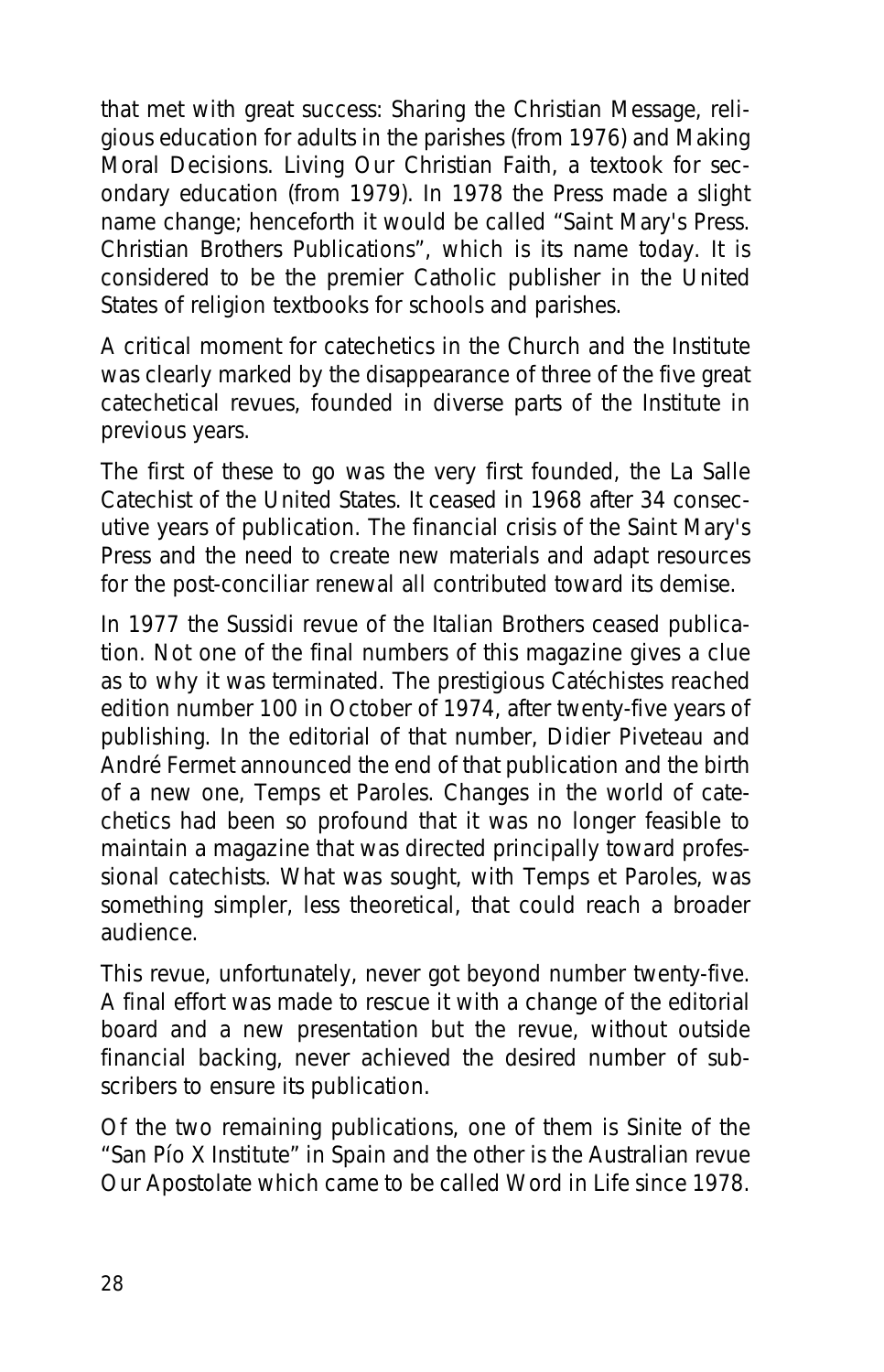# 5. The great proponents of lasallian catechetics

Lasallian catechetics of these decades could boast of certain personages of great prestige in the larger world of catechetics. Among the most important we distinguish:

*• José Juan Rodríguez Medina (1926-1984). Spain*

With his Licentiate in Theology from the Gregorian University, he completed his catechetical studies in the Higher Institute of Pastoral Catechetics of Paris. He obtained his doctorate at the University of Salamanca.

Upon his return from studies he entered the faculty of the San Pío X of Salamanca in which place he exercised his teaching vocation for 21 years. He was President of the "San Pío X Institute" during several periods. He was professor of pastoral theology and fundamental catechetics. His two most important books are: *The Pastoral Theology of the Word of God* (1978) and *the Pedagogy of Faith. Situation and Contents of Catechetics Today* (1971). This work is one of the classics of fundamental catechetics.

Among his most outstanding writings are those he produced in the decade of the 1960s. Having recently arrived from the principal European universities, he penned a series of collaborations on pastoral theology and the liturgy which were innovative in comparison to what was being written in catechetical journals. His preference was for what was practical, rather than for intellectual speculation: to be Christian as a saving reality must be experienced and lived by believers. The liturgy must be alive and participated in.

Rodríguez Medina is especially remembered for being a pioneer in the liturgical renewal of Spain. He was the true promoter of the efforts undertaken by the "San Pío X Institute" in liturgical renewal. At the same time he personally carried on the publication of catechetical plans and materials, songs, religious recordings and celebrations of the Word of God.

*• Jacques-Didier Piveteau (1924-1986). France*

Besides his long career in the schools, Brother J.-D. Piveteau had a university degree in English and had achieved studies in psychology, sociology and had obtained the licentiate in catechetical studies from the Higher Institute of Pastoral Catechetics of Paris.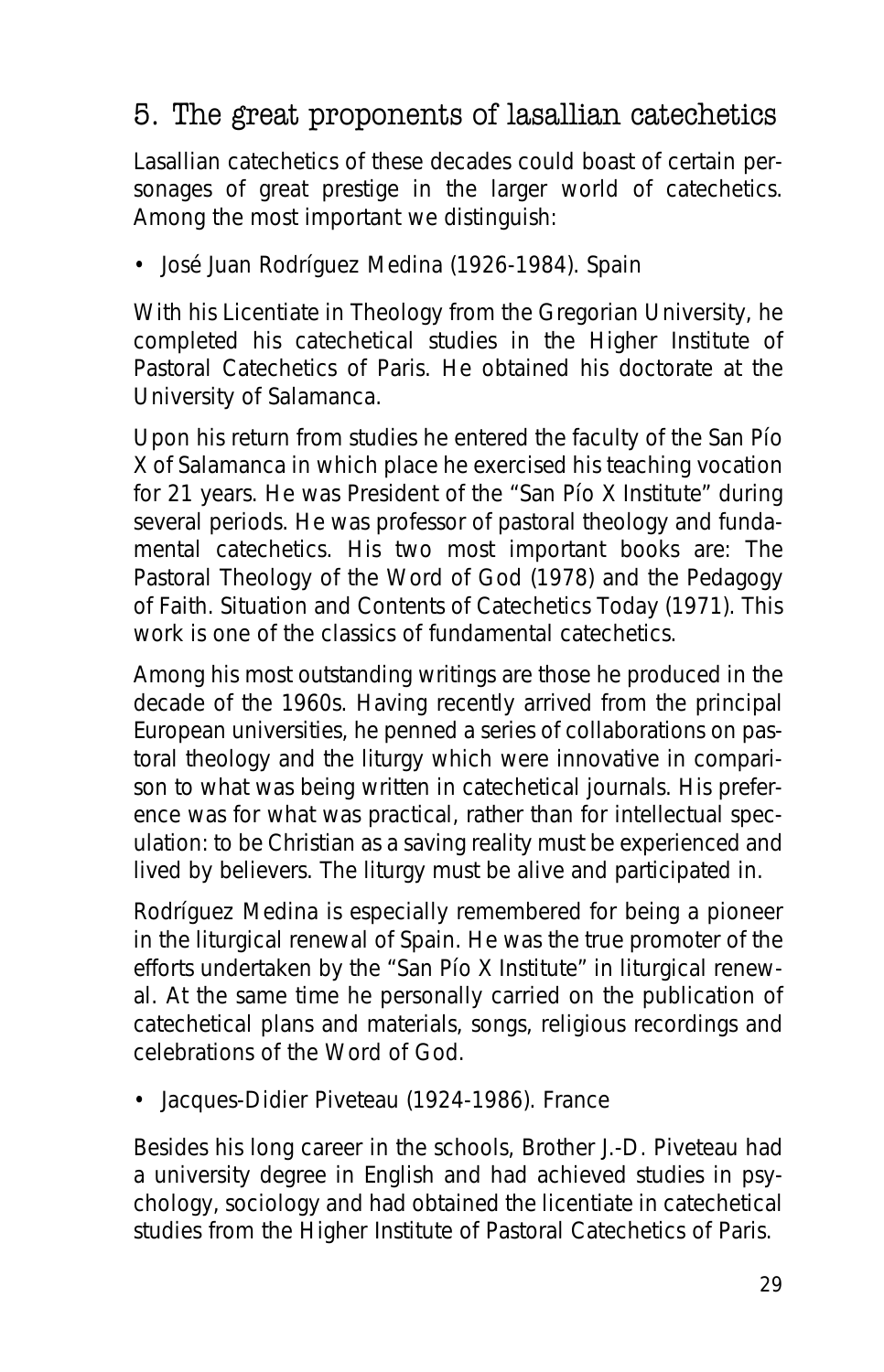Professor of the ISPC (Higher Institute of Pastorale Catechetics), where he taught the course of "religious teaching" and of the ISP (Higher Institute of Pedagogy), with the courses of psychology, general pedagogy and educational institutions as his teaching schedule. To this curriculum must be added an enormous number of courses and conferences with teachers, religious and priests from every corner of the globe.

He was the founder of two revues, one of which was devoted to pedagogy: *Orientations. Revue de Pédagogie en Milieu Scolaire* (Orientations. Revue of Pedagogy in the Scholastic Setting). Founded in 1962, he was its director up to the end of its publication in 1975. From 1971, he accepted the direction of the *Catéchistes* magazine, during the time of its final fifteen issues. Starting in 1975 he was the editor of the new *Temps et Paroles* revue up to the time it ceased publication in 1979.

A tireless author in pedagogy and catechetics, he wrote many articles in specialized magazines. He is the author of three books, two of them dealing with the problem of the catechism: *Resurgence of Religious Instruction*, (1977) in collaboration with an American author, J. Dillon, in which they traced the recent past (from 1955), the present and the perspectives for the future of religious education and catechetics in the United States from the perspectives of Protestantism and the Roman Catholic Church. He wrote, in 1978, *Comment Ouvrir les Jeunes à la Foi* (How to Guide Youth to the Faith), in which, focusing more on the situation of France, he analyzed the phenomenon of youth in all its complexity.

Besides these catechetical works he added different articles for magazines dedicated to catechesis.

From 1971 when he took over the helm of the *Catéchistes* revue, he wrote all the editorials, especially for numbers 85 to 100. In these, he would repeat time and time again the need for freedom for the catechesis, seriously questioning its language; he spoke of the necessity for a de-clericalization and he presented appropriate places and times. He stressed that the routine and the immobile structures were obstacles to the necessary adaptation, causing us to forget what young people needed. The failure to renew would bring about a disinterest in the school and the catechism.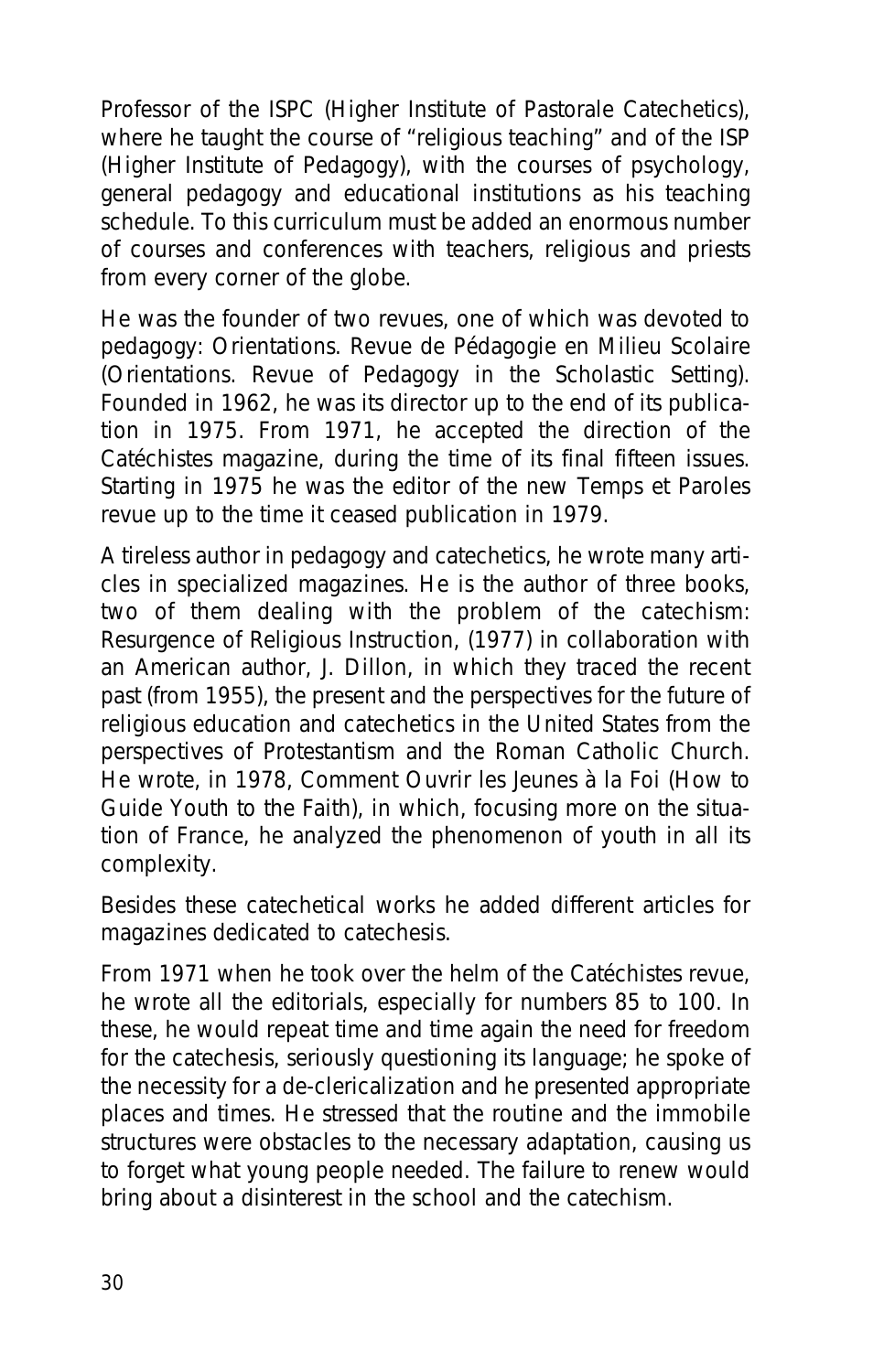The *Temps et Paroles* revue was published for five years, with a total of 25 numbers. Brother Didier Piveteau, its director, was the author of the majority of the editorials and he collaborated with the book reviews of pedagogical and catechetical works that he considered to be key.

Brother León Lauraire, in his insightful biography of Brother Didier Piveteau, used the subtitle *Passion for Freedom*. Both in his pedagogical ideas as in his catechesis, he criticized all that which was contrary to human liberty, all oppressive regulations, fossilized customs and petrified systems. He looked for new ways to think, create, and evolve for the service of the teachers and the catechized.

His thought, both in the Church as in the Institute, stirred up controversy; to bring certain structures into question, to propose others, to renovate, was not well understood by many of his confreres.

*• Gabriel Moran (1935). The United States*

After having taught in several schools of the Institute, Gabriel Moran studied philosophy and theology, obtaining his doctorate with his thesis: "Contemporary Theology of Revelation and its Effects Upon Catechetical Theory". It achieved enormous success and was published in various languages. Because of this work, he gained a great prestige in the Institute and was chosen to present a conference at the second session of the General Chapter of 1966-67.

He was the associate professor of theology and catechetics of the Master's Program of Manhattan College of New York. He worked in the preparation of religion teachers.

In 1970, when he was only 35 years old, he was chosen to be Visitor of the LINE District (Long Island and New England). Afterwards, he taught religious education in several universities and theological faculties: New Theological Seminary, Fairfield University and Boston College. Since 1979 he has been the associate professor of religious education at New York University.

In 1985, he left the Institute of the Brothers of the Christian Schools.

During the period from 1963-1983, he authored a total of twelve books, some of them on the theme of community in religious life: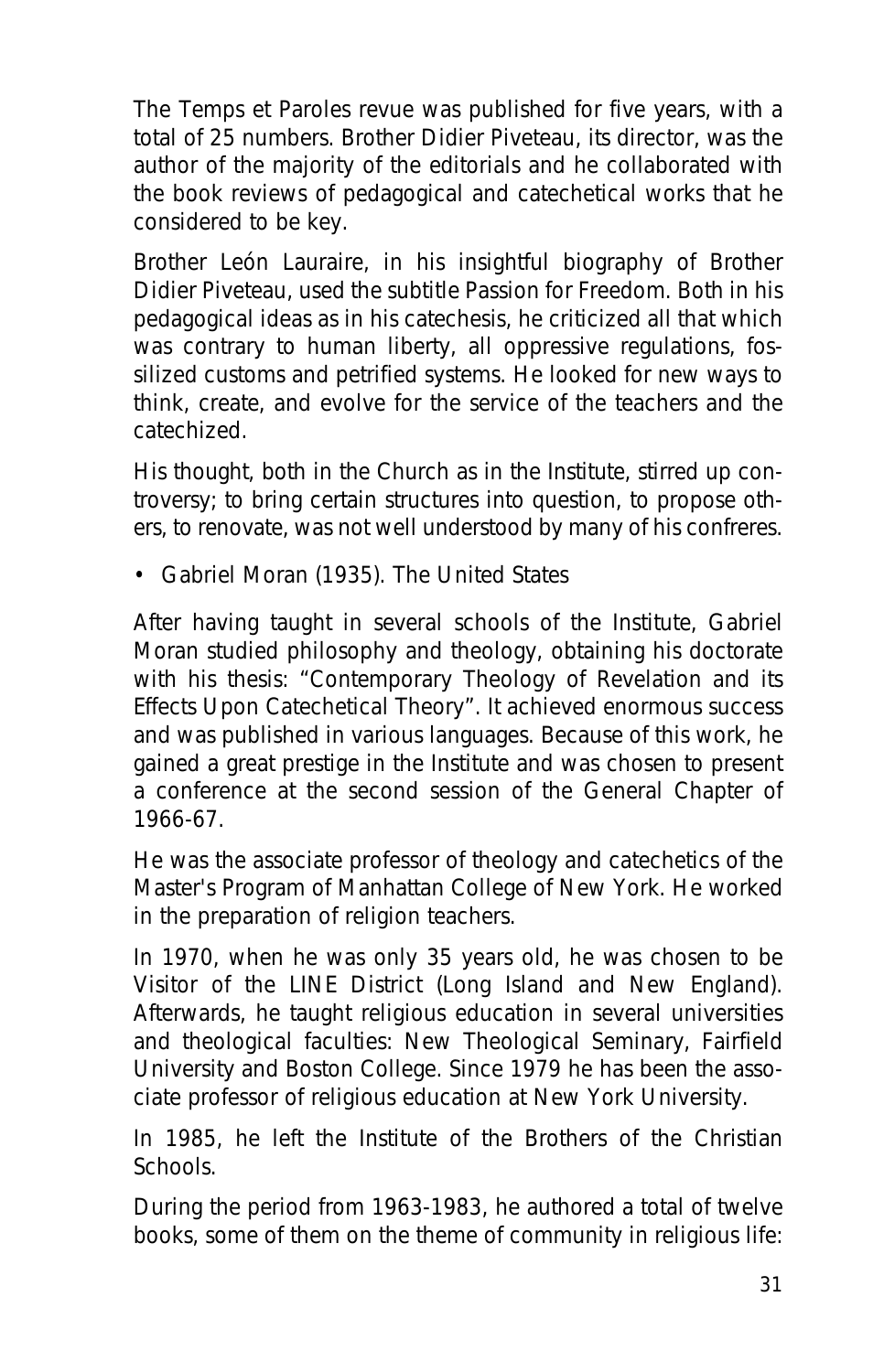others were concerned with theological and catechetical questions. He also wrote articles for English language magazines.

Moran was a polemical writer, very controversial in his day because of the novelty of his ideas. His work is quite complex. We can signal some of principal theses: he noted the decline in religious education and arrived at the conclusion the catechism is dead. The reason for this was that catechists were operating with a false concept of Revelation. They were too servile to the Magisterium of the Church and their concept of the history of salvation was as rigid as had been that of the Scholastics. It was necessary to recover the most important element of religious education, the theology of revelation, conceived "as a personal communion of knowledge, an interrelationship between God and the individual within a believing community". Christian theology is much broader than the dogma professed by any one of the traditions of faith. It is in human experience that revelation takes place. In this way, he frequently insists that each person be respected in his or her personal rhythms of growth in the faith, denouncing that the pressures of parents and educators are some of the greatest dangers to menace Christian education.

There are two concepts that are oft repeated in Moran's books: in the first place, "ecumenical education", which insists that religious education and the catechism ought to be more involved in the world in which men and women live and should also take into consideration the breadth and depth of human and religious expressions; and the "primacy of the education of adults". It is necessary to pull up the catechesis of small children by its roots because it has resulted in adult faithful with a childish understanding of their faith. Christianity is a religion that can only be understood and accepted by adult persons.

#### **• Flavio Pajer (1939) Italy.**

Brother Flavio Pajer is a professor of religious pedagogy in several pontifical universities in Rome and for many years has been director of the *Religione e Scuola* revue. He is a member of the European Catechetical team and of the European Forum of Religious Education.

His thought and investigation have been centered on the quest for an epistemological foundation of religious teaching in the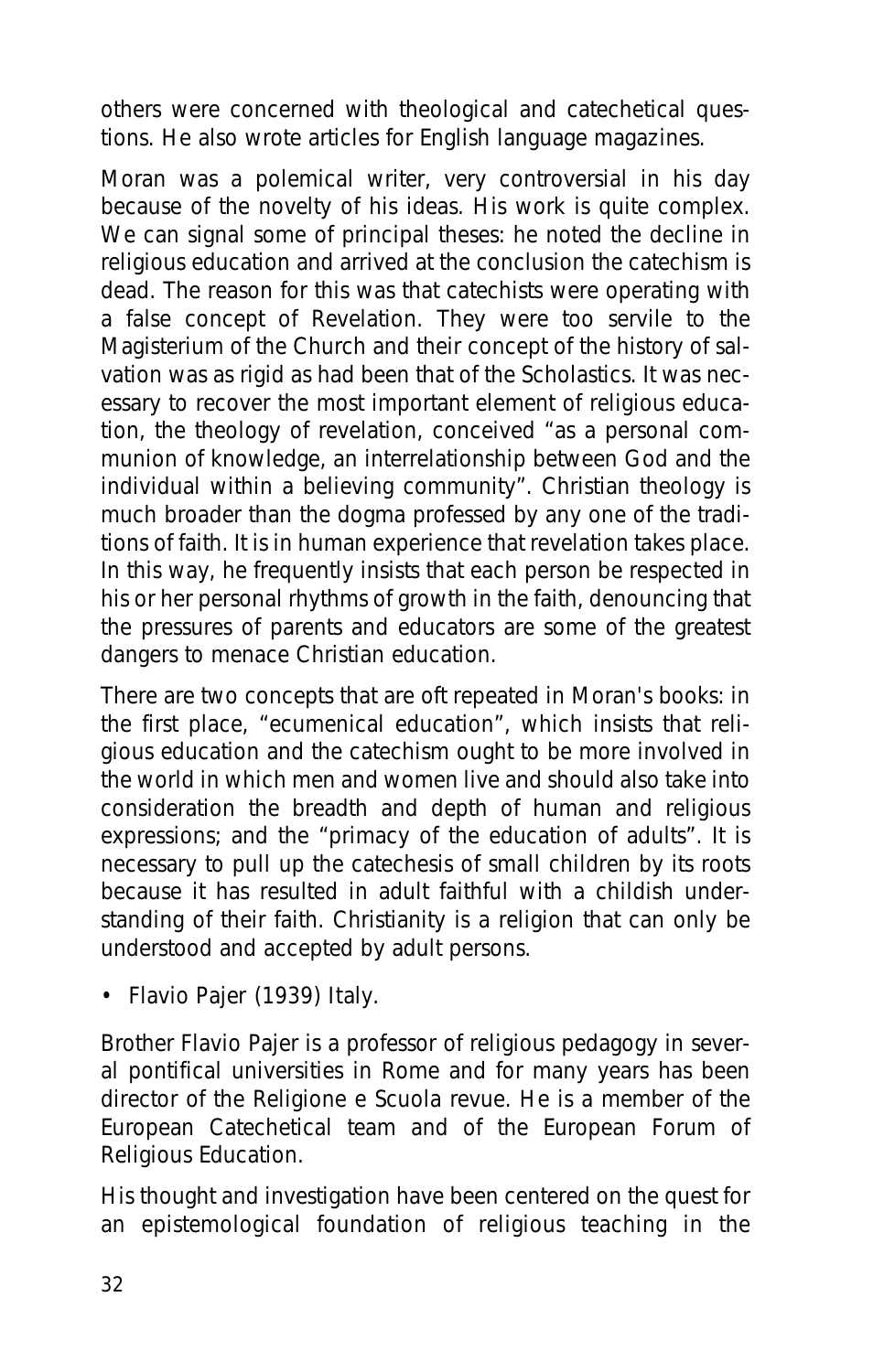schools, the didactic innovations in religious pedagogy and the formation of religion teachers (See MEL 6). His school manuals of religion, which are very much valued in Italy, are of religious culture and are designed especially for the students of secondary education in the public schools.

#### **• Enrique García Ahumada (1935) Chile.**

Brother Enrique García completed his studies in his native land and in Belgium. He is a Doctor in Theology with his thesis: "The Origins of Catechetics in Latin America". He has been a teacher and professor in several schools and universities. For many years he has been the director of the National Office of Catechetics of Chile, director of the Section of Pastoral Catechetics of the Theological and Pastoral Institute of CELAM in Bogotá, Colombia.

He has many publications to his credit in specialized revues dealing with the subject of catechetics. His two most noteworthy contributions in his own country deal with the so-called "Family Catechetics" (a process of evangelization offered by the Christian Community through the families so that they may grow in the faith through the preparation of their children for the sacraments of initiation) and social catechetics (approaches to the people through materials treating various aspects of social and economic morality).

To these names we may add others: Brothers Gerard Rummery (Australia), Genaro Saenz de Ugarte (Argentina), Robert Comte (France), Herman Lombaerts (Belgium), Jeffrey Gros (United States), Israel José Nery (Brazil) and many others.

## 6. Lasallian catechetics in various parts of the institute

With this last point we will consider "the lights and shadows" of Lasallian catechetics in the different regions of the Institute.

**Canada**. In the decade of the 1960s, the Brothers in Canada began a process of a gradual abandonment of their schools in order to integrate them into the public system of education. Another "exodus" was the switch from primary schools to secondary schools. The installation of the so-called multi-purpose system of education required that teachers concentrate on one field of specialization. This specialization brought as a consequence the elimination of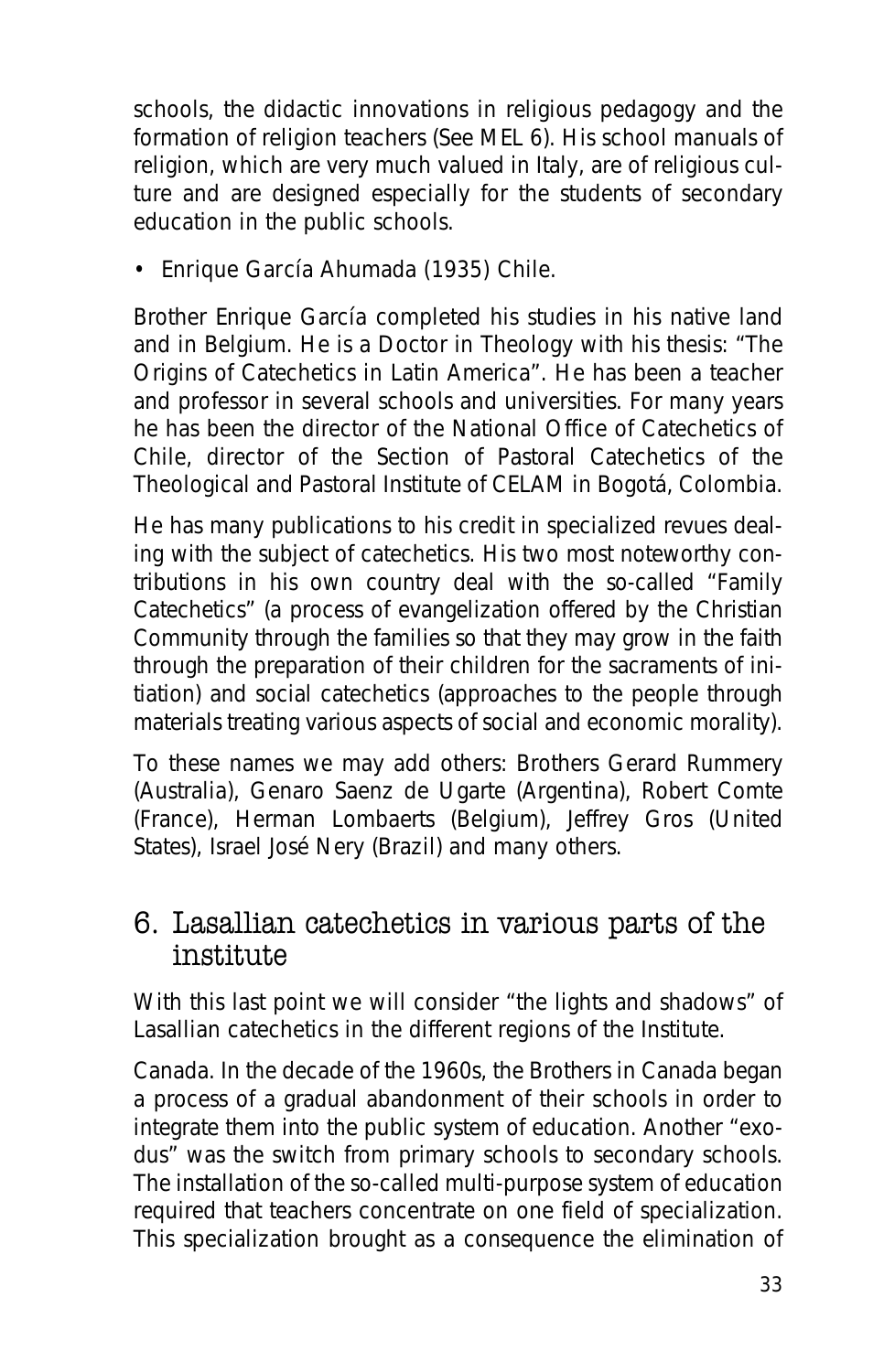the role of the homeroom teacher. Henceforth only professors with the proper academic degree could teach the religion class. For this reason a group of Brothers desisted from teaching religion.

Why didn't the Canadian Brothers choose to obtain the necessary degree in catechetics? According to them, it was because of the difficulties of teaching religion, the secularization of society, the pressures of teachers' unions, the preference they had for administrative posts or the scant social relevance of religious education. In its place the Canadian Brothers developed another type of youth pastoral ministry, that is, Christian Youth Camps, centers of Christian leadership.

**The United States**. If the Second Vatican Council has its repercussions in the Universal Church, if the rhythm of secularization of the societies was on the increase, and if the vocational crisis was being felt in all the religious congregations of the post-conciliar period, in the United States all of these factors impacted more seriously.

When the 39<sup>th</sup> General Chapter of 1966-67 was celebrated, the Brothers of North America came very well prepared for this assembly and their influence was key. They could count among their number a group of Brothers who, at that moment, were the best prepared, due to their studies in universities of the United States. After the General Chapter, many Brothers who still needed their degrees in order to teach in Lasallian Universities of the United States, began their studies of Theology, Sacred Scripture, Liturgy and Philosophy in prestigious universities of Rome, Paris, Tubingen, Louvain and Oxford; other young Brothers preferred to study in the United States. Their wish was to form a large number of Brothers who would lead the way in the theological, biblical, catechetical and liturgical renewal of the Institute in the United States. Unfortunately, the majority of these Brothers chose to abandon the Institute during this period, wasting a great opportunity for renewal.

Another phenomenon that occurred at this time, just as in Canada, was the push for specialization in the several disciplines of education. Many Brothers no longer would teach the religion class because they felt that others would be better prepared to respond to the situation of change which, for many of them, seemed so chaotic.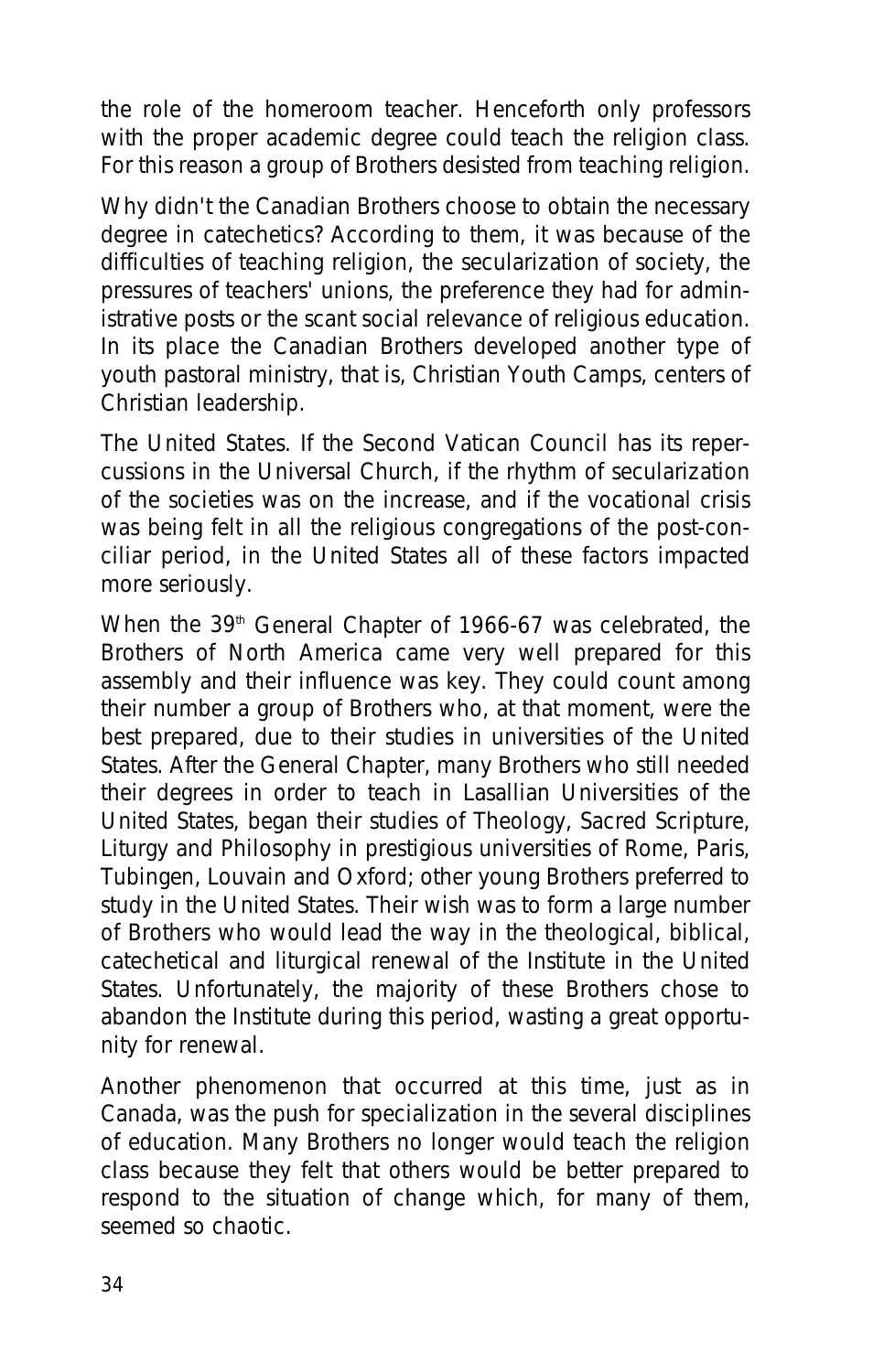In recent years there have been some interesting initiatives in the field of catechetics, the most notable among them the "Testigos de Esperanza" (Witnesses of Hope) project for the evangelization of Hispanic youngsters in the United States.

**Central Europe**. In these years secularization, indifference and abandonment of the faith by the young have been a constant in the countries of Central Europe.

The number of Brothers has decreased and the age of those remaining has increased. There is a group of very competent Brothers that have profited by the schools of theological and catechetical formation in the zone of Belgium and Holland. They have cooperated with the dioceses and parishes in the movements of catechetical renewal. Some of them head up these movements.

Besides this, a considerable number of laymen have begun their studies of Religious Sciences and are teaching this specialty abandoned by the Brothers. This point, often repeated in the reports coming from Central Europe, will be a key factor in the coming years.

**Italy**. During this period the Italian Brothers still felt proud of being considered the real specialists of the catechism in the Institute. They had continued with their Catechetical Commission, with the *Sussidi* revue until 1977 and other local catechetical publications. They were being called by dioceses and parishes to deliver conferences. They continued to write religion textbooks and were participants in ecclesial organizations for the Catholic School.

Nonetheless, the Brothers, almost all of whom were entirely dedicated to schools, felt the change in the religious atmosphere and practice in Italy in the 60s and 70s. Young people expressed more and more indifference to religious matters; the ambience of the schools was more pluralistic, not so strictly Catholic and a considerable number of parents no longer chose a school for religious purposes. On many occasions the Brothers felt discouraged because their methodology was not functioning and the content of their courses did not respond to the needs of the young.

The Brothers in these years responded by forming groups of Christian commitment but outside the normal school hours.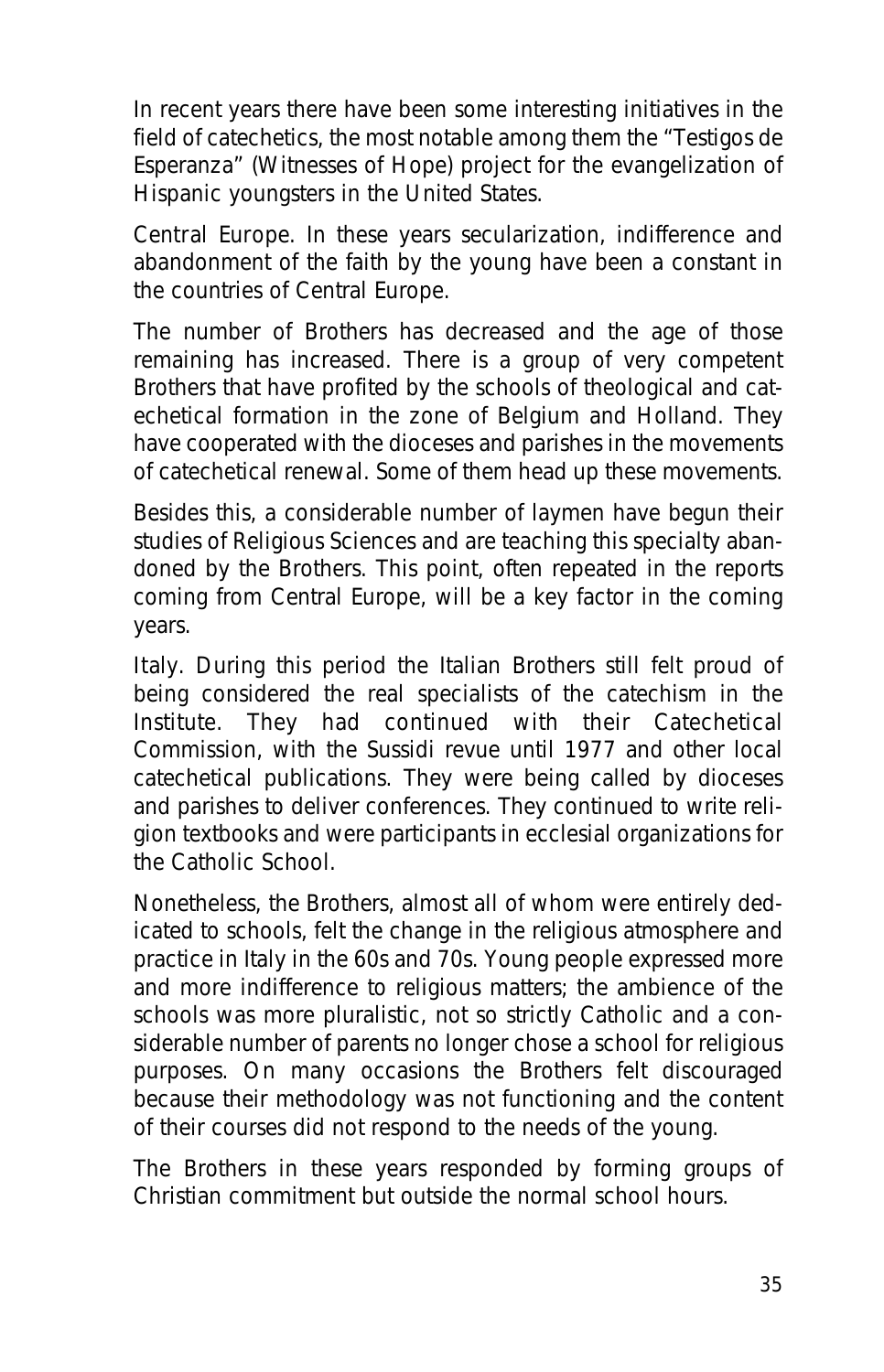**Spain**. The country experienced difficult years because the renewal promoted by Vatican Council II combined with the political situation of the final years of Generalísimo Franco and the period of transition to democracy.

In terms of numbers of the Brothers, the decrease was not so noticeable as in other parts of the Institute. In the same way, the process of secularization and abandonment of religious practice came somewhat later than in other countries.

The Brothers of Spain, similar to the Italian Brothers, continued to be almost exclusively devoted to the Christian School with special attention to extra-curricular activities. Both in the schools and in the districts, commissions and seminars of catechetics and pastoral ministry were created for the animation and coordination of religious teaching in the educational centers of the districts.

What was noted was the abandonment of the traditional Christian groups in these years, such as the Marian Congregations and the Crusades.

Renewal experienced a strong impulse in an ambitious catechumenal plan that took shape at the start of the 80s and that has rendered good results over the last two decades.

The San Pío X Institute is a key element in the catechetical development of the region, thanks principally, to the organization of short courses of formation and renewal for educators and the production of religion textbooks to be used in the classroom. Their updated catechetical presentations, based on anthropological catechetics and the catechetics of experience, are punctually put into practice by the Brothers and educators in the schools. The Brothers are seen to be the specialists in catechetics in the Spanish Church.

**France**. The ever growing lack of faith of the youth of France is great; there is difficulty in finding a common language with young people. In spite of these problems the majority of the Brothers continued to be catechists. Until twelve and thirteen years of age, the catechism was not such a problem because it was still part of the school program. The real problem would come with adolescence and young adulthood. The French Brothers looked for new ways to interest young people in their religion, such as communities of Christian Living, groups of prayer and places to deepen in the faith.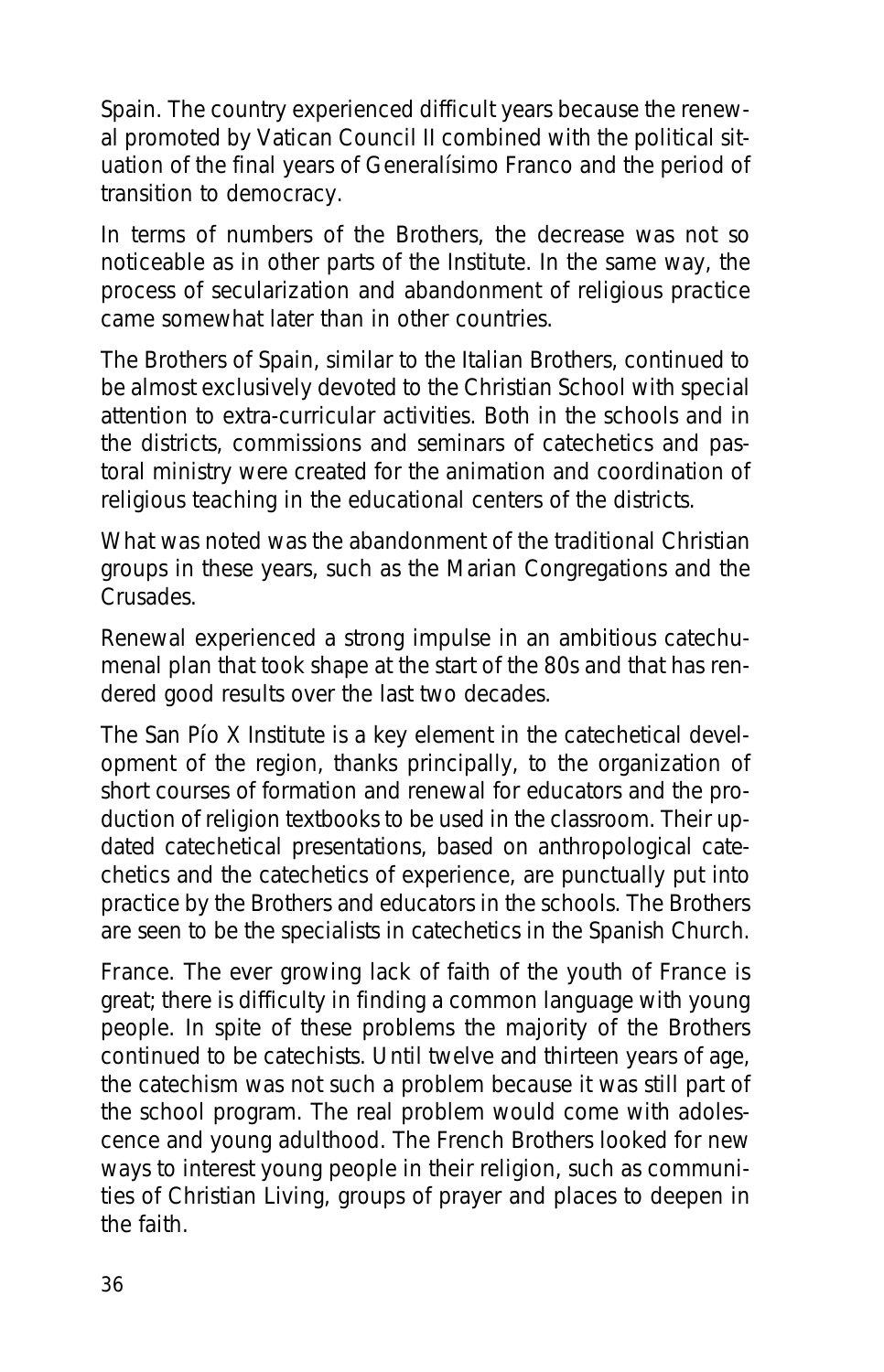Probably the most noticeable phenomenon of these years was the decrease of the number of Brothers and the increase in the lay teachers. These facts, besides their consequences for the structures of the schools and for the identity of the Brothers, presented challenges for the theological and catechetical education of the teachers who occupied almost the totality of the teaching posts.

The Brothers of France mourned the disappearance of *Catechistes* and of *Temps et Paroles*, publications that were for many years at the forefront of catechetical renewal in the Institute.

**England-Ireland**. In these two countries the teaching of religion is officially established. The Brothers' efforts are devoted to the schools and, in these schools, to religion classes. The Brothers realized that the impact of the school on the students was negligible and so they created new, extracurricular experiences, such as retreat centers and gatherings of young people.

The difficult work in the classroom is combined with the lack of attachment to any particular church on the part of the young. Many of the Brothers and their colleagues, at a loss as to how to employ the proper methodology for the religion course, end by abandoning it.

**Asia**. Even though the diversity of this continent presents difficulties in any attempt to offer a global vision of the catechetical scene, we do encounter several general characteristics. The Brothers, constituting a minority of the teachers, attend a very great number of students who are, besides, very different as to their cultures and, especially, their religions. Thus respect and dialogue toward these cultures and religions are predominant elements. Working with the students who are Catholic, most of the Brothers are dedicated to the teaching of religion and the catechism.

Attention should be called to the Philippines because it is an exemption to the rule since almost all of the students are Catholic. Burma (or officially, Myammar), is noteworthy too as the government has banned the Brothers from their schools and so they labor in other forms of the apostolate, such as helpers in the parishes, liturgical animation, instruction in liturgical assemblies and the translation of books.

**Africa**. This vast continent will be considered as two zones according to the languages used, i.e., English and French. Besides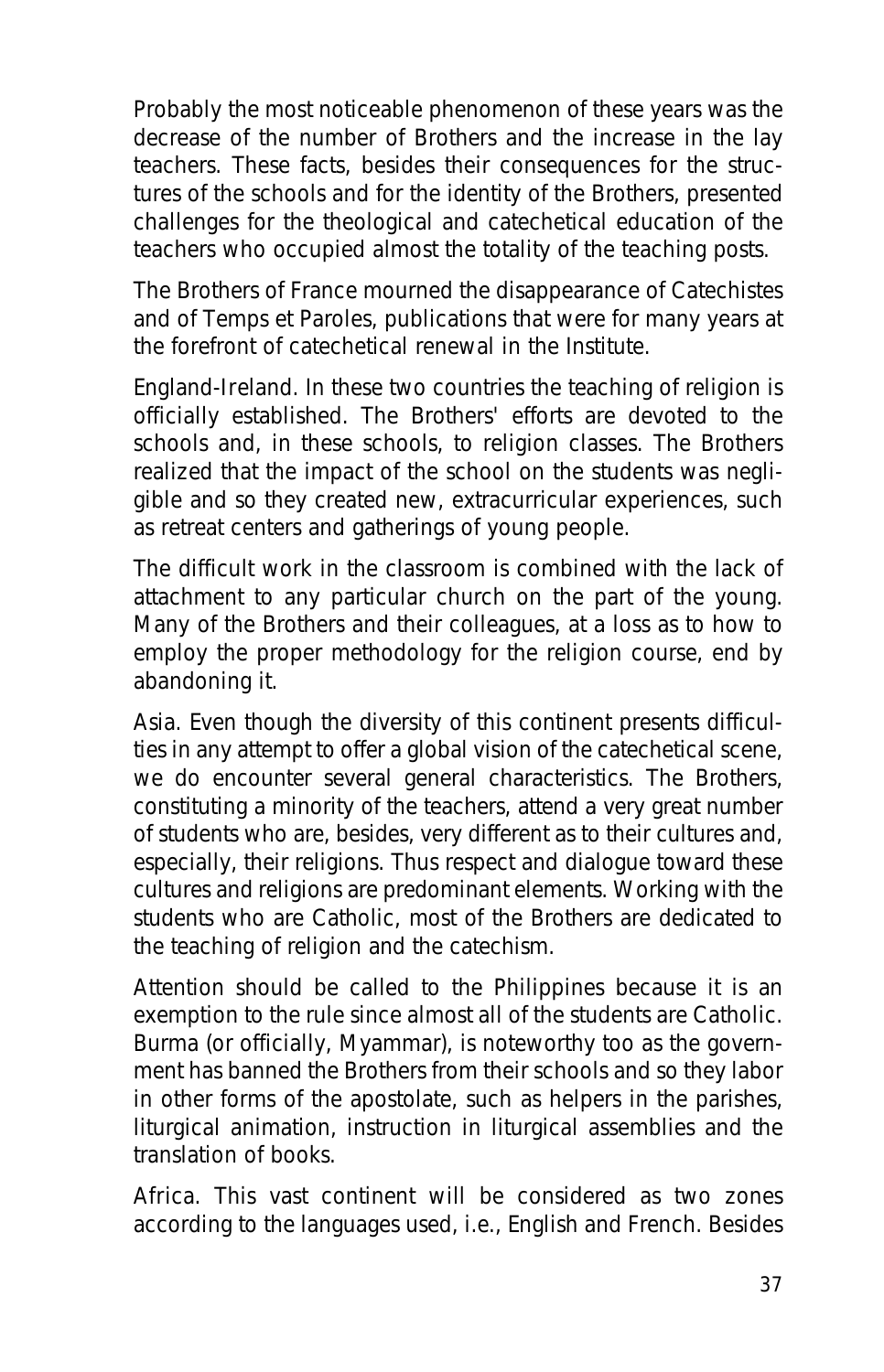the changes that occurred in the Church by the conciliar renewal, we must also keep in mind the process of independence happening in many African nations. The greater or less stability and/or the establishment of one political regime or the other would influence the catechetical work of the Brothers.

In almost every case, we find the Brothers working in the schools. Here they were finding many of the same problems to catechize as were found in the countries of the developed world: lack of formation, confusion when faced with the new catechetical trends, the inadequacy of method, etc.

**Australia**. Catechetical work continued to evolve, thanks to the influence of the *Our Apostolate* and *Word In Life* journals. Two catechetical experiences are worthy of mention during these years. The first, the so-called "Christian Community Living Movement", was a series of youth meetings that took place on the weekends and outside the school in order to continue the catechetical formation that was happening in the schools during the regular week. It was a response of the teachers to the lack of interest of high school students to the formal teaching of religion carried on during school hours. Talks, discussion groups, free time activities and liturgies were organized on these weekends. They were so successful that they were extended to the parents of the students as well.

The second experience involved the work of preparing materials for the classroom by the Brothers. The *Catechism Workbooks* were so successful that they were used even outside the Catholic school.

In the traditional Catholic school the majority of the Brothers continued to teach religion. A number of Brothers obtained their degrees in European universities, given the dearth of schools and centers specialized in catechetics in their own country. Finally, it is necessary to highlight the missionary and apostolic efforts of the Australian Brothers in Papua-New Guinea, since 1946.

**Latin America**. In the decades of the 60s and 70s, a series of events that reverberated throughout the Universal Church and the Church in Latin America caused the catechesis practiced in these countries to be especially affected. As a follow-up to the Second Vatican Council (1962-65), the International Week of Catechetics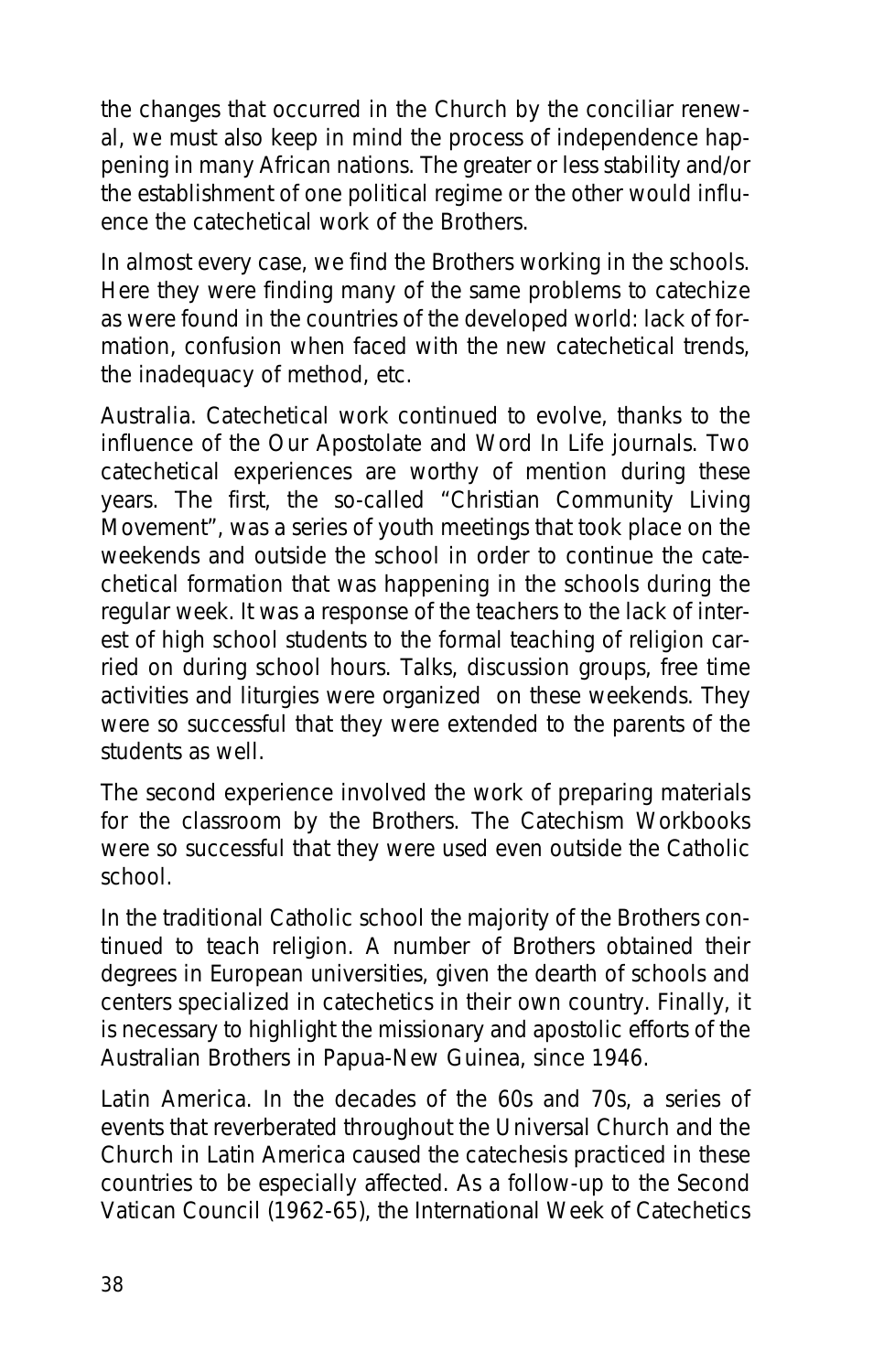in Medellín (1968) and the Second Conference of the Latin American Episcopate (CELAM), also in Medellín in 1968, all played important roles. This last event was a key factor for the renewal of catechetics throughout Latin America. Its most valuable contribution was the anthropological aspect it applied to catechetics. The Gospel message is announced to today's man/woman, a person living in specific situations. The following facets were emphasized in the document: love of the Latin American person, the importance of the aspect of community (small ecclesial base communities), the evangelizing character of catechesis and emphasis placed on the historical and liberating essence of faith, with a sincere interest in the integral promotion of the person.

The overarching influence of the concepts of Medellín, together with the magnificent documents on the *Rule* and the *Declaration* of the recently completed 39<sup>th</sup> General Chapter of 1966-67, motivated the Brothers Visitor of Latin America to set to work on a document on Lasallian catechetics in Latin America in the new circumstances and situation. They produced two: the *Catechist's Letter of Araruama* (1970) and the *Second Catechist's Letter of the Brothers of Latin America of San Miguel* (Buenos Aires) in 1974.

In 1976 the Latin American Brothers who took part in the  $40<sup>th</sup>$ General Chapter spoke of the reality that their countries were living through. They mentioned the disappearance of all the traditional apostolic movements but they had not as yet found the new ways to work in catechetics and youth groups. The Latin American Brothers appeared to be more concerned with their professional formation than with that of their catechetical and pastoral mission. They criticized the substitution of the catechism by group meetings dealing with themes of a social and political nature. They praised the work of catechetical renewal of some Brothers and the coordination of catechetical action in the districts.

After the 40<sup>th</sup> General Chapter, three new events would serve to give a new impulse to Lasallian catechetics in Latin America: the creation of the Second Lasallian International Commission in 1978 in which Brother Israel Nery was chosen as representative for Latin America, the foundation of RELAL (Latin American Lasallian Region) in 1979 and the Latin American Episcopal Conference in Puebla of that same 1979.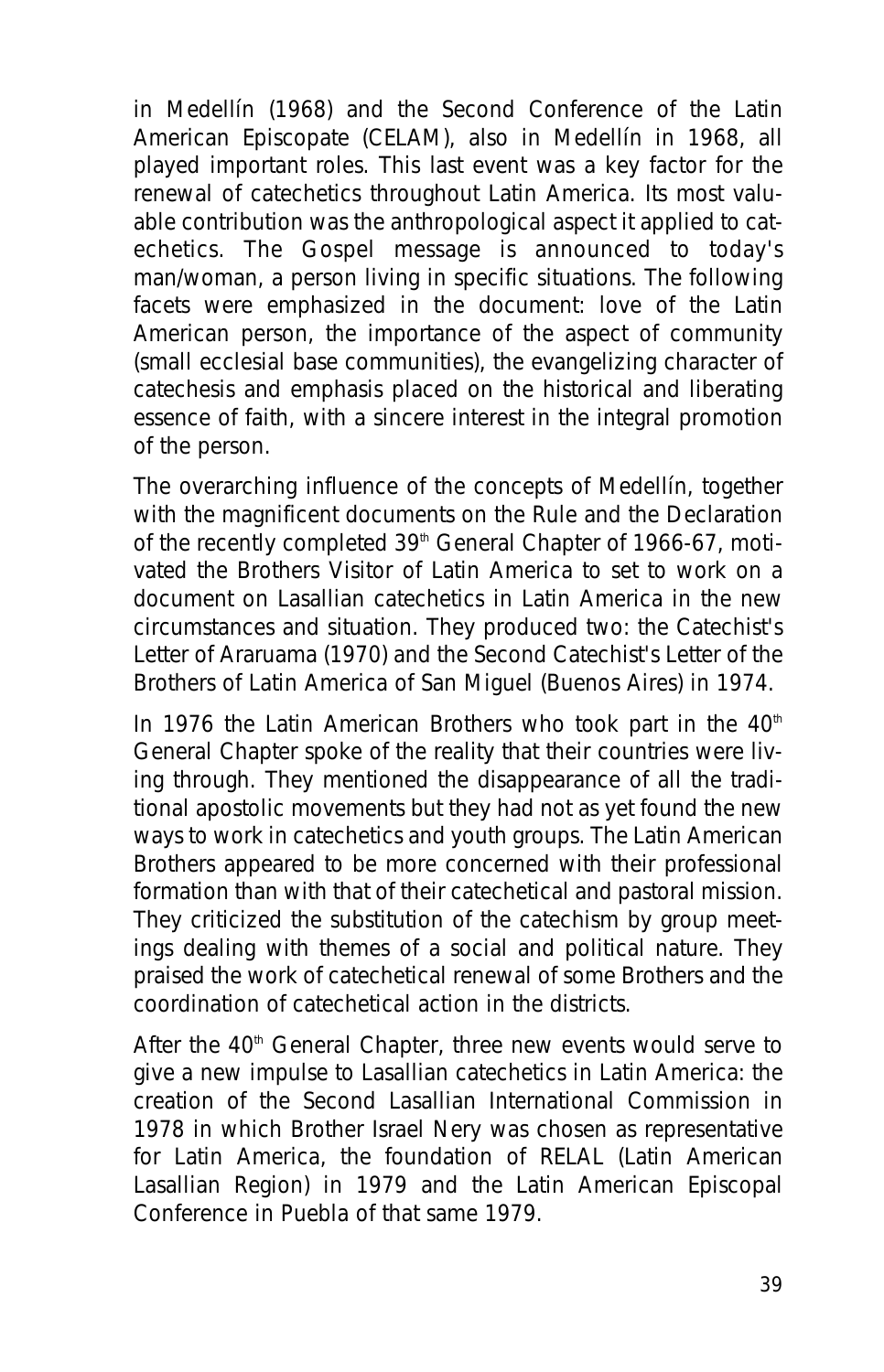At the end of the decade of the 70s, a report was drawn up for the International Catechetical Commission on the situation of catechetics in Latin America in which they highlighted: the commitment of the majority of the Brothers to catechetics, but with a proper preparation; the existence of catechetical formation centers; the existence of fine documents but little praxis; the insufficient contact with the true situation of people because of the exhausting work in the schools; and finally the fact that some Brothers did participate in the Church in Latin America and had made an option for the poor.

In recent years, the number of pastoral initiatives in this "Catholic Continent" is very great: the Radio San Gabriel (Bolivia), the Lasallian Volunteer Movement in El Salto (México), the Family Catechetics (Chile), the Catechist Movement (Brazil) and catechetical materials and religion textbooks (Argentina and Ecuador).

**Greece, Turkey and the Near East**. A reduced Lasallian presence within a minority Catholic Church is the situation in these countries. On many occasions the preaching of the Gospel is difficult. Most of the schools were created for the service of Catholics, especially those of French origin who happened to live in those zones. The laws of the countries and the very inculturation of the schools obliged the school authorities to open up to non-Catholics who began to register in large numbers in those schools. Ecumenical and inter-religious dialogue became the order of the day.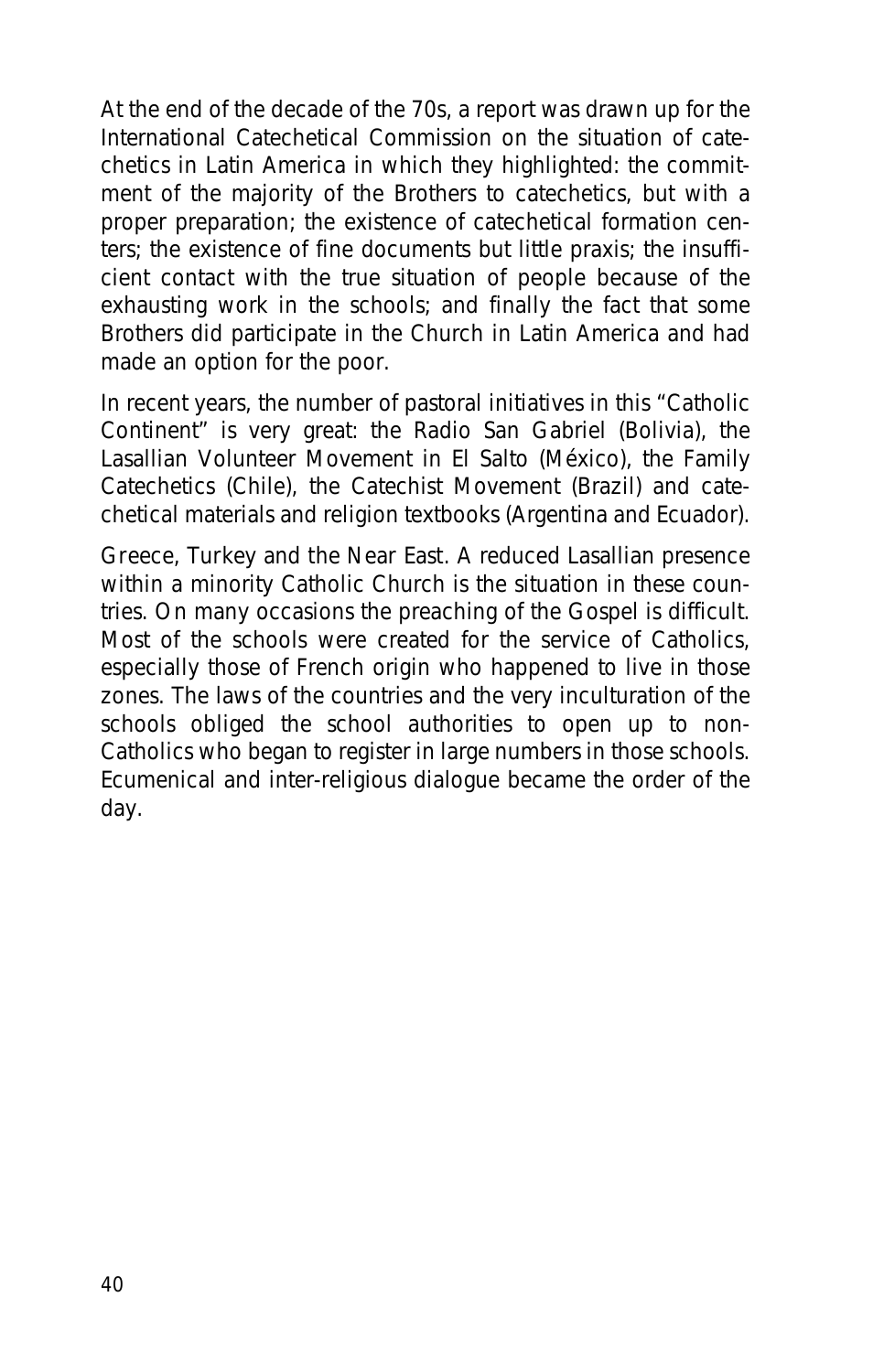# B. Catechetics and the lasallian christian school during these last years (1981 - 2000).

# 1. The catechetical trends/policies and the catholic school in recent years.

Making use of the documents that the Church has published in recent years, we are going to examine schools of thought and trends in catechetics during the decades of the 80s and the 90s. We will employ the two most representative: the *Catechism of the Catholic Church* (1992), which represents the preoccupation of the hierarchy and a certain group of Christians in recent years, that the "truths of faith" be clearly emphasized, over and above whatever other interest in the meaning of the message and the efficacy of communication. The second is the *General Directory for Catechetics* (1997), which has a more stimulating and positive character, and firmly establishes the principal achievements of the post-conciliar catechetical renewal and constitutes a real forward thrust for the evangelizing catechesis of the future.

We will complete this overview with three documents from the Congregation for Catholic Education on certain aspects of the Catholic school: *"The Lay Catholic, Witness of Faith in the School"* (1982), *"Religious Dimension of Education in the Catholic School"* (1988) and *"The Catholic School on the Threshold of the Third Millennium"* (1997). The inclusion of catechetics in this panorama is justified because the Lasallian Institute has taken it as the principal and privileged means for its apostolate of the schools.

#### **1.1. The concern for the integrity of content. The Catechism of the Catholic Church (1992).**

During the Council and the post-conciliar period the so-called anthropological catechesis was developed. In this phase attention was centered on man, his life and his problems. Here, man is the starting point, the vehicle and the content of catechetics. It is a catechetics of action by means of which a human grouping interprets its situation, lives and expresses it in the light of the Gospel.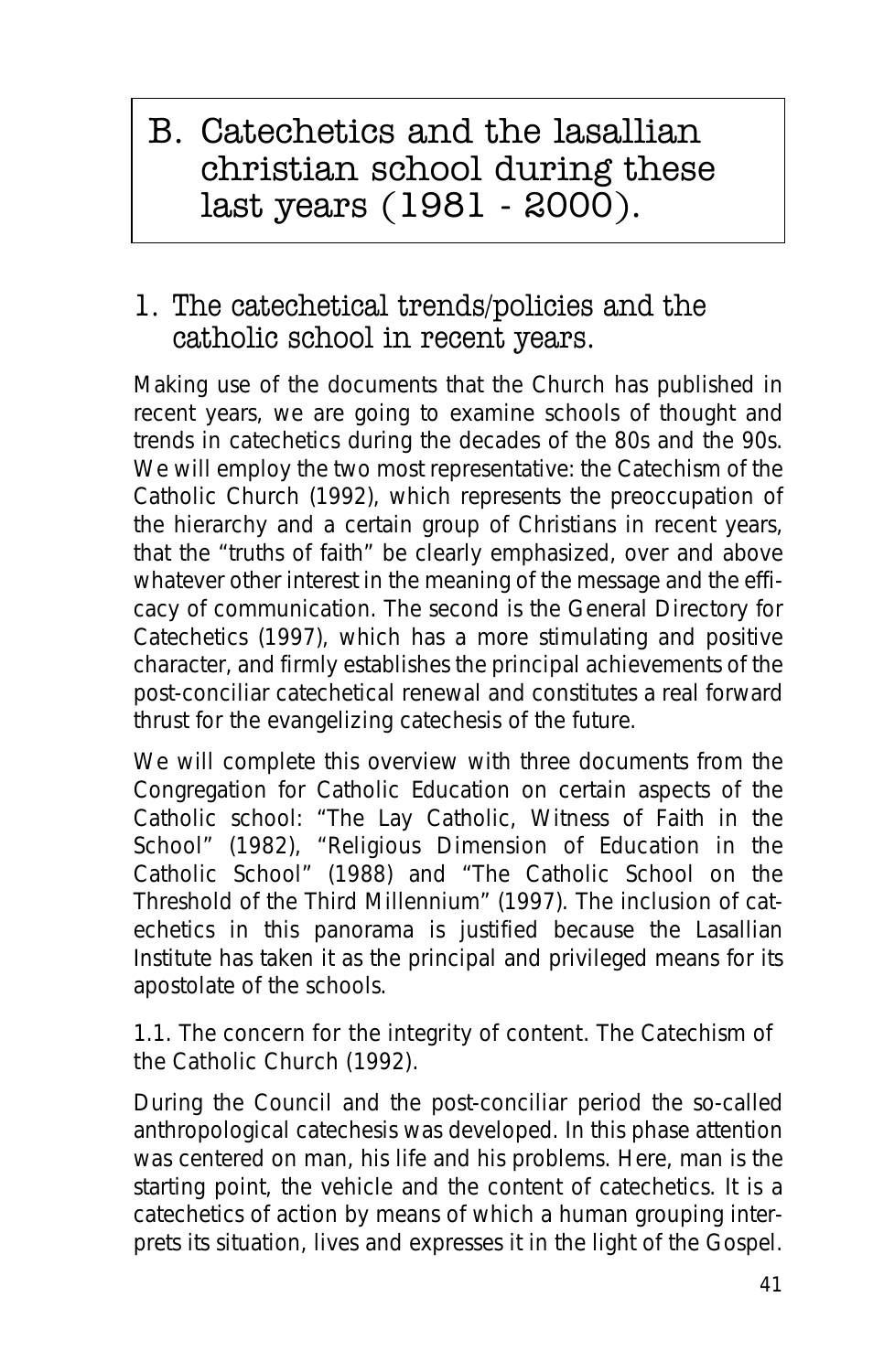In the early 80s the Church worried about some of the risks of this catechesis: the anthropocentrism, which could lead to a horizontal attitude without a dialogue between the human experience and what faith proposes; the difficulty in offering an organic and integral vision of the Christian message; the danger in the instrumental use of the Bible while setting aside dogma and tradition; and the neglect of the catechism as instrument in gaining knowledge of the faith. At the same time the new catechisms and their spin-offs were being sharply criticized by more traditional and conservative groups. According to them, these new books were causing confusion and a crisis in the transmission of the faith. The solution offered these groups was the return to the catechism understood as "knowing" the faith, through the memorization of the questions and answers of the catechism of old.

In response the Church initiated a process that would culminate in the publication of the *Catechism of the Catholic Church*. This was a process that some considered very necessary owing to the "lack of control" that had permeated the Church since the end of the Council and, for others, one more example of the Church's turning in on itself which had begun with the pontificate of Pope John Paul II. For these last mentioned, the return to the traditional catechisms was the undermining of the great work achieved by the catechetical movement. They judged that a return was not necessary.

On the  $10<sup>th</sup>$  of June, 1986, the Pope name a pontifical commission to oversee the production of the book. A long process of six years ensued, ending with the definitive approbation of the *Catechism of the Catholic Church* on June 25, 1992. The publication of the Catechism had raised much expectation and the number sold of the initial printing was very high. At the same time the authors of the text and the specialists published many, many articles in specialized journals and organized numerous discussion groups and assemblies. The opinions on the Catechism spanned a broad range, with negative comments far outnumbering those that heaped praised.

Among the criticisms most often heard were the following: the questionable structure of the Catechism (Credo, Sacraments, Moral, Prayer); the separation between Sacraments and Prayer; the notional and neo-scholastic theology without up-dating; the abundance of Biblical citations but with an insufficient exegesis;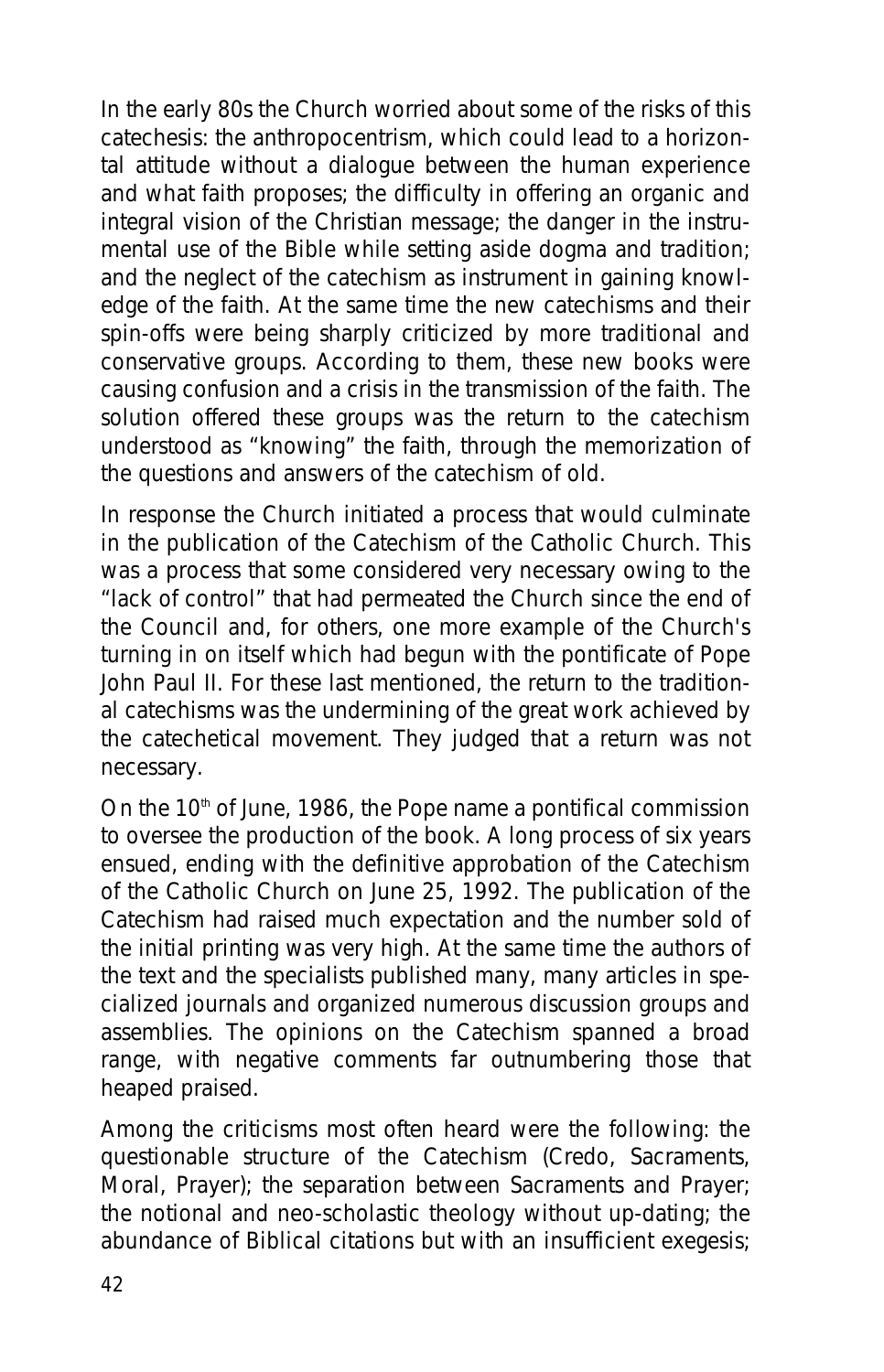the absence of the pedagogy proposed in "Gaudium et Spes", see-judge-act; the impression of distance from the needs of today's man/woman; the absence of the historical/critical method in dealing with the Biblical texts. To all of these criticisms, we must add an astonishing lack of exactitude in citing some texts and references.

#### **1.2. The General Directory for Catechetics (1997).**

On the 18<sup>th</sup> of September, 1997, the revised edition of the General Directory for Catechetics of the Congregation of the Clergy made its appearance. Many things in the world of catechetics had happened since the first Directory was published in 1971 and a revision was badly needed. During those twenty-six years a multitude of events had occurred and so many modifications had been published so that the face of catechesis had been considerably altered.

After the Directory of 1971 came the Rite of Christian Initiation for Adults (1972), the two Synodal Assemblies of 1974 and 1977, and the respective Apostolic Exhortations "Evangelii Nuntiandi" (1975) and "Catechesi Tradendae" (1979). When John Paul II ascended to the Pontificate the majority of this Pope's letters, discourses and instructions had catechetical value. One of these especially must be singled out, "Redemptoris Missio" (1990) for having reaffirmed the permanent validity of the missionary mandate. In 1992, the "*Catechism of the Catholic Church*" was added to the list, marking again a significant moment in the recent history of catechetics in which the Directory must naturally be included. Finally, all the contributions of the great scholars and catechists of these last years and the documents of the various Roman congregations and of the local Churches have made their impact felt.

The work of composition began in 1994 and was extended over three more years. The Pope approved it on the  $15<sup>th</sup>$  of August of 1997. It was then published in eight different languages.

Quite distinct from the way in which the *Catechism of the Catholic Church* had been received, the Directory generally had very positive acceptance by all scholars and catechists. Among the most salient points treated by the commentators we can cite:

Catechesis as an essential moment of evangelization. Catechesis as "the meaningful announcement of the Word" and the significant history that gives meaning to life.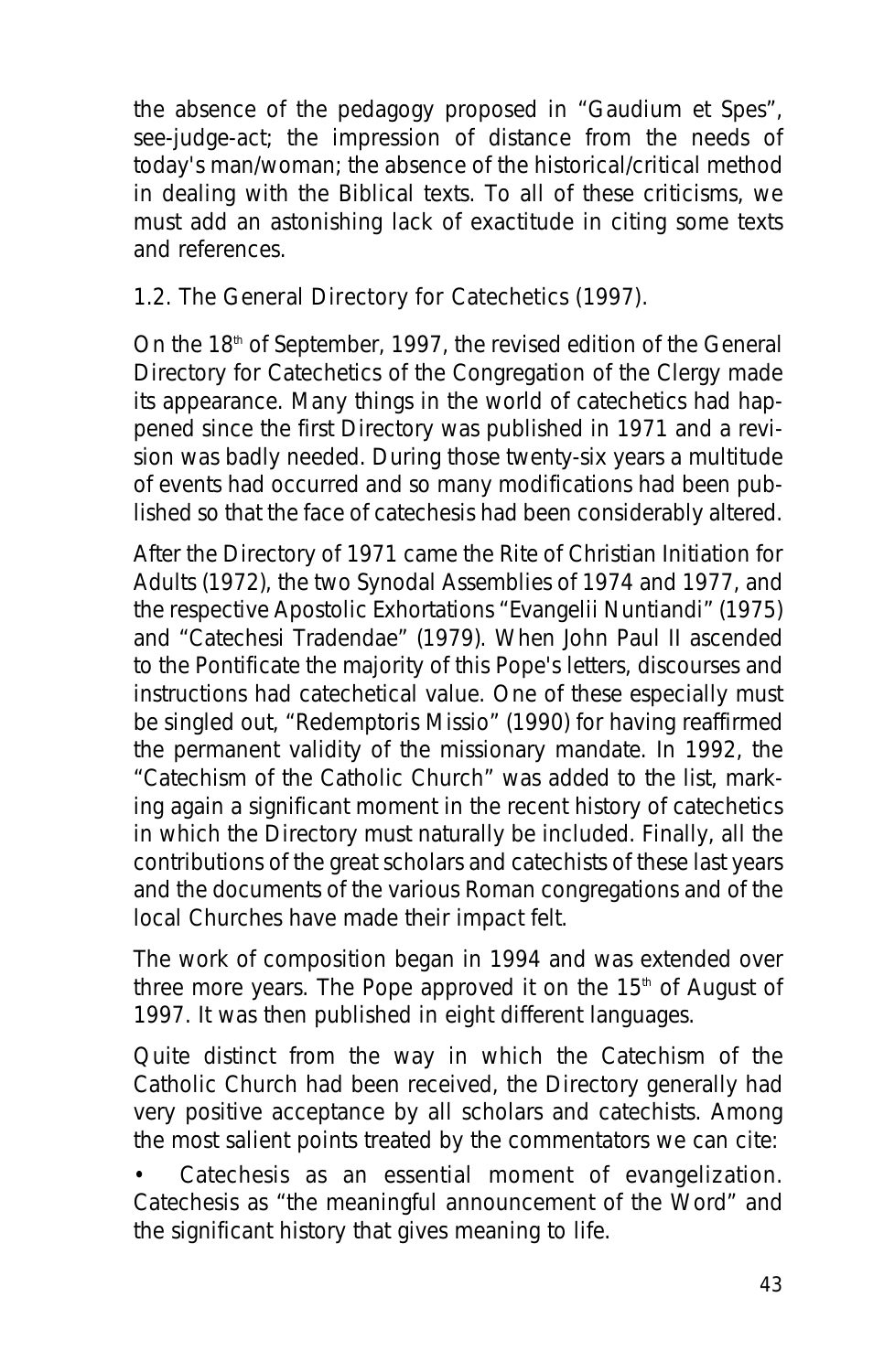• The baptismal catechumenate is the inspired model of catchesis. Three forms of catechesis are necessary: catechumenate, the Christian initiation of children and youth and the processes of reinitiation. Among these, the first is the primordial task to be pursued.

Catechesis as integral formation. Not only in reference to knowledge but also to attitudes and behaviors, prayer and sacraments, social commitment and apostolic spirit.

• A renewed appreciation of tradition. The history of the Christian community, the witness of the saints, the various spiritualities, the diverse theological, liturgical and artistic traditions that are the source of creativity and meaning.

• An appreciation of the generic "catechism". The Catechism of the Catholic Church is taken as the point of reference for local catechisms.

• The primacy of the catechism of adults.

• Catechesis as a factor of inculturation. The need for the faith and the Christian message to be incarnated and expressed in the concrete context of the different places and cultures.

The important role of the local Churches, especially in the organization of the formation of catechists.

The Catholic school is categorized as THE most relevant place for human and Christian formation. In reference to the catechesis we can put our finger on two situations: students from families that choose the Catholic school for being Catholic and, as a consequence, will be fully in accord with the Ministry of the Word in its several forms through religious education in the school and the catechesis; the second situation arises when the students choose the Catholic school because of its quality education; in this case, catechesis is either suppressed or limited and religious teaching lays stress more on its cultural character.

Owing to the plurality of situations and contexts, the general Directory for Catechesis specifies that the bishops and the Episcopal Conferences should establish the modality of catechesis and the religious teaching that prudence dictates be accomplished in the Catholic schools.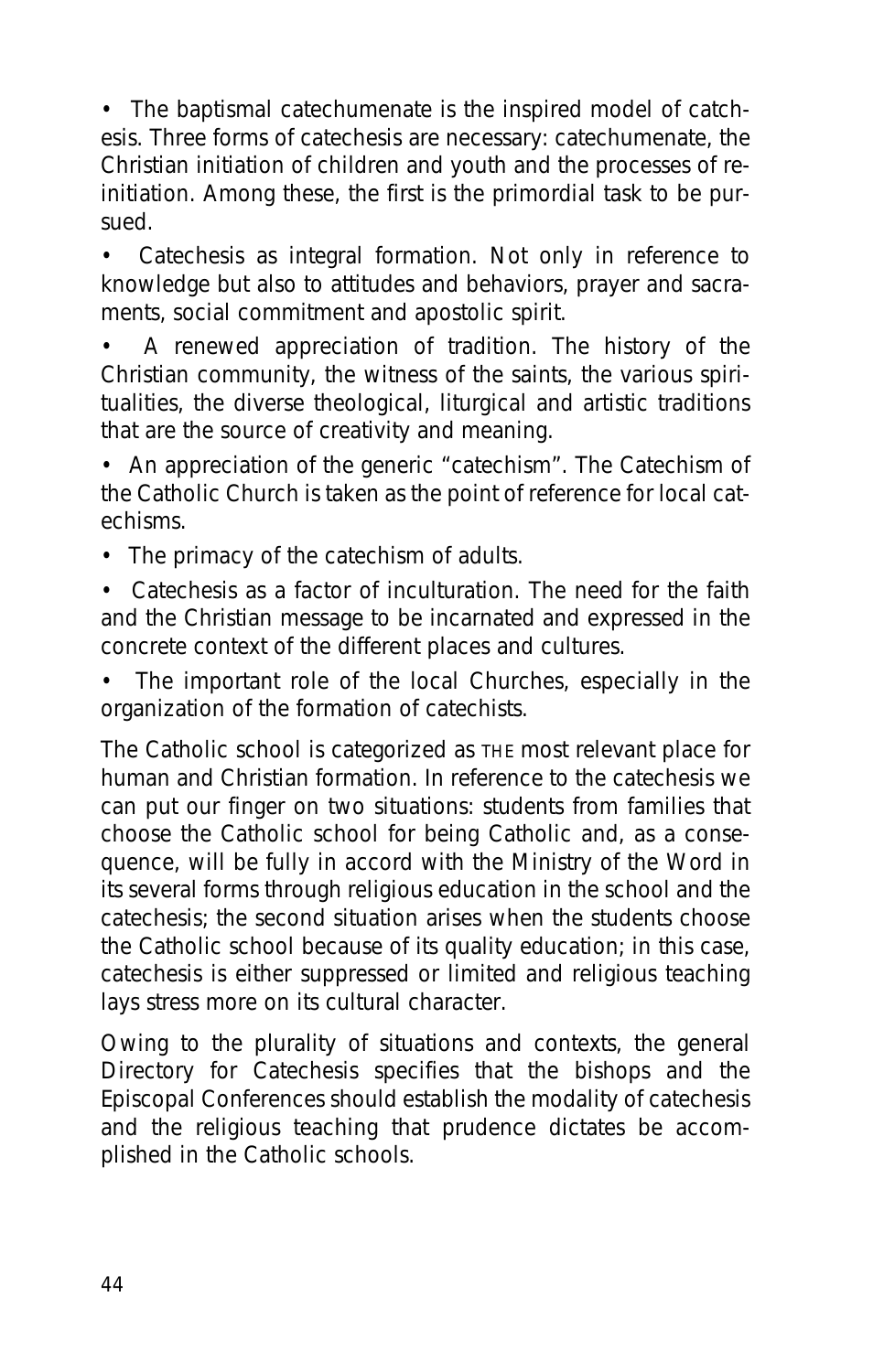#### **1.3. The documents of the Congregation for Catholic Education.**

During the period after the Council, the Congregation for Catholic Education published a series of documents that had their influence with the Brothers of the Christian Schools. It is worthwhile citing them.

#### *• The Lay Catholic, witness of faith in the school (1982)*

The Congregation for Catholic Education decided to write a document on the lay person in the Catholic School, owing to the importance of the laity as recognized by Vatican Council II. The Congregation saw the enormous possibilities for evangelization that lay persons had through their presence in the school in collaboration with religious and priests. Also, and we must recognize it, this situation came about in many Catholic schools at a time when the religious personnel had diminished, causing a considerable increase in the number of lay teachers.

The document addressed four specific points on the theme of the Christian educator as "religion teacher". The religion class, like the catechism lesson, constitutes a form of the lay apostolate and, owing to these circumstances, points out that the lay persons will be the majority of those who will impart this instruction. The text indicates energetically that they must transmit the teachings of Jesus Christ, always remaining faithful to the magisterium and avoiding, "disturbing the spirit of the children and youth… with strange theories". In order to perform this work competently they will require a good pedagogical, theological and catechetical formation.

#### *• The Religious Dimension of Education in the Catholic School*

This document contains five sections: the youth of today as they encounter the religious dimension of life (a changing world, the situation of youth); the religious dimension of the cultural environment (the Christian, physical, ecclesiastical and open community atmosphere); the religious dimension of life and school work (of life and of the school culture); religion teaching in school and the religious dimension of education (religious teaching in school, suppositions, the coherent presentation of today's events and the Christian message, of the Christian life, the religion teacher); the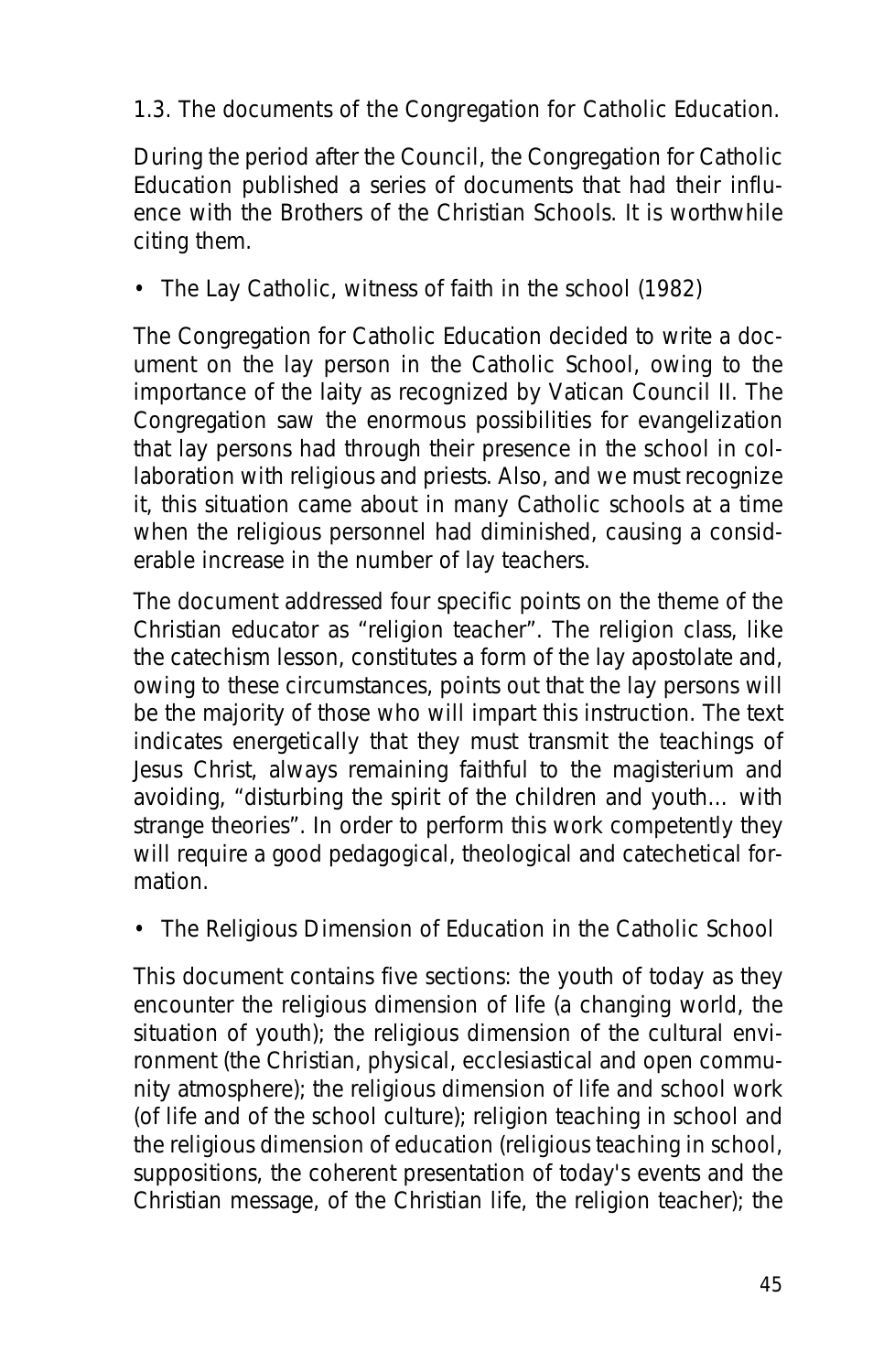religious dimension of the educational process (process of education, program of education).

Perhaps the most interesting section and the one that caused the most comment and controversy in the Institute was the fourth part dealing with religious teaching in the schools and the religious dimension of education in general. Among the most important ideas of this fourth section we find the following: religious teaching must be present in the Christian school; the "civil structure" the common characteristic of scholastic institution should be in harmony with the Christian community which has its foundation in a Christian program of education; the indissoluble link and the clear distinction between religious teaching and catechesis; the specific character of religious teaching in the school; the organic presentation of real life and the Christian message; and finally the organic presentation of Christian life and the religion teacher.

The paragraph that proved the most problematic was point 68 that expressed the following:

"There is an indissoluble connection and a clear distinction between the teaching of religion and catechesis, and it is the transmission of the message, one stage of evangelization. The connection is justified in order for the school to deal with it as a school must do, that is, imparting a complete culture, one that can be integrated in the Christian message. The distinction resides in the fact that catechesis, apart from the religious teaching that takes place in school, presupposes above all the vital acceptance of the message as the saving reality. Besides, the particular place of catechesis is a community that lives the faith in a larger space and for a longer period than the school years, that is to say, for all of a lifetime."

The first part presents no special problem for the Institute since, for a long time, both in the Institute and in the Church, the difference between the teaching of religion and catechesis had been assimilated. In the second part, "that the school treat religion as a school subject, an exercise of intellect", on the one hand and "the proper place for catechesis is a community that lives the faith in a larger space and for a long period than the school years, that is to say, for all of a lifetime." What was demonstrated by this was a clear declaration that the exclusive place for catechesis was the parish. This text did not cause many difficulties in the places of the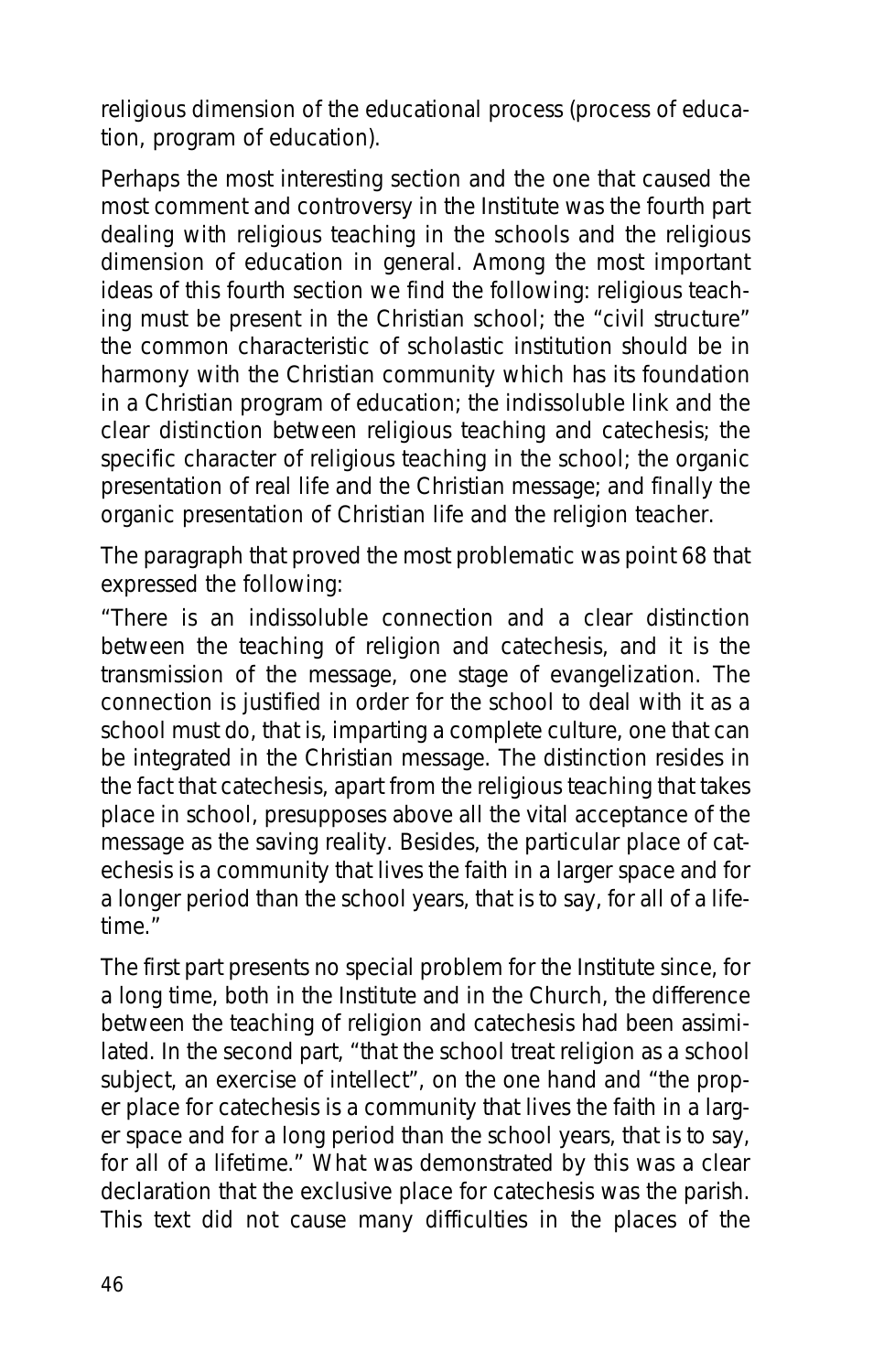Institute where catechetical activity was limited to the religious teaching given in the school; but in other areas where the steps toward the catechumenate had been initiated, where Christian communities were being formed in school, where the Sacraments were being celebrated in school, and where catechism classes were included in the timetable of the school, this part stirred up a storm. The typical case and foremost example of this situation was Spain where, since the early 1980s, an entire pastoral plan, inspired by the catechumenate program, has been started.

Pope John Paul II had begun a plan for the revitalization of parishes, considering them to be the natural place for catechetical instruction without, however, designating them as a monopoly or the only way to go, but rather with the intention of extending and adapting the places for catechism as far as would be possible and useful, frequently mentioning the school as one of those places.

This strengthening of the parishes frequently brought about the diminishment or even the end of other ecclesial communities. In several parishes and even dioceses of Spain the work of catechetics and preparation for the sacraments in many Lasallian schools came up against serious obstacles.

#### *• The Catholic School on the threshold of the Third Millennium (1997)*

One recently published document of the Congregation for Catholic Education on the Catholic School is "The Catholic School on the Threshold of the Third Millennium" (1997), only thirteen pages in length, written as part of the immediate preparation for the Grand Jubilee of the year 2000, for the thirtieth anniversary of the creation of the office for the schools and for the twentieth of the publication of the document on "The Catholic School". This document limited itself to recapping the fundamental characteristics of the Catholic School without adding many new ideas.

## 2. The catechetical reflection of the institute of the Brothers of the christian schools in the decades of the 80s and 90s.

In 1980 a period of greater tranquility began for the Institute of the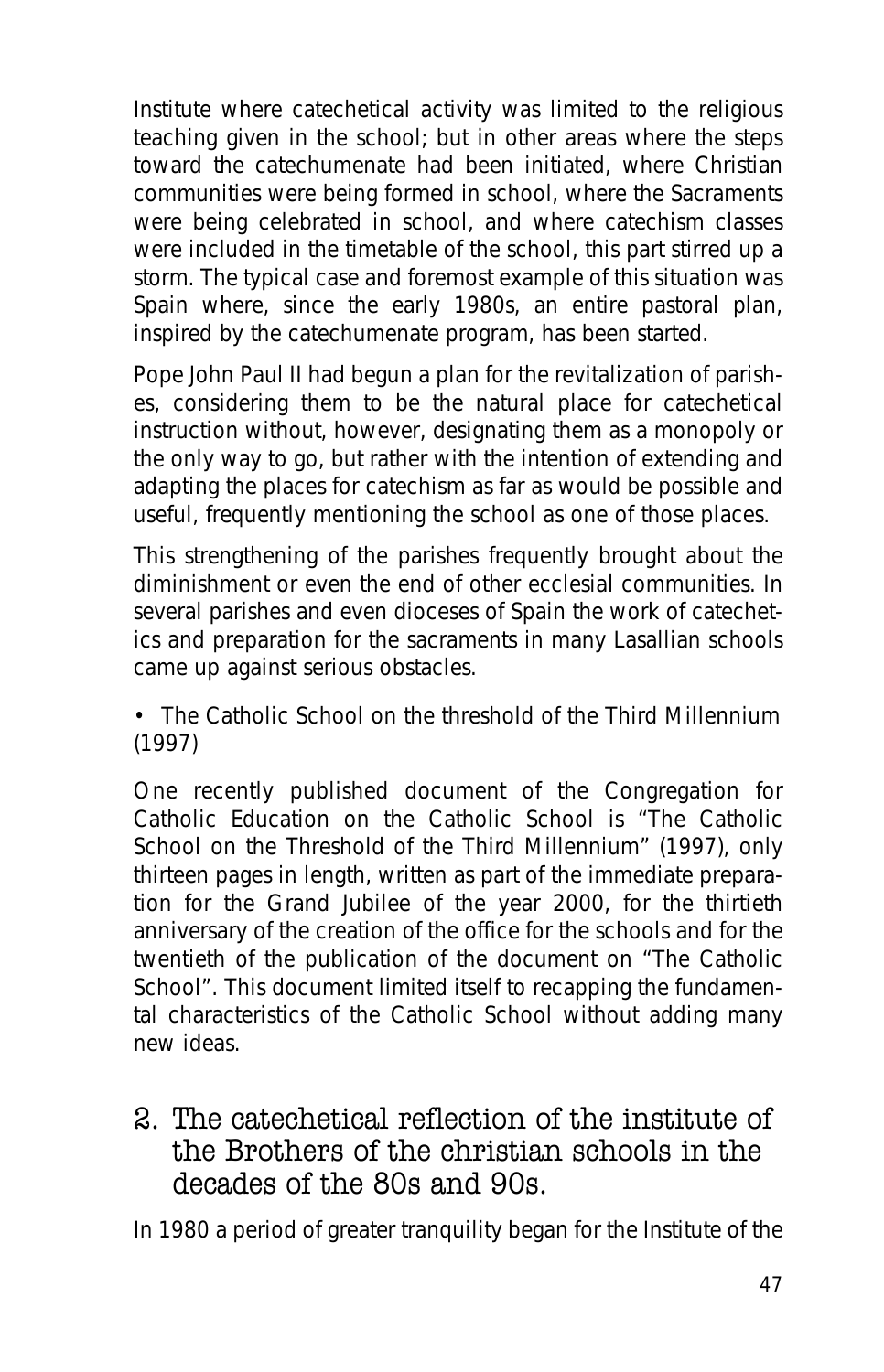Brothers of the Christian Schools. The difficult times of the post council had passed and greater clarity was being found to deal with those aspects that had provoked so much polemic during the previous years. There was still a tendency in the Institute for the slow and inexorable loss of new members while, at the same time, the ever growing presence of lay teachers in the schools and centers was ever more manifest.

As for the situation of catechetics, successive encounters and documents, both in the Church and in the Institute, had been elaborated during the decade of the 70s and had been clarifying most of the aspects of the catechetical renewal, such as objectives, processes for growth in the faith, contents and methods. However, at the same time, the situation had become more and more complex: the children and youth to be catechized were becoming ever more diverse in culture and religion, deeply influenced by the means of social communication; there were Catholics in name, but many were not practicing their faith; a greater distance was developing between the catechetics of the dioceses and that of the schools; the catechesis and the religion classes of the upper grades was increasingly more difficult, etc.

The theme of catechetics was a constant concern of the Institute. The problems were varied and all called for a response. Over the recent decades encounters, assemblies, congresses and colloquia had multiplied throughout the world of the Institute. A great number of documents were being published at the level of local communities, districts and regions of the Institute. It would be too extensive to attempt to list all this catechetical documentation but for purposes of our work, we will limit ourselves to describe the principal assemblies and documents emanating from the center of the Institute.

In 1981, the inter-capitular meeting of the Brothers Visitors was held between two General Chapters as mandated by the *Book of Government*. Among the most important themes treated by this assembly, we can mention the following: the pastoral attitude in ministry, the call to work for the poor, the opening upto the laity and the young churches, the crisis of vocations and the search for solutions.

In the last years of the superiorship of Brother José Pablo, the Visitors of the various districts had the opportunity to meet in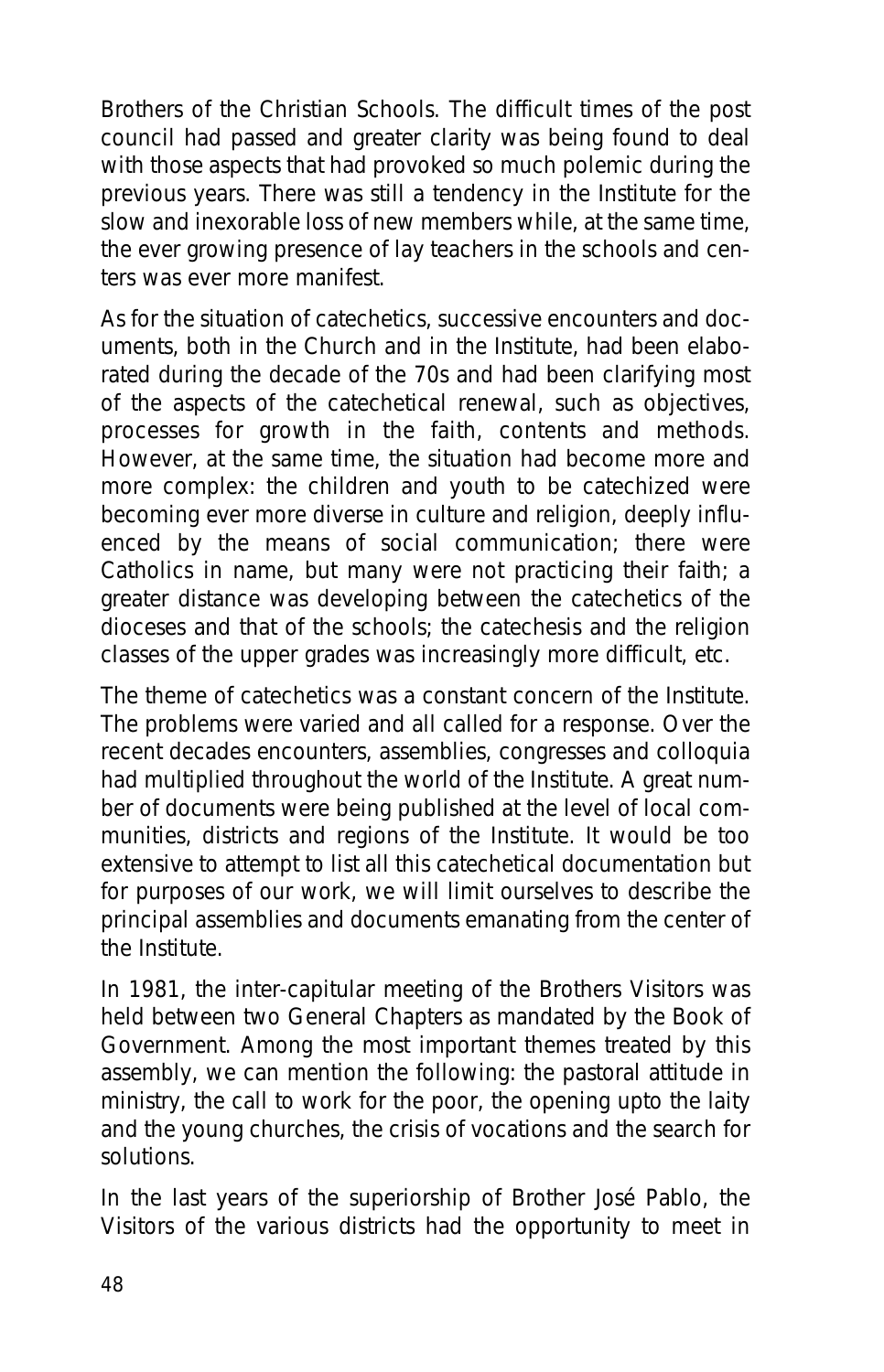Rome in order to inform the Superior General and his Council about the condition of the several regions of the Institute and, in particular, about the pastoral situation. From the first meeting in January of 1983 with the Visitors of Central Europe until the final one with those of France in 1985, the successive encounters make it possible to accurately follow the situation of the Institute, thanks to the documentation at hand.

In 1986, the major event is the 41<sup>st</sup> General Chapter celebrated in Rome from the  $7<sup>th</sup>$  of April to the  $3<sup>rd</sup>$  of June. Doubtless this Chapter will be best remembered for the study and the approbation of the definitive Rule of the Brothers.

Two *Messages* were added to the Rule, directed to all the Brothers of the Institute and to the Members of the Lasallian Family.

The 42<sup>nd</sup> General Chapter took place in 1993. Among its most prominent features we can cite the invitation by the General Chapter, for the first time in the history of the Institute, to Consultants, that is, non-Brothers. From that moment the expression "Shared Mission" was coined. A second key element was the re-affirmation of the option of the Institute for the educational service of the poor, of which the most striking expression was the so-called "Mission One Hundred Plus", calling upon the regions and districts to free up 100 Brothers and an indeterminate number of Lasallian Partners to undergo formation and then be missioned to works destined for the very poorest.

One of the decisions taken by the General Chapter that affected the subject that concerns us here was the Proposition 2 which reads: "The General Chapter asks the Brother Superior and his Council to name a group of experts in the field of education who will serve as observers of the broad educational concerns throughout the world to enable the Center of the Institute to develop a public policy."

Over an extensive period after the chapter a series of colloquia were organized, as had been proposed, to deal with "the broad educational concerns throughout the world". Distributed as one for each year, the themes of these colloquia were: "The Family of Today and the Mission of the Institute" (Rome 1994), "Globalization in the Diverse Cultures of the World and Lasallian Education" (Colombo 1995), "The Megalopolis as Social Phenomenon and Lasallian Education" (Mexico 1996), "The New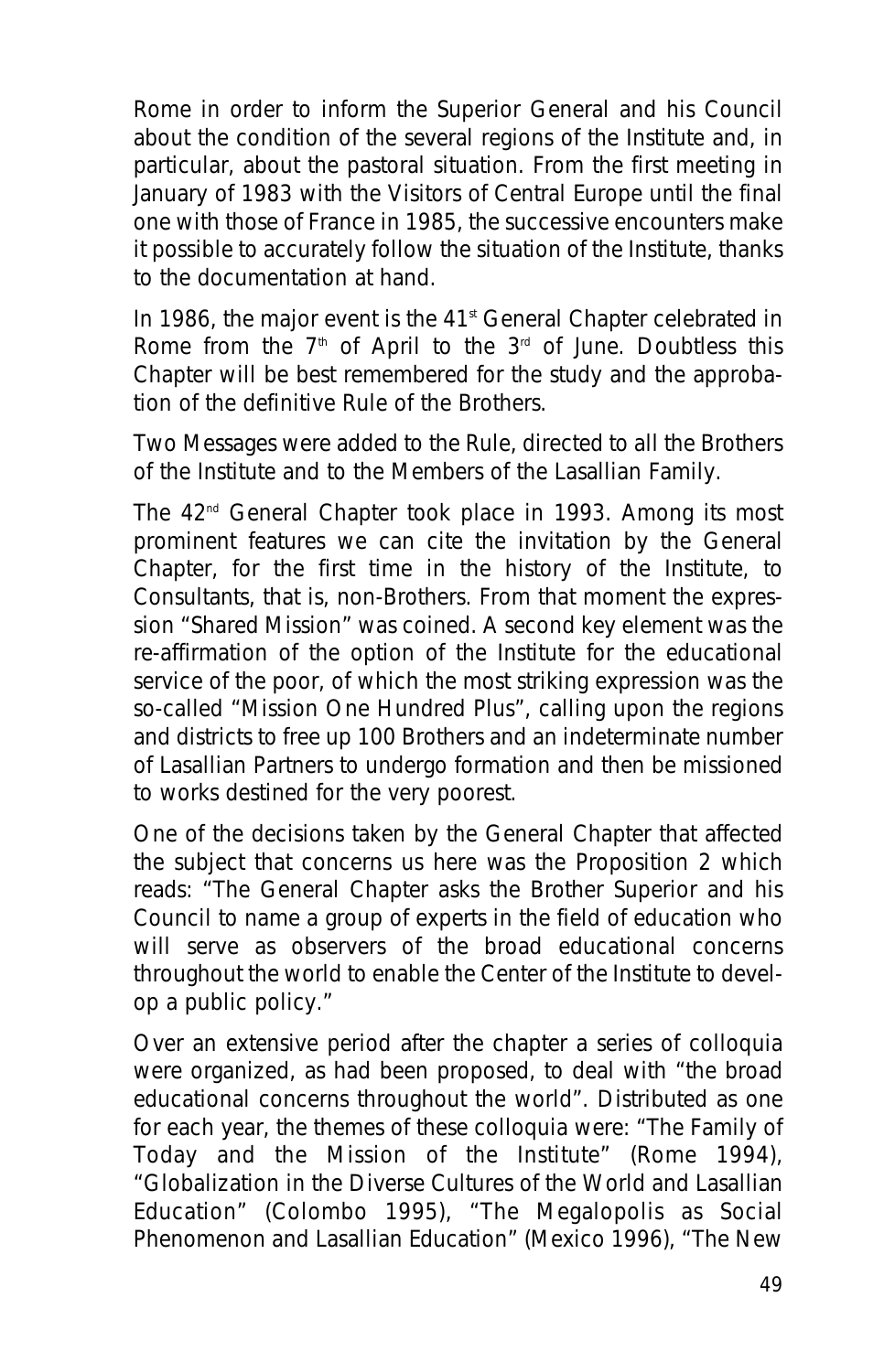Technologies of Knowledge, Challenges for the Lasallian School" (Barcelona 1997) and "Communicating the Faith" (Rome 1998). Naturally, this last will be what is the most relevant for our study.

## 3. The present and the future of lasallian catechetics, ten challenges for the future.

The reading, study and classification of the abundant documentation that has been elaborated in the Institute during these last years bring us to this section in order to formulate and lay emphasis on those characteristics that, for me, have been the ten essential elements of Lasallian catechetics.

The Institute came into existence to attend to the needs of children and youth, especially of the poorest, and this continues to be its fundamental priority. All who labor at this task for children and youth form part of the mission of the Church and are true "ambassadors of Jesus Christ". The Lasallian educator, while exercising his ministry of Christian education, blends together the progress of culture and the proclamation of the Gospel; thus he is teacher and catechist. However, in the Lasallian Christian school catechetics occupy a principal place for they continue to be seen as our principal function. To carry out its mission of education and evangelization, the Institute has always considered the school to be the preferred medium and reaffirms the Lasallian Christian school as the privileged instrument of evangelization. This evangelization, within the Lasallian Christian school, can only be possible with the presence of Christian teachers and the creation of communities of faith in the school. All the Lasallian Christian schools must have their plan of Christian education in which the Christian atmosphere and Christian values cannot be absent, the same as religious classroom teaching and explicit catechetics. The Lasallian Christian school is at the service of the Church and therefore must be integrated into the pastoral plan of its locale and diocese. The Church itself affirms that in our very diverse societies a good evangelization requires inculturation and dialogue with those of other Christian denominations and other religions. This has become one of the priorities of recent years. And, finally, in order to effect competently all that has been proposed here, the all-important formation of Christian educators is needed.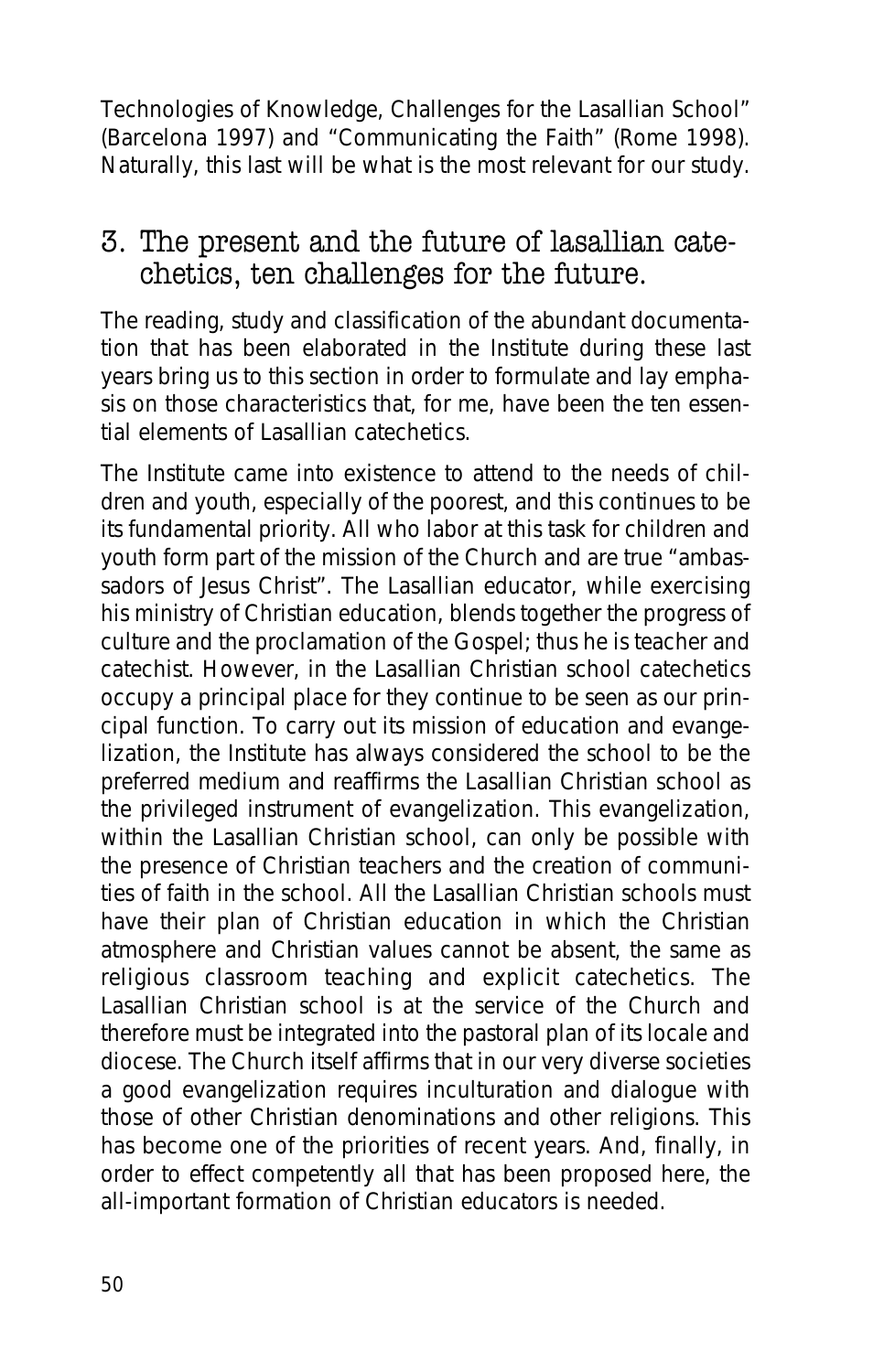#### **1. The needs of children and youth, the fundamental purpose.**

The Superior General, Brother John Johnston, in one of his last public discourses in March of 2000, clearly reminded the directors of the Lasallian schools of Europe of what was the fundamental purpose of the Catholic school: "It is that of awakening in youth meaning and hope in a world that often sees religion as something irrational, a vestige of the past which has nothing to do with the basic questions of humankind"<sup>3</sup>.

This message is present in the first line of the Rule of 1987: "As he became aware, by God's grace, of the human and spiritual distress of the 'children of artisans and the poor' John Baptist de La Salle devoted himself <sup>"</sup>

The Institute is, therefore, called in a special way to the service of youth who are the principal focus of its attention. Young people are in need of spiritual guides and these should be the Brothers and Lasallian educators.

"We must respond to their search for meaning. We ought to be capable of standing by their side, as elder Brothers, in their struggle with doubt, fear and frustration. We must be understanding of them in their desire for structures that permit them to follow their ideals and channel their energies. (…) This is precisely the mission to which God, in his loving care for youth, calls us"4 .

The Brother and the Lasallian educator ought to be, in the first place, witnesses, and in second place, they must be aware of being called to speak of Jesus Christ to youth. Emphatically, the Brother must be "salvation" for youth, a salvation understood "not only as liberation from sin and death and the reward of eternal happiness, but also as freedom from all that impedes the development of their qualities as the human persons that God wants them to be."

#### **2. The ministry of christian education.**

Vatican Council II, on defining the Church as mystery of communion, reevaluates the place that each and every one of the faithful occupies in that community. It calls the Church Sacrament

<sup>3</sup> . Br. John Johnston, "ASSEDIL Encounter", 10 March, 2000, (unpublished text).

<sup>&</sup>lt;sup>4</sup>. Circular 422. 41<sup>st</sup> General Chapter: propositions and messages, 40.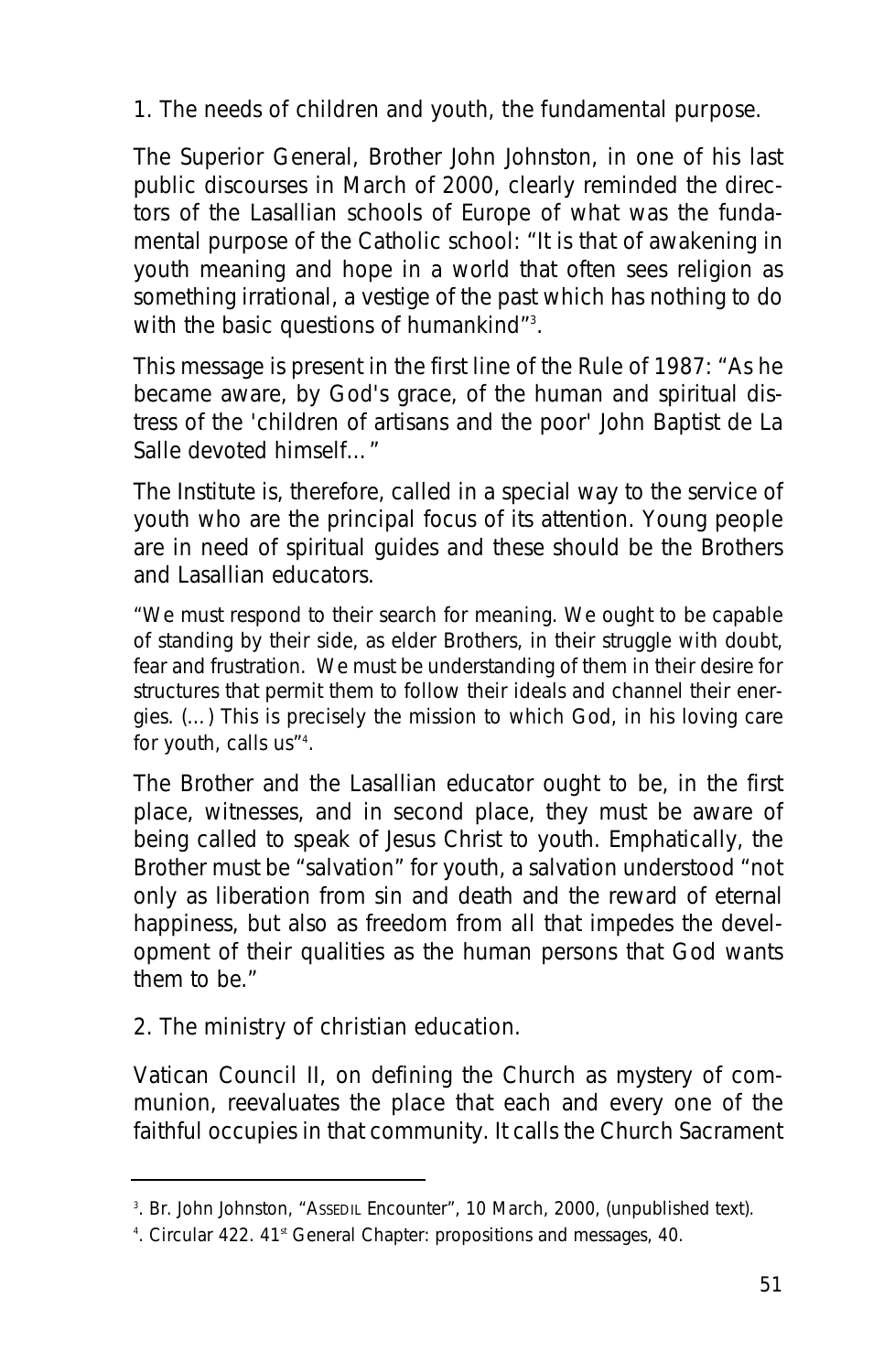of Salvation and with that phrase dignifies the entire body of us who form the Church. In the conciliar decree on the apostolate of the laity we read:

"In the Church there is diversity of ministry but unity of mission. To the apostles and their successors Christ has entrusted the office of teaching, sanctifying and governing in his name and by his power. But the laity are made to share in the priestly, prophetical and kingly office of Christ; they have therefore, in the Church and in the world, their own assignment in the mission of the whole People of God"5 .

These ministries entrusted to the laity are founded on their Baptism and Confirmation, sacraments which confer full ecclesial responsibility. In spite of the authority of these beautiful documents it appears that the topic of lay ministries has not fulfilled its promise and it is still an open question in the Church.

In the period that concerns us, the Rule of 1987 is the text that repeatedly refers to ministry. Article 3 expresses the following: "The purpose of this Institute is to provide a human and Christian education to the young, especially the poor, according to the ministry which the Church has entrusted to it." The Church recognizes our charism and entrusts to the Institute the ministry of Christian education.

The awareness that the Brother ought to "be a minister of God" is repeated on several occasions: "The Brothers, in fidelity to the call of the Spirit and the charism of their Founder, consecrate themselves to God in order to exercise, by association, their apostolic ministry of education" (Rule 2); "This zeal, enlivened by the Holy Spirit, inspires their apostolic prayer and all the activities of their apostolic ministry" (Rule 7); "The Brothers consider their work as a ministry" (Rule 13; "The Brothers live their faith as a gift to be used for their ministry of Christian education" (Rule 20); "He consecrates himself entirely to the Holy Trinity to procure the glory of God in the ministry of Christian education" (Rule 22).

Can this title of ministers be applied to the lay persons who work in our schools? For a very high number of the lay teachers who work in our schools, the variety of religious affiliation and practice is extremely diverse, as for example, the percentages presented by Robert Carlier in the EUROCELAS 2000 Encounter: "The

<sup>5</sup> . Apostolicam Actuositatem 2.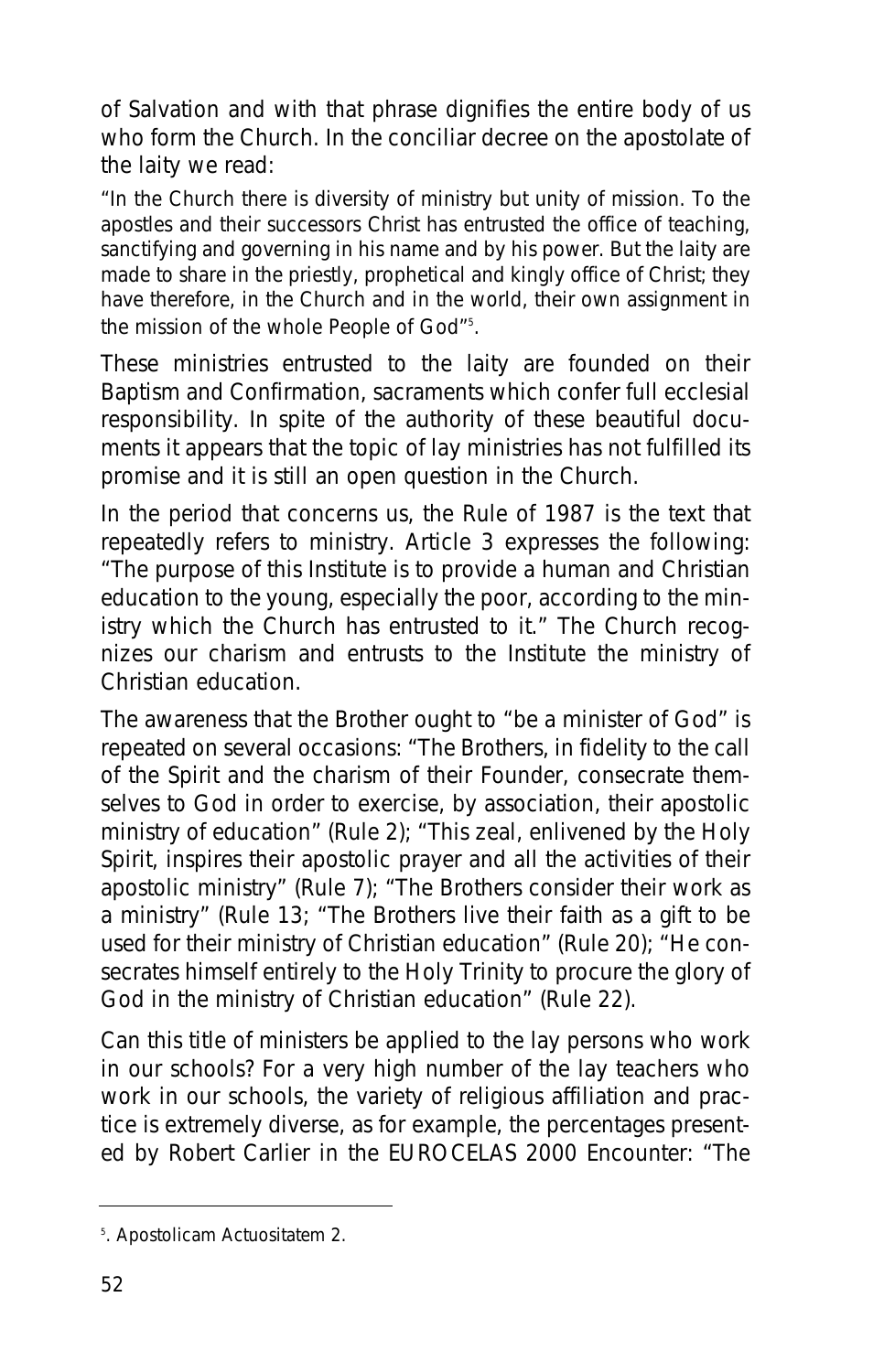totality of the teaching personnel of Catholic schools in French speaking Belgium reports just 5% as practicing Christians, a shade more than 10% who call themselves believers, a bit less than 80% who are non-Christians<sup>"6</sup> On the other hand, there are teachers who see their work as a profession and others still who understand it to be "something else". It is well to recognize therefore, that many of the lay teachers and Brothers that work in Lasallian schools do not consider their labor to be a ministry and, at the same time, a significant number of Brothers and laymen and women who consciously exercise the ministry of Christian education.

The Rule calls upon the Brothers to promote the ministries with the adults that work with them: "Ever since the time of their foundation, the Brothers have contributed to the promotion of the Christian laity, especially among those educators who want their professional work to be a form of Gospel ministry" (Rule 17).

#### **3. Teachers and catechists. A unity of functions.**

Recalling one of the aspects of the tradition of Institute and Rule, we are reminded in these times that our two functions cannot be separated. The Brother, the Lasallian educator, is both teacher and catechist, the two functions joined in the ministry of Christian education.

Even though this reality is so clear and present in the historical tradition of the Institute, in recent years a curious phenomenon has occurred which is difficult to understand in many cases; it is described thusly in the document "Christian School and Catechesis": "It should be pointed out that the professionalization encouraged during the decade of the 60s, even though it produced a positive effect in the specialization in catechetics by a goodly number of Brothers, it also brought about the negative effect of the abandonment of the catechetical duties of many others, with the excuse that they were not prepared for them, or that "their major" was some other subject that they had specialized in. In this way, and rather ironically, but with an enormous confusion of positions, we have come to speak "entre nous" on some occa-

<sup>6</sup> . R. CARLIER, "Perspectives for Building Up Association" in A. Botana (ed), EURO-CELAS 2000 Colloquium, Associated for the Mission, CVS, Valladolid 2000, 131.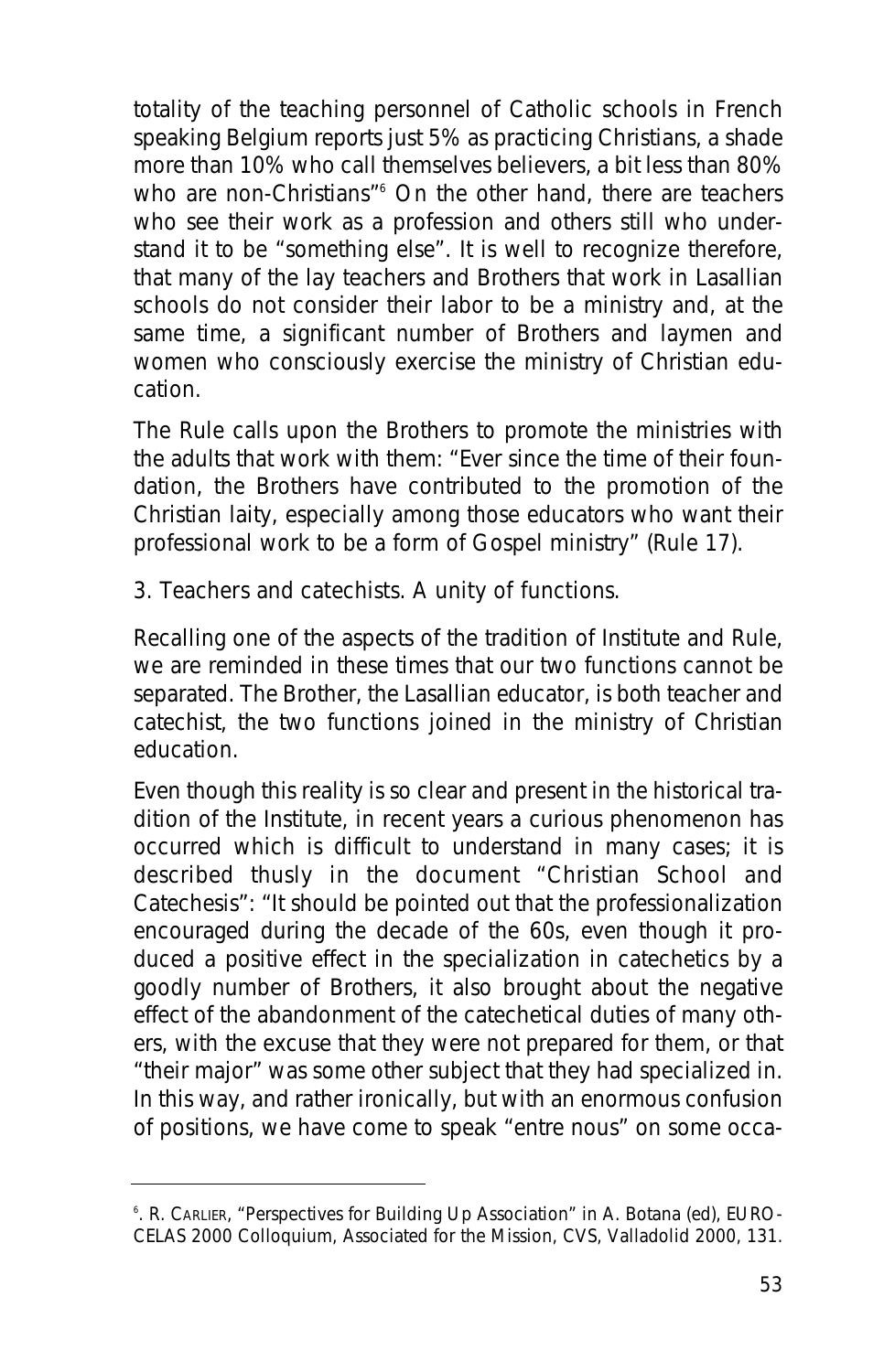sions, of "Brothers of the school" and "Brothers of the pastoral ministry"<sup>,</sup>

The insistence of the Superiors General for the improvement of the quality of, and the commitment to, our work as catechists, caused certain Brothers to protest that the Institute had forgotten the work of the schools and the teaching of secular subjects, something that was not true. At the same time the work of a small number of Brothers in apostolic activities outside the traditional field of school work increased the resentment of some Brothers who saw this as an abandonment of our tradition. This situation is described for us by Brother José Pablo in one of his letters in 1985: "The Christmas letter of 1979 gathered some brief reflections on our mission. In the *feedback* that followed its publication, something that was revealed was the resentment of certain Brothers who thought that our work in the school was being neglected, or at least under-appreciated, when so many examples of new forms of the apostolate and other initiatives were cited which seemed to distract the Brothers from their total devotion to the school. Most likely, they were not aware that opening up to new educational possibilities ought not to be considered as an escape from the school, but rather an up-dating of the same, with regard to the educational component, the new needs and the changing situations".

Certainly in these recent years the traditional teaching of the Founder has been reaffirmed, namely that it is indispensable that the profane studies and education in the faith go hand in hand. No school without the catechism and no catechism without the school.

#### **4. The capital importance of catechesis in the lasallian school.**

If the Founder clearly expressed the importance of catechesis for the Brother, the Rule of 1987 reaffirmed that importance as had the Declaration twenty years before:

"The Brothers consider that their 'principal function' consists in the work of evangelization and catechesis whereby they contribute to growth in faith to those who have been baptized and to the building up of the ecclesial community" (Rule 15).

In the intercapitular meeting of 1981 it had been clearly noted

<sup>7</sup> . Brothers of the Christian Schools, Christian School and Catechesis. 12.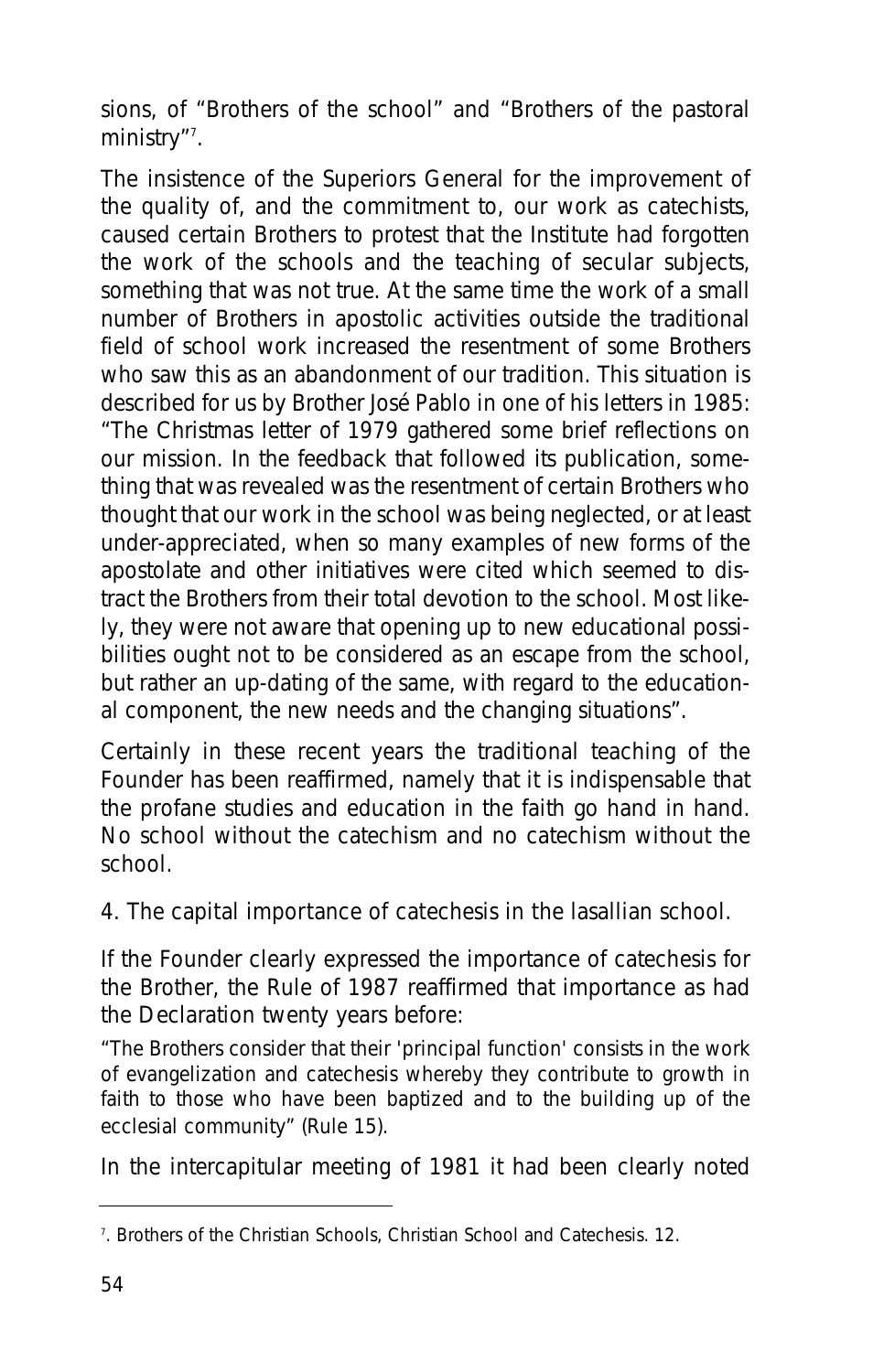that many Brothers limited themselves to fulfill their professional activities, forgetting the pastoral activities; "This is not enough". The Brother, it goes on to state, "will not be satisfied if he does not spread the Good News, since he has left all things with a view to proclaiming the Gospel".

If Brother José Pablo insisted so frequently on the importance of catechesis, if the Chapters and Assemblies returned so insistently to the theme, it was Brother John Johnston who, throughout his 14 years as Superior, repeated the message time and again. When Brothers, worried about which apostolic activities they should devote themselves to, given the scarcity of vocations, the Superior General answered: "We are not exclusively catechists or youth ministers. I believe that we should continue to occupy positions of authority and to teach any subject in the curriculum. But at the same time we must never forget that our 'principal function' consists in the work of evangelization and catechesis<sup>"8.</sup> To this reply we can add others such as: "The message insists on our role as evangelizers, which is far more than our role as good professionals."9 ; "To omit or minimize the religious dimension of our schools is a grave distortion of the purpose of the Institute."<sup>10</sup>; "It is clear, therefore, that the teaching of religion and pastoral activity-in the context of human and Christian education-are a constitutive dimension of our vocation."11. In his last Pastoral Letter, written in 2000, he admits the difficulty of evangelization given the scarcity of means, the indifference of the students and the prevailing secularization but he encourages the Brothers to continue without faltering with this beautiful passage.

"Despite the difficulties in communicating the faith today, 'we do not renounce in any way our determination to proclaim Jesus Christ.' To be a *catechist by vocation* is to love and respect our young people as distinct human persons. It is to accept them 'as they are' and to take them seriously. It is to walk side by side with them, permitting them to share openly their perplexities and questions about the meaning of life and

<sup>8</sup> . Br. John JOHNSTON, "Pastoral Letter. Our Community Life. Some Reflections", (January 1, 1992). Rome 1992. page 33.

<sup>9</sup> . JOHNSTON, "Pastoral Letter. Peace-Identity-Conversion" (January 1, 1987), 19.

<sup>&</sup>lt;sup>10</sup>. JOHNSTON, "Pastoral Letter. Transformation. Reflections on our Future", January 1, 1993. Casa Generalizia, Rome 1993. 36.

<sup>&</sup>lt;sup>11</sup>. JOHNSTON, "Pastoral Letter. Living Authentically IN CHRIST JESUS (January 1, 1994, 38.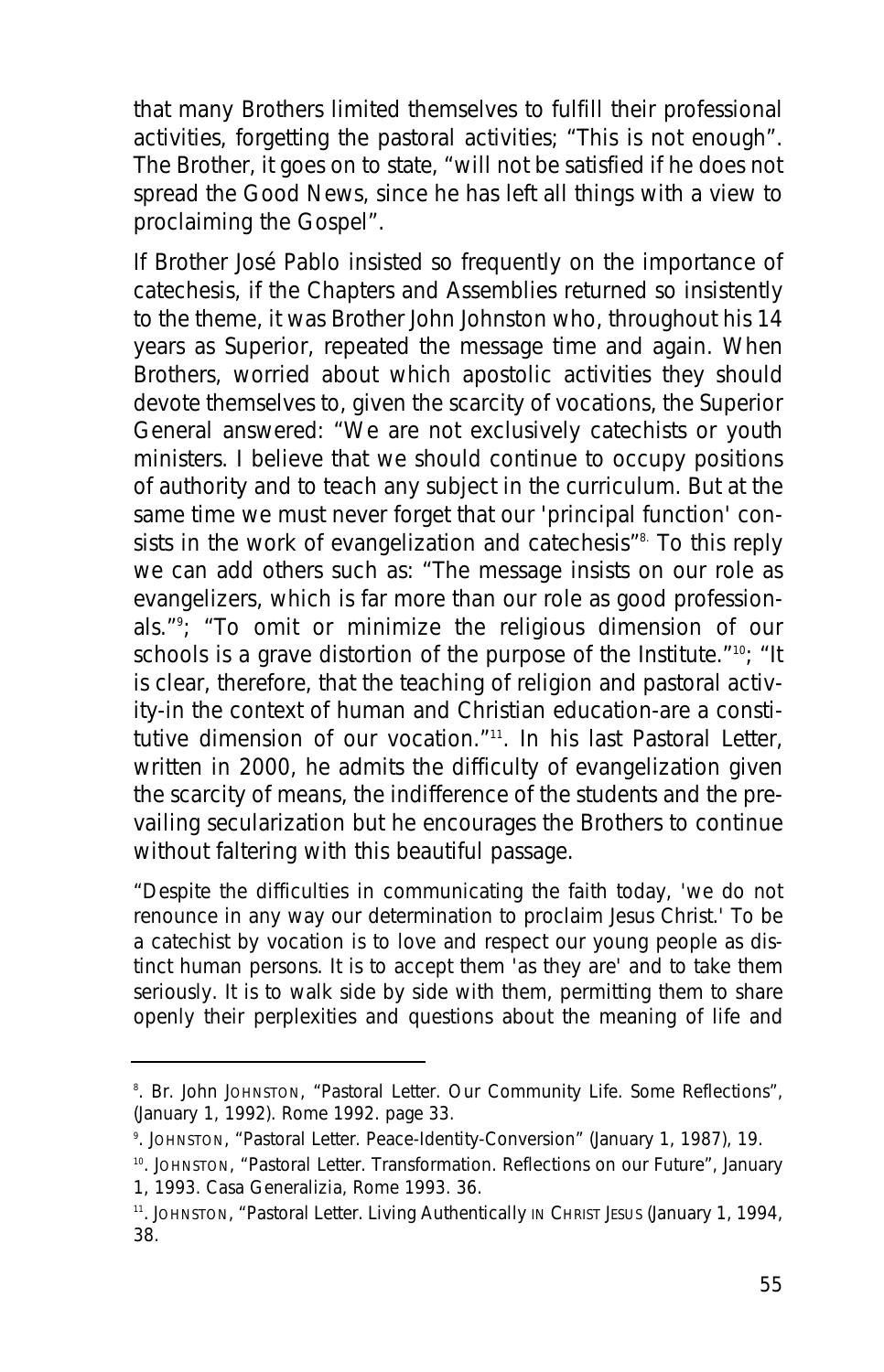about religious faith. To be a catechist by vocation is to share with young people what we see, think and believe, without trying to impose our faith on them  $<sup>n12</sup>$ </sup>

#### **5. The christian school, place of evangelization.**

The Institute of the Brothers of the Christian Schools throughout its long history has seen that the best means, the privileged instrument and particular field to impart a human and Christian education is the school But a school that calls itself Christian must be a place of evangelization. That is to say, "We have to be careful because the school that the Founder intended to be the privileged means is not just 'any' school… the privileged instrument of our apostolic ministry is the Christian school. But even that statement is not complete. The privileged instrument is the Christian school which is accessible to the poor".<sup>13</sup>

An even clearer and more resounding endorsement is the document of the Superior General and his Council to the Lasallian Family in which he says: "If a Lasallian school is introduced into a new culture and becomes just a means of social progress within that culture without enriching it with the values of the Gospel, one would have to question seriously the worth of that school"14.

The Institute understands that the Church does not wish it to abandon this place of evangelization which, in this present time, is more urgent than ever.

#### **6. The creation of communities of faith in the school.**

De La Salle believed that the best manner to carry out the mission that God had entrusted to him was to bring his teachers into community and thus founding with them the Institute of the Brothers of the Christian Schools. It was the community of Brothers alone that gave life to the Christian school. They formed a community of religious with a school mission.

<sup>&</sup>lt;sup>12</sup>. JOHNSTON, "Pastoral Letter. The Challenge. Live TODAY OUR FOUNDING STORY (January 1, 2000)". Casa Generalizia, Rome 2000, 72.

<sup>&</sup>lt;sup>13</sup>. JOHNSTON, Pastoral Letter. The destiny of the institute: our responsibility (January 1, 1988)", 24.

<sup>&</sup>lt;sup>14</sup>. GENERAL COUNCIL FSC, "The Lasallian Mission: A Human and Christian Education. A shared Mission" Valladolid, 19976, 83.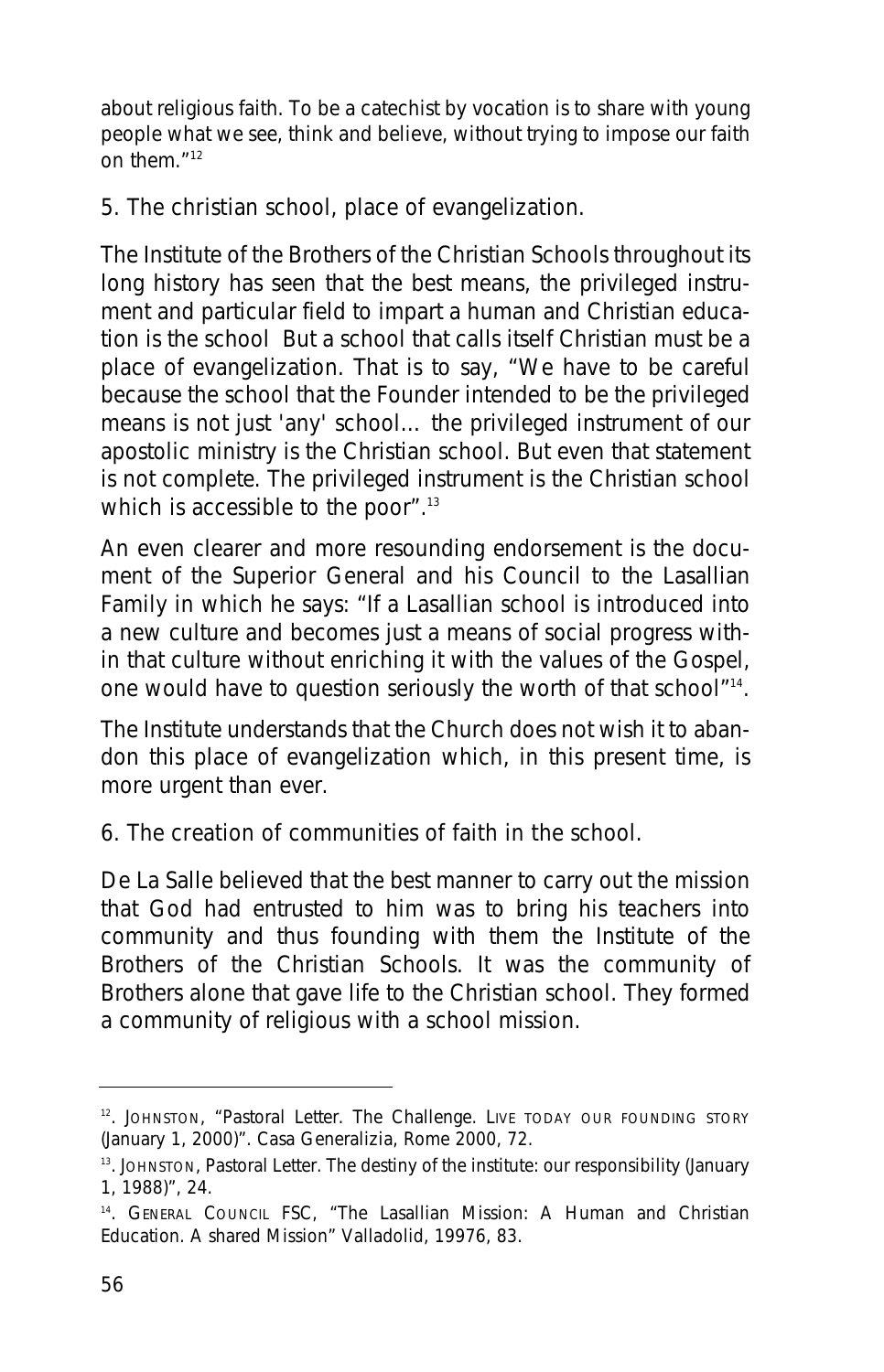This situation continued unchanged for many years but, around the middle of the  $20<sup>th</sup>$  Century, the first lay teachers began to appear in the Lasallian schools. The number of lay teachers would increase markedly once the Second World War ended. Now we can speak of an educational community with diverse members: Brothers, lay people, priests, other religious, etc., all dedicated to the human and Christian formation of children and young people. Since Vatican II and during the post-conciliar period, certain forgotten aspects of the praxis of the Church have been recovered, among them, the value of the Christian laity and of the community as the central core of its pastoral ministry and the nucleus of ecclesial life. This would have its repercussions in the restatement of catechesis and the process of education in the faith, placing them under the sign of community.

In 1975 Paul VI in his "Evangelii Nuntiandi" pointed out that catechesis"is not an individual and isolated act for anyone but is rather profoundly ecclesial".

In 1977 the Synod dedicated to catechesis in our day followed along this same line and defined that "The place or natural home of catechesis is the Christian community. Catechesis is not simply an individual task, but one that should take place in the Christian community"15. It was in this document that the famous phrase "the community as origin, place and goal of catechesis"16 was coined.

Assuming the message of the earlier Synod, Paul VI affirmed that "A person who has given adherence to Jesus Christ by faith and is endeavouring to consolidate that faith by catechesis needs to live in communion with those who have taken the same step. Catechesis runs the risk of becoming barren if no community of faith and Christian life takes the catechumen in at a certain stage of his catechesis"17.

From this date on catechetical literature and the official documents of the local churches would make reference to the theme of community as a key to understanding catechesis (the community is the necessary condition for catechesis, its natural place, as subject of catechesis, target group, objective and goal).

<sup>&</sup>lt;sup>15</sup>. Message of the Synod of Bishops, 13.

<sup>&</sup>lt;sup>16</sup>. Proposition 25, Synod of Bishops. 1977.

<sup>17.</sup> Catechesi Tradendae 24.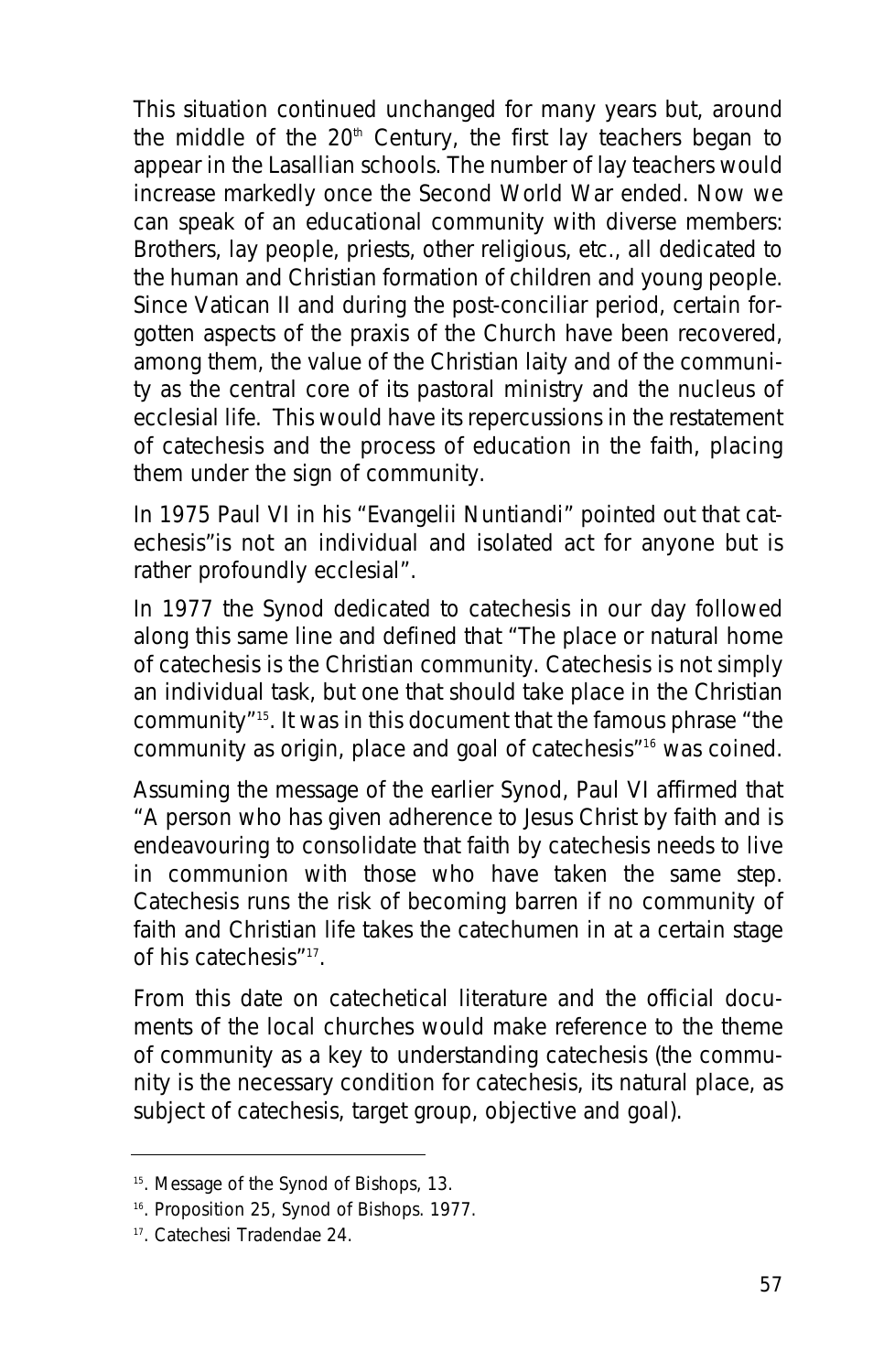These ecclesial pronouncements that re-discovered community as "origin, place and goal of catechesis" brought about a new situation in the Lasallian school. Could the whole educational community be seen as a Christian community? The answer was "no". We began to distinguish between the "educational community" and the "Christian community". The educational community is the gathering of persons (parents, teachers, students…) joined together to advance a program of education. In this educational community we find persons who have diverse perspectives with regard to the faith: the indifferent ones, those who are searching, the believers. On the other hand, the Christian community would be composed of those members of the educational community who want to live their faith as a commitment of the community. Its central nucleus would be formed by the religious community and the group of adults who have undergone a process of integration to the Christian life and, around this group, would cluster those other groups who are still on the path to community.

In the official literature of the Institute this aspiration to create communities of faith in our schools is repeated constantly. Thus, already in 1981, the Inter-capitular Meeting of Brothers Visitor invited the Brothers to strive that their educational communities evolve toward becoming communities of faith. In the two most important documents of the Superior General and his Council to the members of the Lasallian family, "Letter to the Lasallian Family" (1989) and "The Lasallian Mission: a Human and Christian Education" (1997) this same idea is emphasized:

"Since we come together as believers to share in a common task, let us not fight shy of involving ourselves more fully in the practice of our faith. We will be led to live it more completely, to share it with others and express it with joy. In this way, we will be part of the living Church, a proof of its dynamism, its creativity and its influence. We are of the opinion that all establishments and Lasallian groups should be moving in the direction of becoming such communities of faith, each organizing its own life, its own pace and its own ways of expressing itself, and working closely with the local Church."18

Already in 1981 the Brothers Visitor pointed out the problems inherent in the creation of these communities of faith: "The meeting regretted that a large proportion of the lay staff in certain

<sup>&</sup>lt;sup>18</sup>. GENERAL COUNCIL FSC, "Letter to the Lasallian Family, February 2, 1989", Casa Generalizia, Rome, 1989, 23.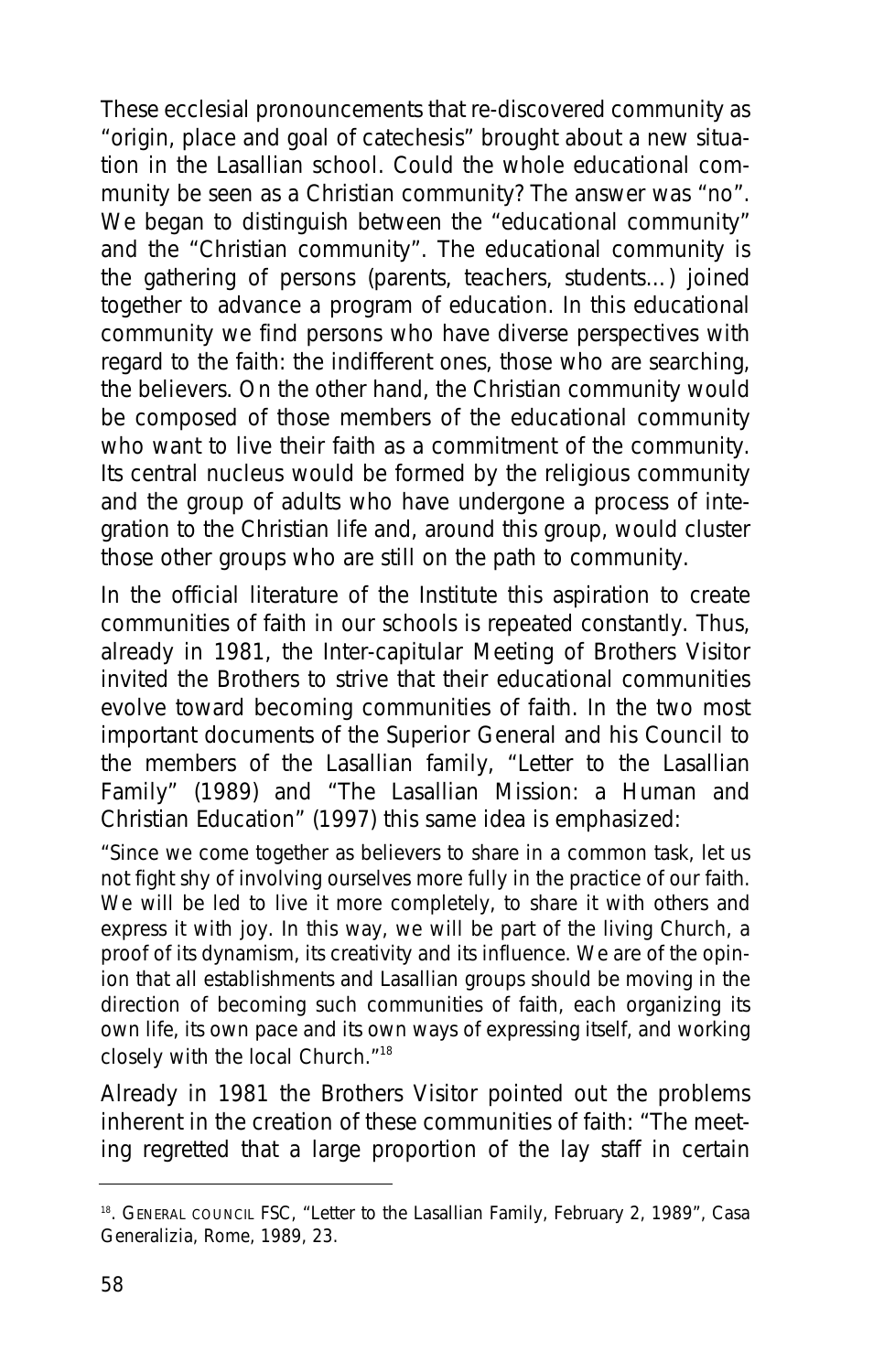regions takes up teaching posts for the sole purpose of gaining a living and with no reference to Christianity. School legislation sometimes inhibits our employing the kind of staff we would like"19. It must be recognized that the difficulties are many and the results, rather paltry but it is a fundamental element as we face our future: "Fostering the formation of these groups and helping to animate them (without falling into the pitfall of paternalism or 'clericalism') is clearly an essential dimension of our service in the Church now and in the future"20.

#### **7. The christian educational process of the lasallian christian school.**

As we have seen, for many years catechesis in the school was a normal aspect in Christian schools and even in some public schools. The religion class was one more subject to be taught as part of the school curriculum.

Starting with the decade of the 1960s however, with the advances made in pedagogy, theology and particularly, catechesis, certain distinctions began to take place. It was no longer so clear that catechesis should be offered in the school or that all students should be obliged to take the class.

In the 1970s a clear separation was made between religious teaching in school and the catechesis. At the same time, we began to speak of education in values, of the pastoral ministry of youth, of pastoral activities outside the boundaries of the school and school hours.

According to these situations, cultures and countries, a catechetical vocabulary was developing that was more nuanced and, at the same time, more complex: education in values, education in the faith, catechesis, Christian formation, pastoral formation and the formation for youth pastoral ministry, religious pedagogy, pedagogy of the faith, religious education, scholastic religious education, "campus ministry" (United States), "chaplaincies" (France). All these had the potential to create much confusion.

Both catechists and the Institute itself attempted to put order into

<sup>19. &</sup>quot;Circular 415. Perspectives for 1986. Inter-capitular Meeting of 1981 (October 1, 1981)", 19.

<sup>&</sup>lt;sup>20</sup>. John JOHNSTON. "The Destiny of the Institute: Our Responsibility", 33.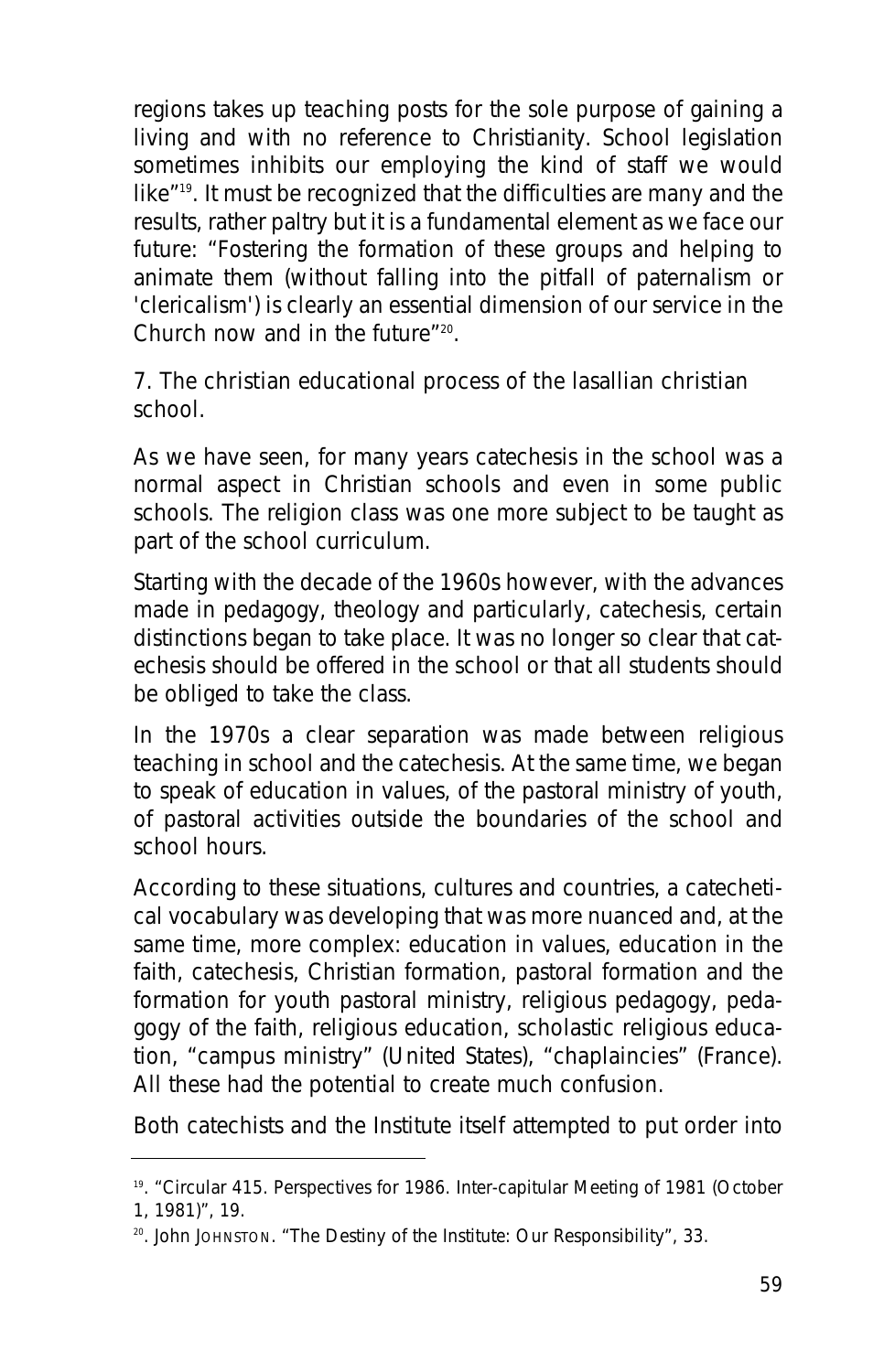this hodgepodge of terminology that was swirling around the simple word "catechetics". We will group them into three concepts: Christian atmosphere and values, religious teaching in school (RTS) and explicit catechesis.

#### **Christian atmosphere and christian values.**

The Christian school must have some external signs and symbols that characterize it: prayers, religious celebrations, decorations, etc., but these are not enough. Vatican Council II had already spoken of the specific marks of the Catholic school: "It is, however, the special function of the Catholic school to develop in the school community an atmosphere animated by a spirit of liberty and charity based on the Gospel. (…) Thus the Catholic school, taking into consideration as it should the conditions of an age of progress, prepares its pupils to contribute effectively to the welfare of the world of men and to work for the extension of the kingdom of God"21.

Brother John Johnston, Superior General, reminded us in the last of his pastoral letters that "Every Lasallian school and center must be 'a sign of the Kingdom.' Its orientations, atmosphere and quality of relationships must 'signify' the interpersonal communion that the Reign of God requires" $^{22}$ .

What characteristics ought a Lasallian school have if it is to be "a sign of the Kingdom of God"?

The *witness* and *influence* of the teachers and the Christian community that is "inserted" in the school itself.

*Education in values*: Directed at all the students, regardless of their own religon and culture.

*Education for justice*: A world that is marked by injustice, frightful inequalities and lack of peace needs the impact of persons who are not in agreement with the status quo and who will strive to transform it.

*Education that is searching*: The Christian school is not one that offers many answers; rather it has many questions and invites stu-

<sup>21.</sup> *Gravissimum Educationis Momentum* 8.

<sup>&</sup>lt;sup>22</sup>. John JOHNSTON. "Pastoral Letter. The Challenge: Live Today Our Founding Story" January 1, 2000, 68-69.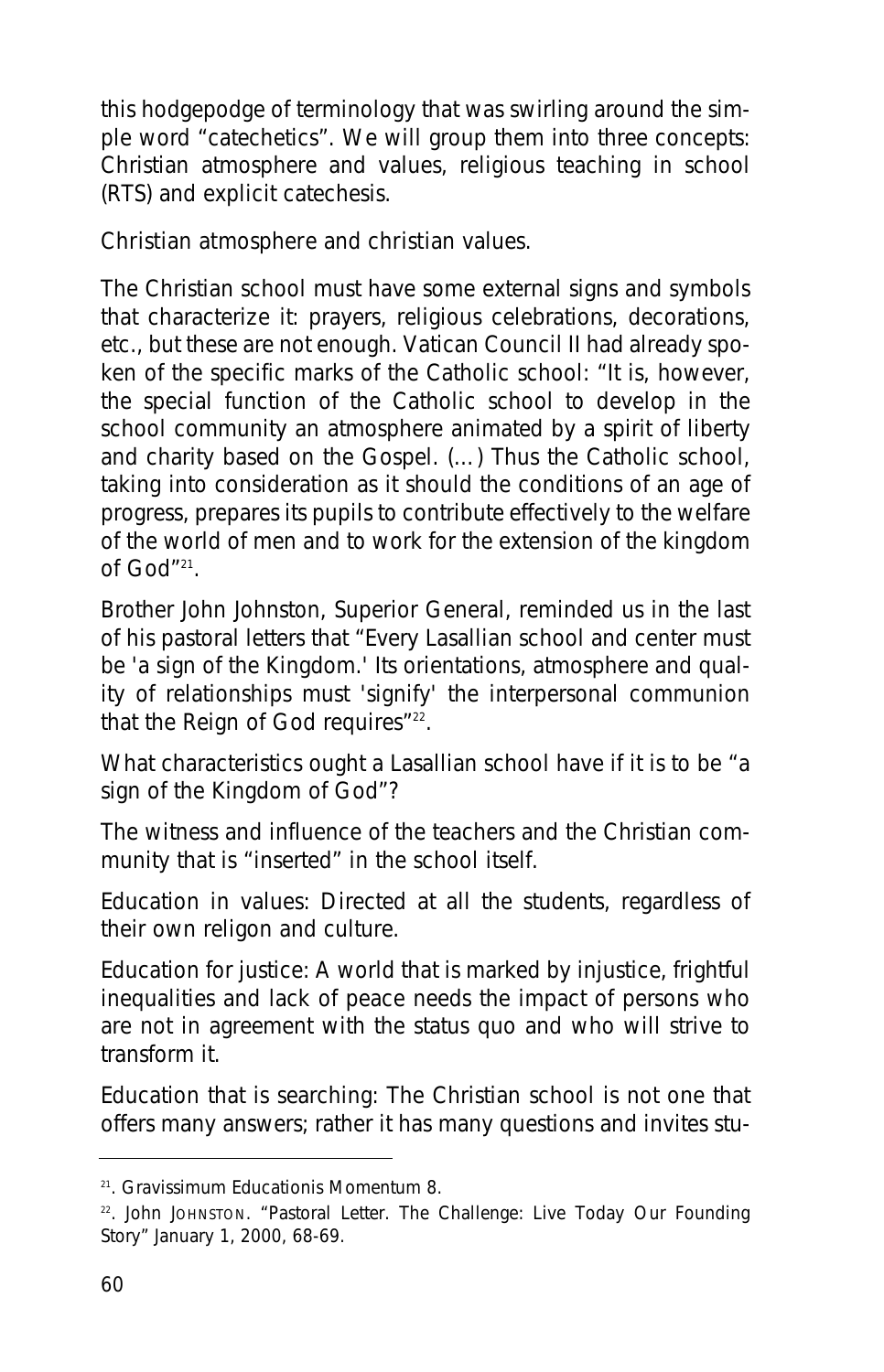dents to look for the answers. It works to develop a critical sense and does not align itself with an unjust system. It develops openness to Mystery, the ability to interpret the signs of God that are appear in life.

#### **Religious education in schools.**

There can be no doubt that religious teaching in schools is a basic and indispensable element of a Catholic school. In the Lasallian school, following its entire historic tradition, it must always be present: "It would certainly be a serious mistake if the catechetical programs and activities of the school were reduced to the bare minimum because of other demands of the curriculum<sup>"23</sup>.

In the last decade, the 1990s, the Brother Superior General repeated with even greater insistence the priority of the religion class in our schools, its necessary academic seriousness and its careful class preparation. In the Pastoral letter of 1991 he warned of the disappearance of the religion class in upper classes of some centers because of the existence of a heavily weighted curriculum or for whatever other reason.

Not only should there always be the religion class in the Christian school but also the Brothers themselves, because of tradition and history, should be specialists in the field. As a fact, there is a group of Brothers who, in these years, has worked on the preparation and publication of complete collections of religion texts for the teaching of religion in the school.

#### **Explicit Catechetics.**

When we made reference in the document of the Congregation for Catholic Education on "the religious dimension of the Catholic school", we touched on the problem created as to whether or not catechetics should be given in the Catholic school.

In recent years, the Institute has realized that the religion class alone is not enough; there should exist at the same time a project of the pastoral ministry that will keep alive the spiritual life of the school. Such movements as the youth clubs, reflection groups, retreats and catechists are indispensable. This insistence arises

<sup>&</sup>lt;sup>23</sup>. General Council, FSC, The Lasallian Mission of Human and Christian Education-A Shared Mission, p. 57.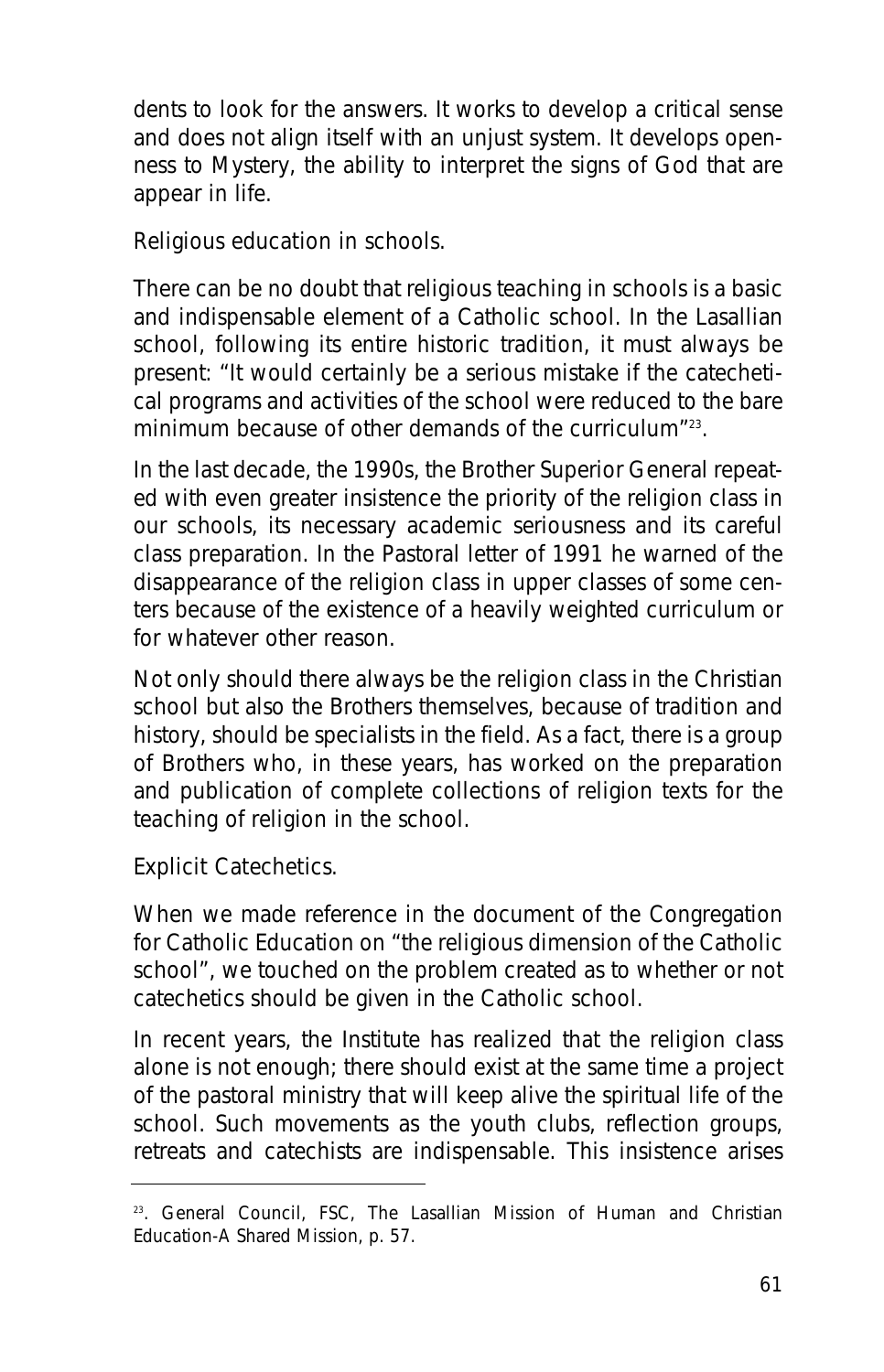from the regrettable situation of some schools where the pastoral plan of the school is limited to the religion class alone. The other pastoral possibilities are always indispensable in whatever Lasallian school.

#### **8. Integration into the pastoral plan of the church.**

As we have seen throughout this historical synthesis, the Institute of the Brothers of the Christian Schools has always been at the service of the Church. At the Inter-capitular Meeting of 1981, the Brothers sent out a call for those Brothers responsible for all our catechetical activities to incorporate their work into the "Joint Pastoral Ministry" so that all those new faith communities created in the Catholic schools bear the name of the local Church and be linked to its ministers. The Rule of 1987 invited the Brothers to collaborate with the local Church, either as catechists or as formators and animators of Christians called to the service of catechesis.

It is difficult to strike a balance of the relations between the local Church and the Lasallian school on a worldwide scale. The Report of the General Council and the Superior to the Chapter of 1986 indicated an insufficient participation of the Brothers in the Joint Pastoral Plan.

Together with some wonderful examples of collaboration we also note local situations that are not so positive, owing perhaps to a lack of understanding, an absence of dialogue and/or different ecclesiological conceptions between school and parish. The most common conflict has occurred when the parish sees itself to be the only valid community and the schools look upon the parish as a "community of communities" and so, as a consequence, catechesis ought to be distributed among the various communities of the parish. According to this viewpoint the parish does not monopolize this function but rather is guarantor and coordinator of it. The dialogue of school-catechesis-parish is always a challenge for the future as a testimony of ecclesial unity and pastoral efficiency.

For its part the Church has always asked us to be leaders in the sphere of catechetics and education. Brother José Pablo Basterrechea wrote in his final pastoral letter on December 8, 1985 that the Church needed catechists who would not only be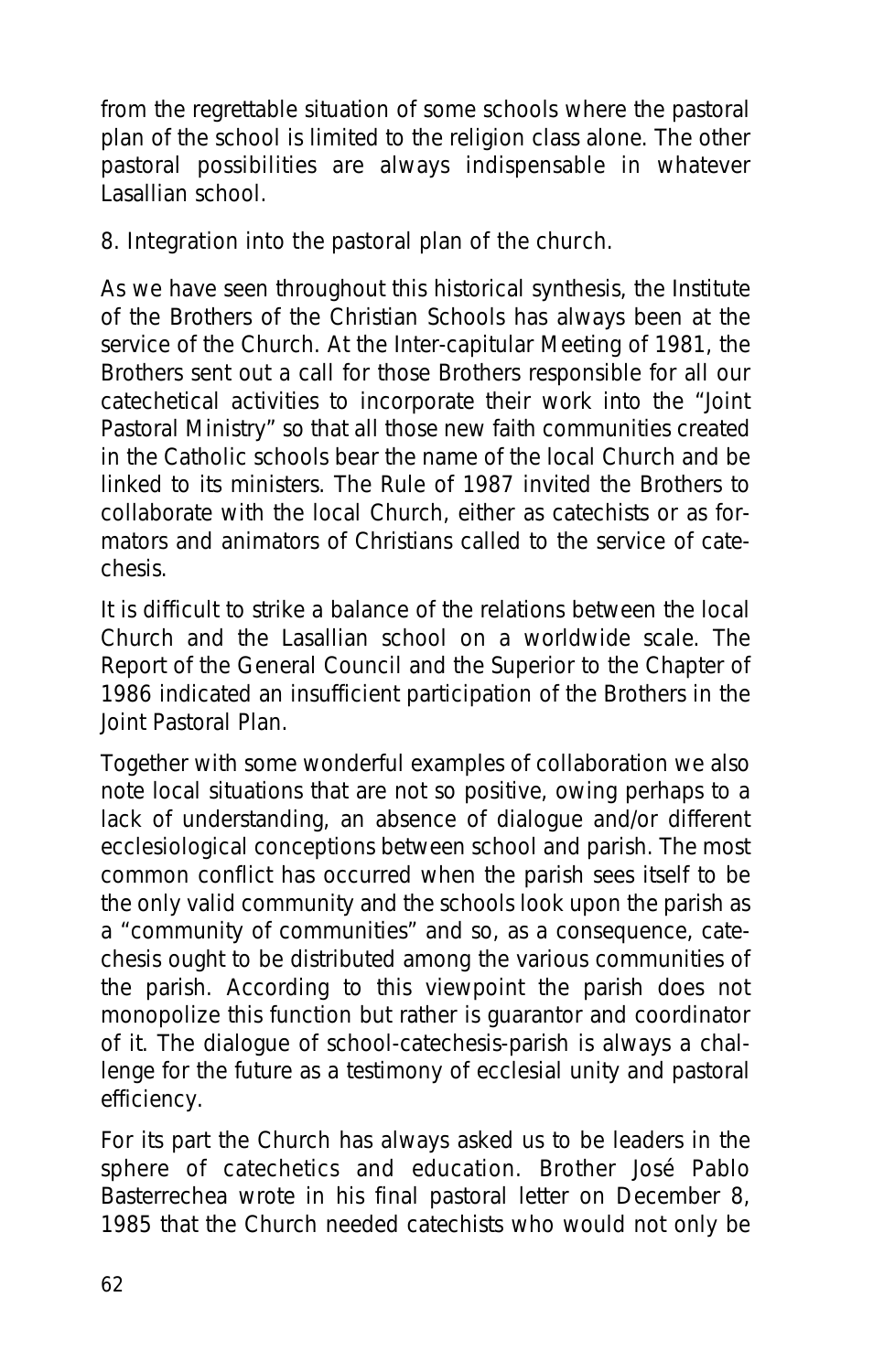religious instructors but principally leaders and animators of Christian communities. He asked that the Brothers launch new schools for catechists and programs of formation for animators because this ministry is completely in accord with what the Brothers are and what their mission is in the Church.

Also Brother John Johnston, in his last letter, wondered if we are truly exercising a role of leadership in the field of catechetics that the Church has asked of us: "Some Brothers today provide extraordinary leadership to the Church both locally and nationally. Moreover, we are educating hundreds of "catechists" in our universities and specialized centers around the world. […] On the other hand some Brothers ask whether we are exercising the leadership that we should exercise. I ask that question myself and hope the General Chapter will consider it<sup>"24</sup>.

#### **9. Evangelization and catechesis in pluralistic societies. Inculturation, ecumenism and Inter-religious dialogue.**

The Institute, spread out over more than 82 countries and as a truly Catholic school for accepting all to come to it, has for many years now been experiencing situations that show themselves in such examples as the following: "We have-often in the same school-youth who are "living" their Catholic faith and those who are not; youth who are Christians but not Catholic; youth who are non-Christian; youth who are indifferent or even hostile towards all "organized" religions"<sup>25</sup>.

This situation is felt more deeply in countries where the Lasallian school is situated in areas in which Catholics form a minority. The Brothers who represent these regions have seen experienced these problems so that the 42<sup>nd</sup> General Chapter made the following petition:

"That the Chapter recognize the enormous diversity of cultures and religions in the Pacific/Asia Region and, in particular, the difficulties that our Brothers must confront who work in countries that are not Christian. As a consequence, it becomes necessary: a) To identify the characteristics of the Lasallian School today in a country that is not Christian; b) To insist that in a situation of different types of faiths or cultures, the Lasallian

<sup>&</sup>lt;sup>24.</sup> J. Johnston, "Pastoral Letter. The Challenge: Live Today Our Founding Story (January 1, 2000)" 71.

<sup>&</sup>lt;sup>25</sup>. J. Johnston, "Pastoral Letter. Living Authentically In Christ Jesus, (January 1, 1994)" 38.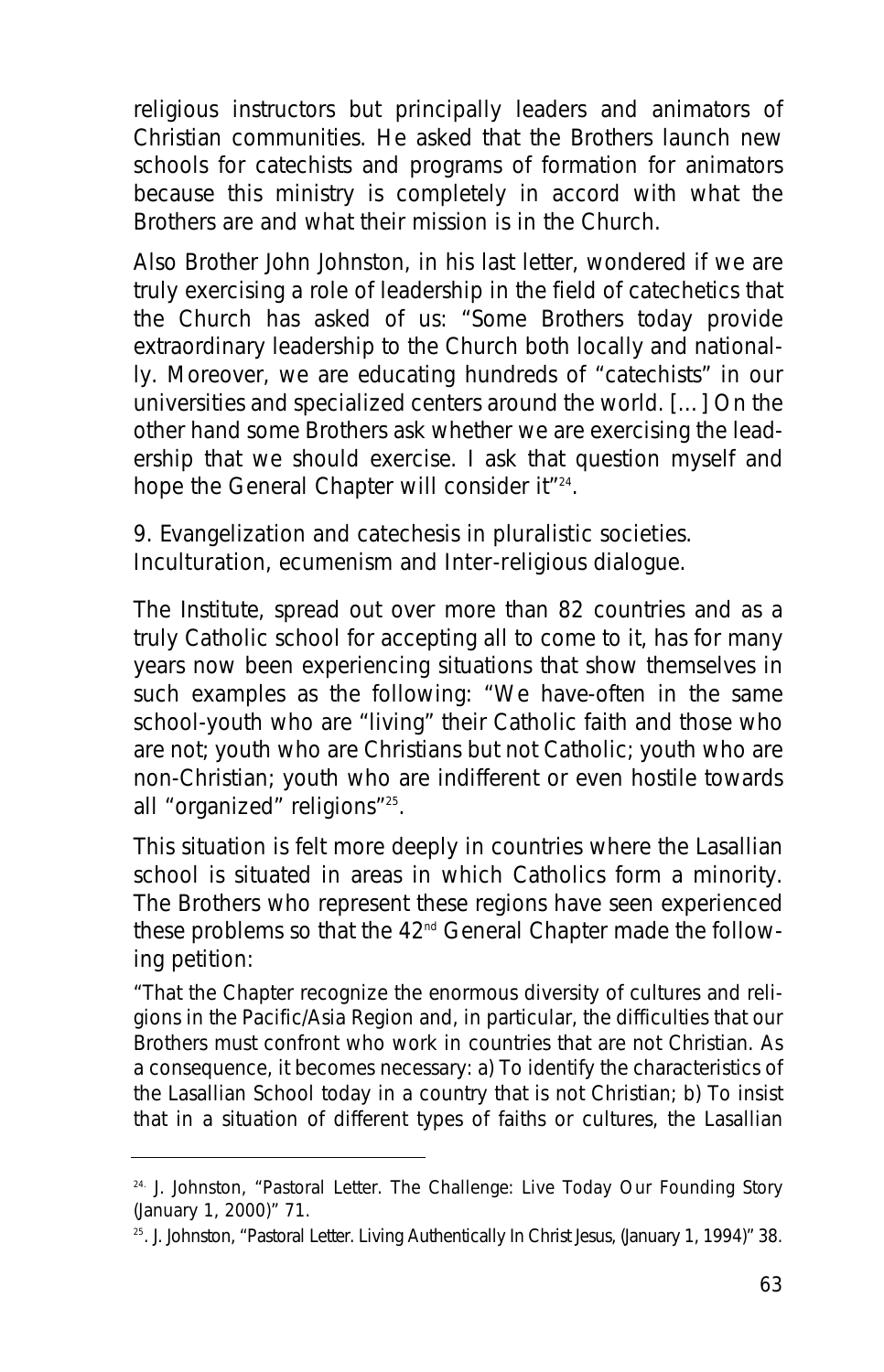movement ought to lay emphasis in the human and spiritual values, more than centering itself on the Christian ethic"<sup>26</sup>.

The problematic of inculturation, of ecumenical and inter-religious dialogue, has presented itself in this manner and the official documents of the Institute have dedicated great importance to it over the past twenty years.

Inculturation. Circular 415, which developed the results of the Inter-capitular Meeting of 1981, says this about inculturation: "The recommendations of the intercapitular meeting seem to us to be most especially urgent-Modify our activities with respect and more marked esteem for each culture. The person we serve, indeed, is immersed in a social milieu where he/she lives and acts"27.

This official declaration, so explicit with regard to the respect and appreciation of each culture, finds its echo in the Rule of 1987: "Each culture needs to be evangelized. The Brothers make every effort to get to know, to respect and to assimilate the positive values of the cultural heritage of the people where they are located and whom they are called to serve. With joy and hope the Brothers discover there the signs of the presence of the Spirit. They ensure that the ferment of the Gospel renews and enriches this cultural heritage"<sup>28</sup>.

The knowledge, on the part of every student, of his own culture and a sensitivity of respect for other cultures ought to be present in the formation of the students who attend our schools. The Superior General spoke in those terms when he addressed the European Lasallians in Strasbourg in 1994: "Our schools, today, must help young people to discover their own cultural roots so that they have a sense of belonging and, at the same time, to become aware of the richness of other cultures", but not only this, the Superior adds, "(the educator) should help students to recognize the prejudices they may have with regard to other racial, ethnic or religious groups, and to come to terms with those biases. Youth should be encouraged to actively participate in the search

<sup>26.</sup> Archives of the Casa Generalizia ED 308-11. Rome.

<sup>&</sup>lt;sup>27</sup>. Circular 415. Perspectives for 1986. Intercapitular Meeting of 1981. 11.

<sup>28.</sup> Rule. 18.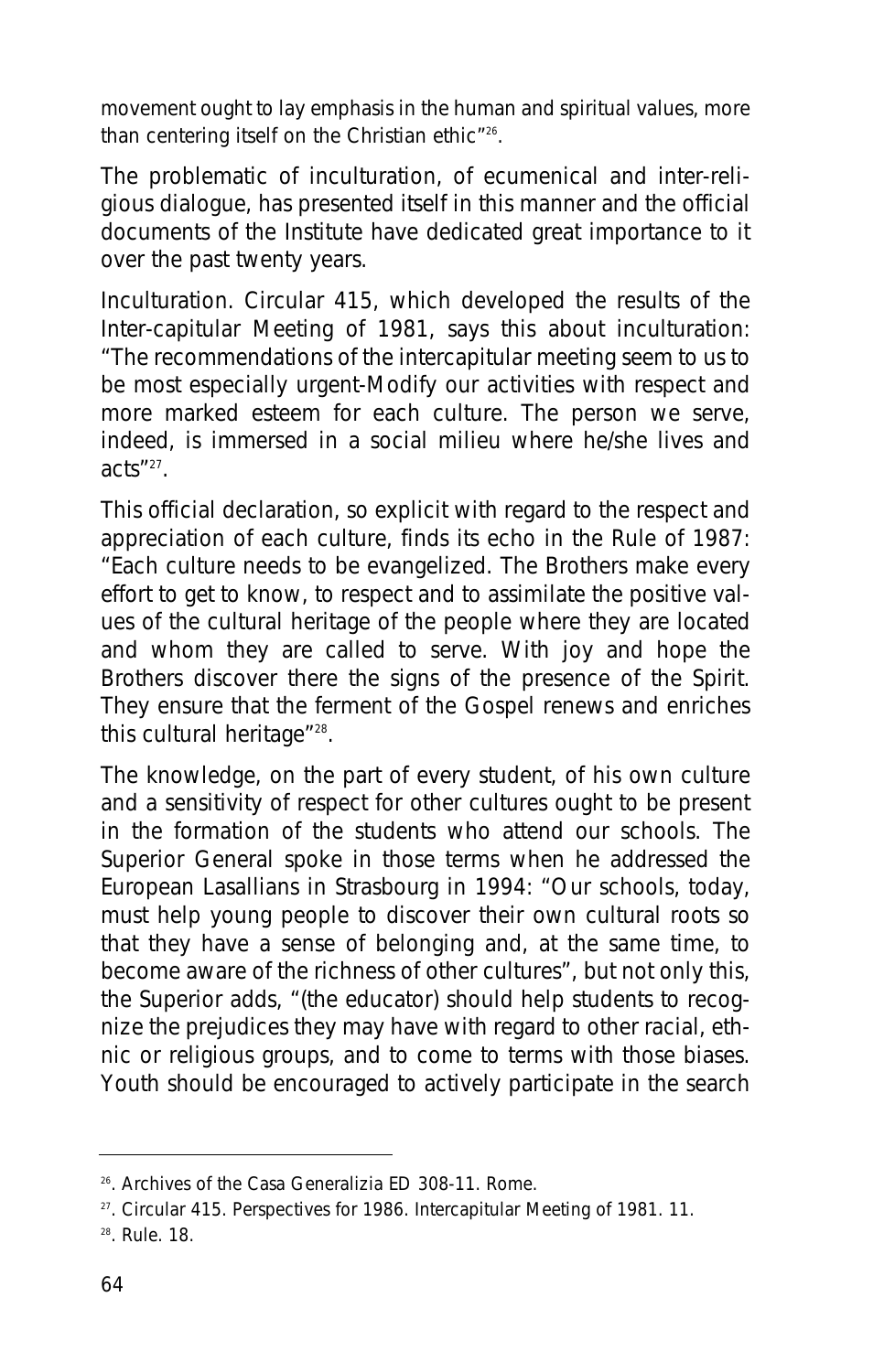for just solutions in the fight for those who suffer discrimination, and to work in their defense"29.

Inter-religious and Ecumenical Dialogue. In this same source, we have already seen how the attention we devote to our students of other non-Catholic Christian denominations and students of non-Christian religions has assumed ever greater importance. In these recent years the presence of non-Catholics is much more frequent, not only in the countries of Asia and Africa, but also in the First World and the countries traditionally considered to be Catholic. In part this is due to the phenomenon of migration as well as the processes of secularization, now so vividly felt and experienced in the First World.

The reflection that the Institute has dedicated to inter-religious and ecumenical dialogue has come into sharper focus. The letter of Brother John Johnston, in 1995, included in the document "The Lasallian Mission: a Human and Christian Education. A Shared Mission", of 1997, and the Circular 443, "Reflection on the Missionary Policy of the Institute", dedicate several pages to the vision of the Institute on this topic.

One of the imperatives of the Synod on the Consecrated Life is to dialogue with other religions. In his letter of 1995 the Superior proposed six ways we can engage our young people in dialoguewhether they are Christians, or non-Christians, believers or nonbelievers:

- *Fraternal relations.*
- *Human promotion and education*: our commitment to the intellectual, moral psychological and physical development of our students.
- *Promotion of justice*: when we strive to sensitize our students and pupils to questions of social justice and encourage them to commit themselves to the construction of a more just society.
- *Prayer*: the promotion of various forms and celebrations of religious expression.

<sup>29.</sup> J. Johnston. "Lasalliani sensa frontiere: una sfida. Discourse at the conclusion of the Lasallian Congress of Strasbourg", in "Revista Lasalliana". 61 (1994), n. 3. 173- 190.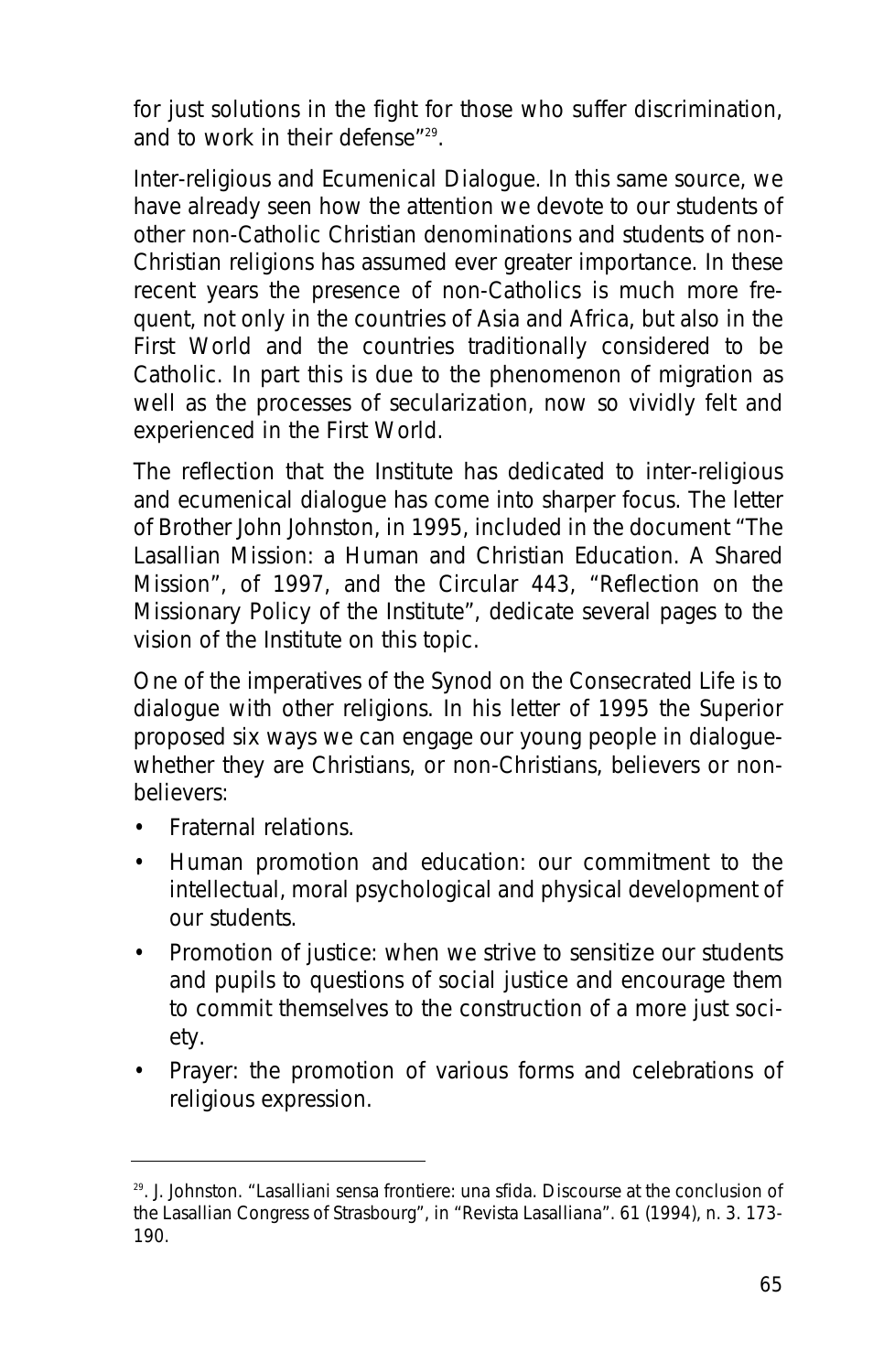- *Informal "dialogue"*: communication with young people, identifying the school as Catholic while maintaining total respect for them in their beliefs.
- *Formal "dialogue"*: when we organize lectures, seminars, discussion groups on topics relating to our faith as Christians<sup>30</sup>.

In his reflections, Brother Superior reminds us that this dialogue and respect for the other religions and denominations need not make us forget our missionary awareness and therefore, any Christian educator must proclaim and present the Good News of Jesus Christ, because He is the Way, the Truth and the Life.

The dwindling percentage of Catholics in our schools, the possible restrictions on religious freedom in others, the discouragement with the secularization of society have led, in many cases, to a complete silence with regard to the proclamation of our faith; an "anti-missionary" tendency that can be found not only in our Institute but also in the Church.

#### **10. The necessary and on-going formation of catechists.**

For the competent realization of their work as educators and catechists the Brothers and all Christian educators need a proper formation. It is the permanent insistence of the Institute and the Church. The various changes that have taken place over the recent decades call us to an on-going formation because the responses that are given to youth are insufficient.

The overwhelming arrival of lay people in the Lasallian centers has underscored the need for formation in the most urgent way. Their involvement in pastoral and catechetical work are ever more evident. Some of them have responsibilities that could not be imagined years ago by the Brothers themselves. In these last years, the districts and the Institute have judged that all the efforts for formation are necessary and are the best investment for the future.

<sup>&</sup>lt;sup>30</sup>. J.JOHNSTON, "Pastoral Letter. Our Charism in the light of the Synod (January 1, 1995)". "The Lasallian Mission: a Human and Christian Education. A Shared Mission".